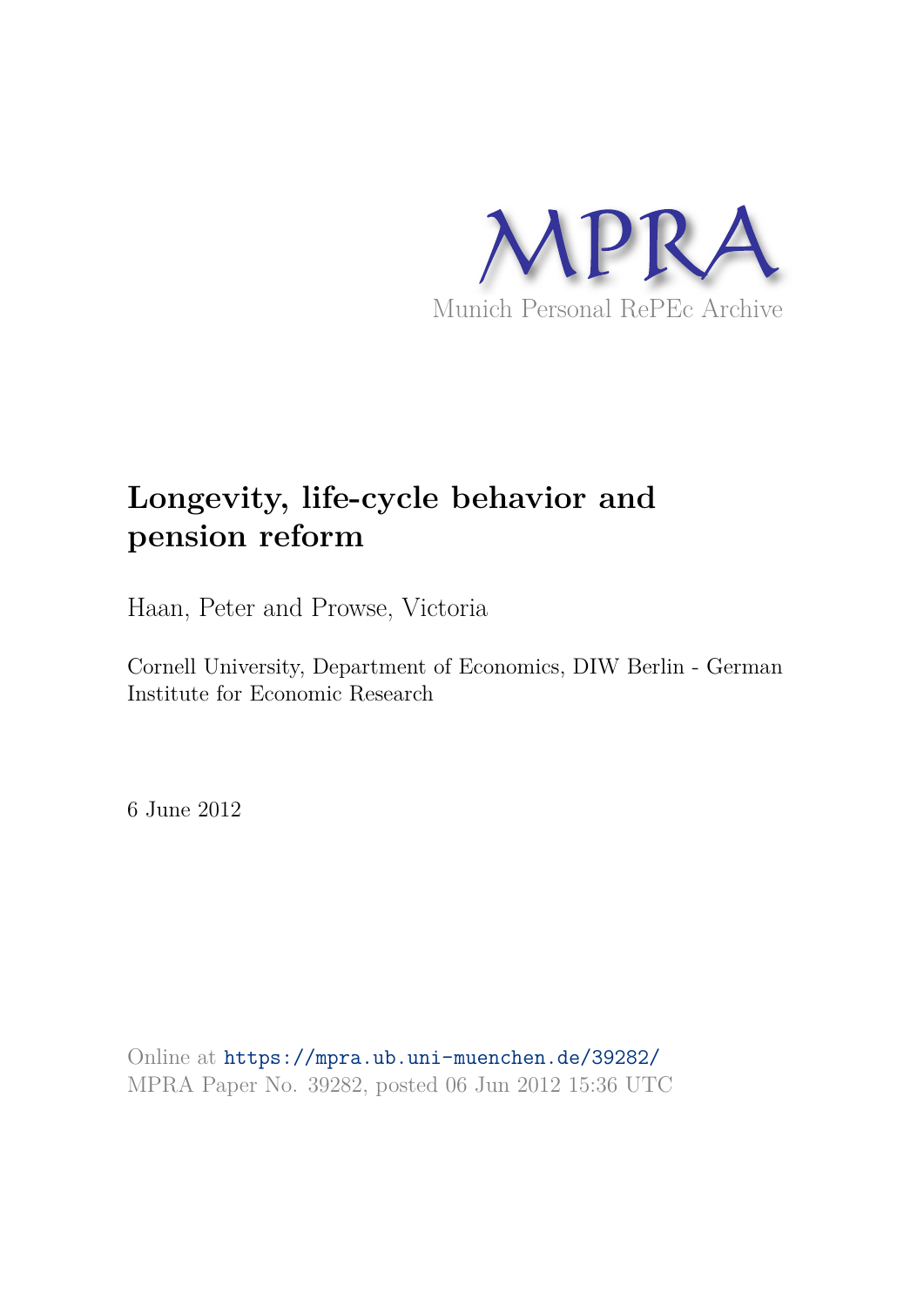# Longevity, Life-cycle Behavior and Pension Reform

Peter Haan<sup>∗</sup> , Victoria Prowse†

June 6, 2012

#### Abstract

How can public pension systems be reformed to ensure fiscal stability in the face of increasing life expectancy? To address this pressing open question in public finance, we use micro data to estimate a structural life-cycle model of individuals' employment, retirement and consumption decisions. Our modeling approach allows life expectancy and the nature of the public pension system to influence the decisions of forward-looking individuals planning for retirement. We calculate that, in the case of Germany, an increase of 4.34 years in the full pensionable age or a cut of 37.7% in the per-year value of public pension benefits would offset the fiscal consequences of the 6.4 year increase in age 65 life expectancy anticipated to occur over the next 40 years. Of these two approaches to coping with the fiscal impact of improving longevity, increasing the full pensionable age generates the largest responses in labor supply and retirement behavior.

Keywords: Life Expectancy; Public Pension Reform; Retirement; Employment; Life-cycle Models; Consumption; Tax and Transfer System.

JEL Classification: D91; J11; J22; J26; J64.

<sup>∗</sup>DIW Berlin, phaan@diw.de

<sup>†</sup>Department of Economics, Cornell University, prowse@cornell.edu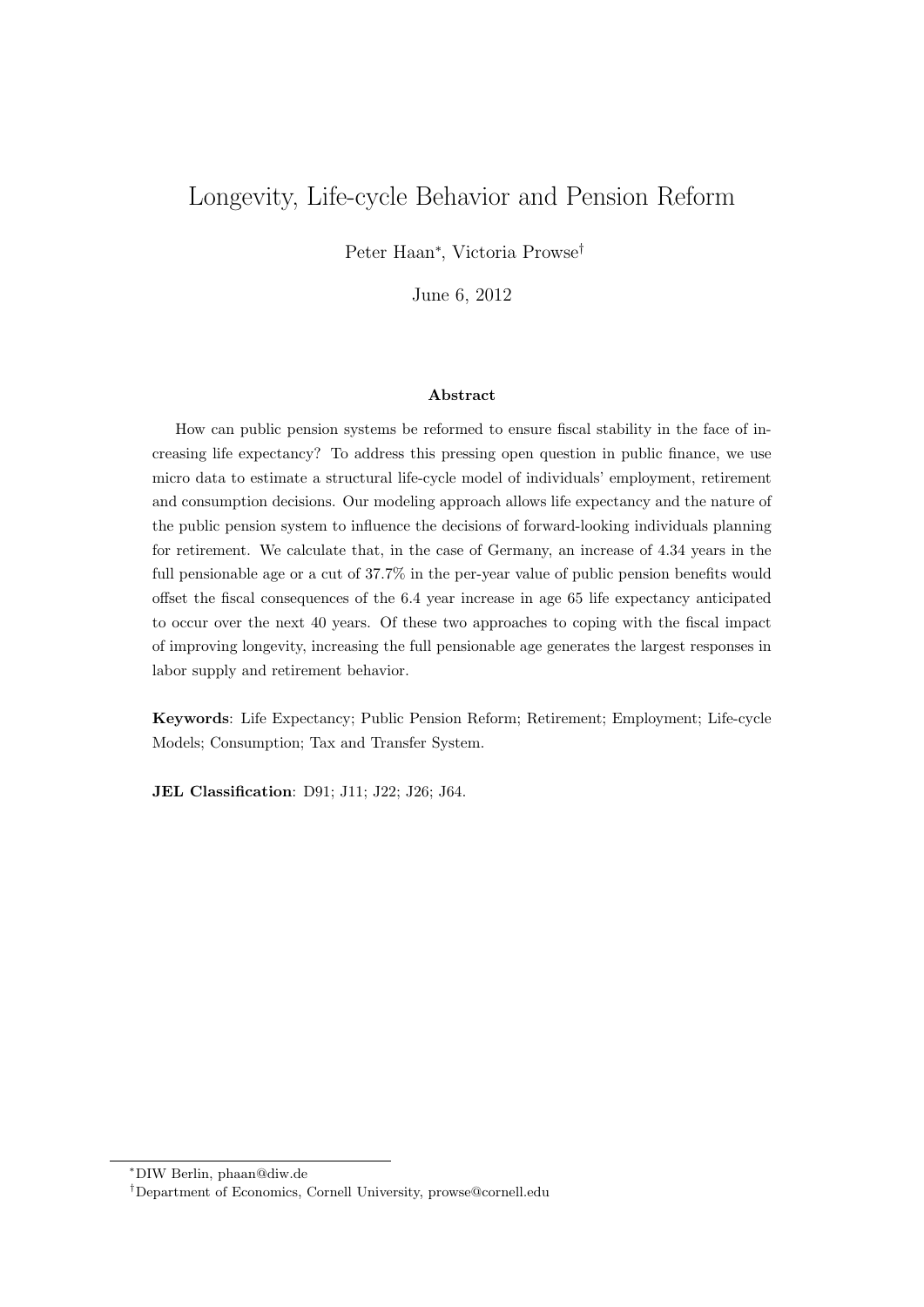## 1 Introduction

Over the last several decades the longevity of individuals living in the developed world has improved considerably and consistently, and this trend looks set to continue.<sup>1</sup> Such a demographic change poses numerous social and economic challenges. Notably, many public pension systems, which are typically compulsory defined benefit schemes, are being strained by the greater pension demands concurrent higher life expectancy. In response to this problem, an important political debate has arisen concerning how to reform public pension systems to address the fiscal demands created by improving longevity. This debate has focused on identifying effective ways of increasing the age-based eligibility requirements associated with public pension benefits. The policy response thus far has reflected this theme: for example, Germany and the US have recently announced plans to gradually increase the full pensionable age, that is the age from which an individual may claim a non-reduced public pension, from 65 to 67 years.

We use a comprehensive dynamic structural model to understand the relationship between life expectancy, the public pension system and individuals' employment, retirement and consumption decisions over the life-cycle. We use the Method of Simulated Moments to estimate the model's parameters. Drawing on this framework, we are the first to analyze how changes in life expectancy affect optimal individual employment, retirement and consumption through the life-cycle. By looking at how individuals respond to changes in individual and cohort-specific longevity, we break new ground by exploring the desirability of changes in the public pension system designed to cope with the fiscal challenges posed by increasing life expectancy. This paper therefore makes a novel contribution to the policy debate on how public pension systems can be reformed to deal effectively with the consequences for Government finances of increasing life expectancy.

Our structural life-cycle model includes stochastic job offers, involuntary separations, saving opportunities and borrowing constraints, early retirement possibilities, unobserved heterogeneity in preferences, employment opportunities and wages, and detailed specifications of the tax and transfer systems. Moreover, the modeling approach naturally allows life expectancy and the public pension system to influence the decisions of forward-looking individuals planning for retirement. This methodology is ideally suited to quantifying the effect of life expectancy on behavior and to exploring the consequences of reductions in public pension generosity. By considering the interplay between life expectancy and public pension reform when individuals may adjust employment, retirement and consumption behavior, we expand on previous applications of structural life-cycle models. In particular, our paper builds on several previous structural studies which have used life-cycle models to investigate the effects of public pension systems on labor supply, retirement and consumption decisions (e.g., Casanova, 2010, French, 2005, French and Jones, 2011, Gustman and Steinmeier, 1986, Gustman and Steinmeier, 2005, Heyma, 2004, Jiménez-Martín and Sanchez Martín, 2007, Rust and Phelan, 1997, and van der Klaauw and Wolpin, 2008) and on work that developed structural life-cycle models in which individuals choose jointly consumption and labor supply (e.g., Imai and Keane, 2004, and Keane

<sup>&</sup>lt;sup>1</sup>E.g., Oeppen and Vaupel (2002) show that over the last 150 years life expectancy at birth in the developed world has been increasing at a rate of 2.5 years per decade, and argue that this linear trend is likely to continue.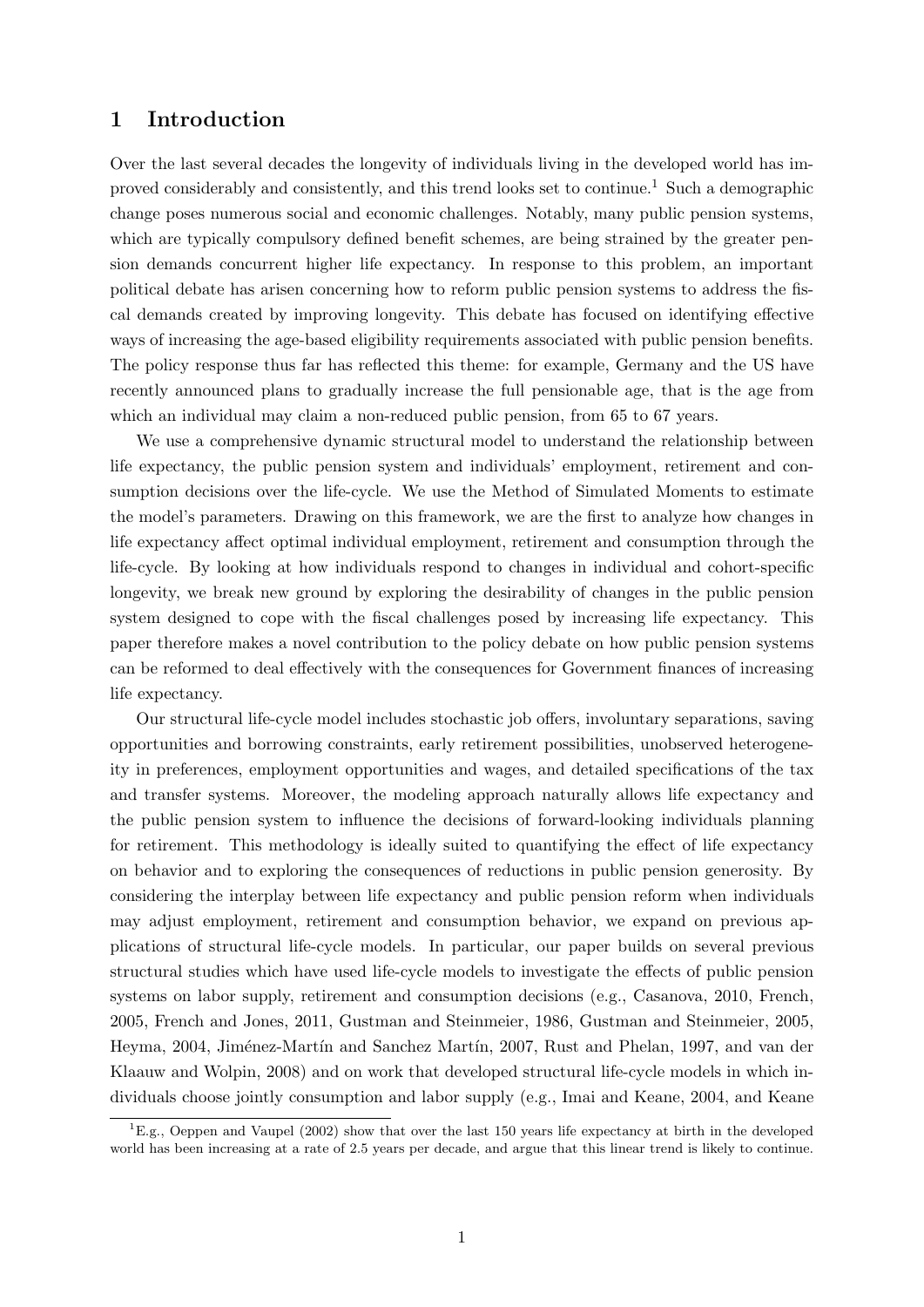and Wolpin, 2001).<sup>2</sup> Our paper is also related to a small literature that looks at the effect of life expectancy on the saving decision alone (see Brown, 2001, De Nardi et al., 2010, Gan et al., 2004, and Hurd, 1989).

We implement our model in the context of Germany, a country with a compulsory pay-asyou-go defined benefit public pension system which displays many similarities to Social Security in the United States. Couching the analysis in the context of Germany allows us to exploit a unique pattern of variation in the evolution of demographic group-specific life expectancy which arose due to events that followed German reunification in 1990. Specifically, drawing on variation between demographic groups in the extent of improvements in life expectancy, we demonstrate that the estimated model predicts the observed relationship between life expectancy and retirement. This suggests that our model provides a sound basis for counterfactual policy simulations which explore the effect of life expectancy on employment, retirement and consumption behavior.

In terms of data sources, we obtain projections of age-specific life expectancies by cohort, region and gender from the Human Mortality Database for Germany. Data on life expectancy are combined with a sample of older individuals taken from the German Socio-Economic Panel and covering the years 1991 - 2007. In addition to replicating the observed relationship between life expectancy and retirement behavior as discussed above, the fitted model is able to reproduce the distribution of observed wages, the age profile of wealth and the age-specific rates of transitions between employment and unemployment.

The leading results of counterfactual simulations based on the estimated structural life-cycle model are twofold. First, in response to an increase in life expectancy we find that individuals work more and postpone retirement, and thereby increase public pension benefits for their now longer retirement periods. Reflecting this behavioral adjustment, an increase in life expectancy leads to higher net Government revenues received from individuals aged below the full pensionable age; however, the increase in net revenue from individuals aged below the full pensionable age is dwarfed by the increase in public pension demands. Qualitatively, the 6.4 year increase in age 65 life expectancy anticipated to occur over the next 40 years leads average net Government revenue per person, summed over the life-cycle starting at age 40 years and continuing until death, to decrease by approximately 75000 Euros.

Second, we demonstrate striking differences between behavioral responses to two revenue equivalent reductions in public pension generosity. We calculate that the fiscal consequences of the 6.4 year increase in age 65 life expectancy anticipated to occur over the next 40 years can be offset by either an increase of 4.34 years in the full pensionable age or a cut of 37.7% in the per-year value of public pension benefits. We find that the increase in the full pensionable age elicits a marked increase in the employment rate, while a revenue equivalent the cut in the per-year value of public pension benefits has little impact on employment outcomes. Intuitively, the increase in the employment rate associated with the increase in the full pensionable age arises because the age-based eligibility rules embedded in the public pension system represent binding constraints on access to public pension benefits for many individuals. Meanwhile, those

<sup>&</sup>lt;sup>2</sup>A largely separate literature presents empirical evidence from micro data of a direct effect of pension rights on retirement decisions (e.g., Blau, 1994, Blundell et al., 2002, Disney and Smith, 2002, French and Jones, forthcoming, Friedberg, 2000, and Friedberg and Webb, 2005). Blöndal and Scarpetta (1997) and Gruber and Wise (1998) demonstrate a similar relationship at the macro level. Gruber and Wise (2004) and Gruber and Wise (2007) survey the micro and macro evidence.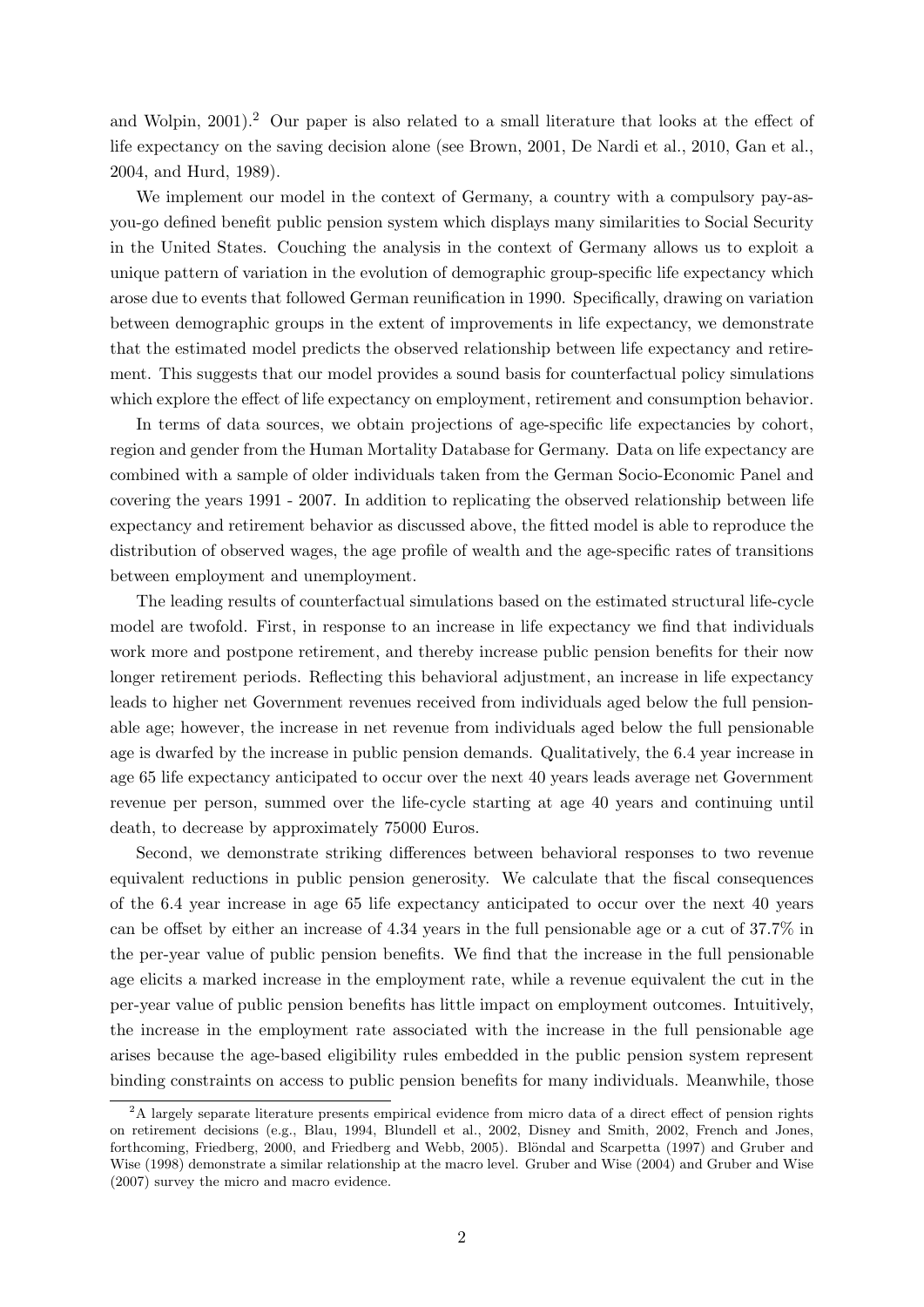individuals most affected by a cut in the per-year value of public pension benefits are likely to be in employment and ineligible for early retirement, and hence are generally unable to increase employment. We compute that expected total per-person post age 40 years consumption is over 100000 Euros higher if the fiscal consequences for the Government of 40 years worth of improvements in longevity are counteracted by an increase in the full pensionable age rather than a revenue equivalent cut in the per-year value of pension benefits.

This paper proceeds as follows. Section 2 outlines our life-cycle model. Section 3 describes our data sources. Section 4 provides an overview the estimation methodology, presents our structural parameter estimates and demonstrates the model's goodness of fit. Section 5 discusses the results of counterfactual policy simulations. Finally, Section 6 concludes.

## 2 Model

#### 2.1 Overview

To examine the impact of life expectancy on life-cycle behavior and to explore the effectiveness of public pension reforms, we develop a rich dynamic structural model of individual's employment, retirement and consumption decisions over the life-cycle. We propose a discrete-time finite-horizon model. Each quarter, i.e., every three months, an individual chooses his or her current labor market state and current consumption.<sup>3</sup> We distinguish three labor market states: full-time work  $(f)$ ; unemployment  $(u)$ ; and retirement  $(r)$ .<sup>4</sup> Retirement is an absorbing state. Individuals are indexed by  $i = 1, ..., N$ , and age, measured in quarters of a year, is indexed by  $t<sup>5</sup>$ . The maximum possible age to which an individual can live is denoted by  $\overline{T}$ . We follow the life tables and use  $\overline{T} = 110$  years. We focus on the employment, retirement and consumption behavior of individuals aged 40-65 years. Following De Nardi et al. (2010), in the interest of ensuring that our empirical analysis captures precisely the relevant institutional and environmental factors we study only those individuals who reside in single-adult households and who do not have dependent children.<sup>6</sup>

Each period, an individual enjoys a flow of utility which depends on current consumption,  $c_{i,t}$ , current leisure and individual-specific preference shifters. We use  $U_{i,t}(c_{i,t}, j)$  for  $j = f, u, r$ to denote individual i's age t flow utility from state j. Following Low et al. (2010), we adopt

<sup>&</sup>lt;sup>3</sup>Quarterly decision making allows accurate modeling of the Unemployment Insurance system.

<sup>4</sup>Full-time work is 39 hours of work per week. This is the median hours of work of sampled individuals.

<sup>5</sup>To improve readability we do not introduce further subscripts to index specific cohorts or years: cohort information is specific to the individual, and together with age information, the year is thereby defined.

 $6$ Older non-retired individuals constitute the demographic group for which we expect that behavior is most sensitive to life expectancy and the design of the pension system. Indeed, previous work has shown that the labor supply and retirement decisions of older, yet working age, individuals are relatively elastic with respect to income (e.g., Gruber and Wise, 2004, Haveman et al., 1991, and Lalive et al., 2006). Hence, there should be little loss restricting the analysis to older individuals. Single-adult households constitutes around 30% of all households in which the household head is aged 40-65 years. The public pension system is administered at the individual level and therefore our results for singles are indicative of the behavior of other demographic groups.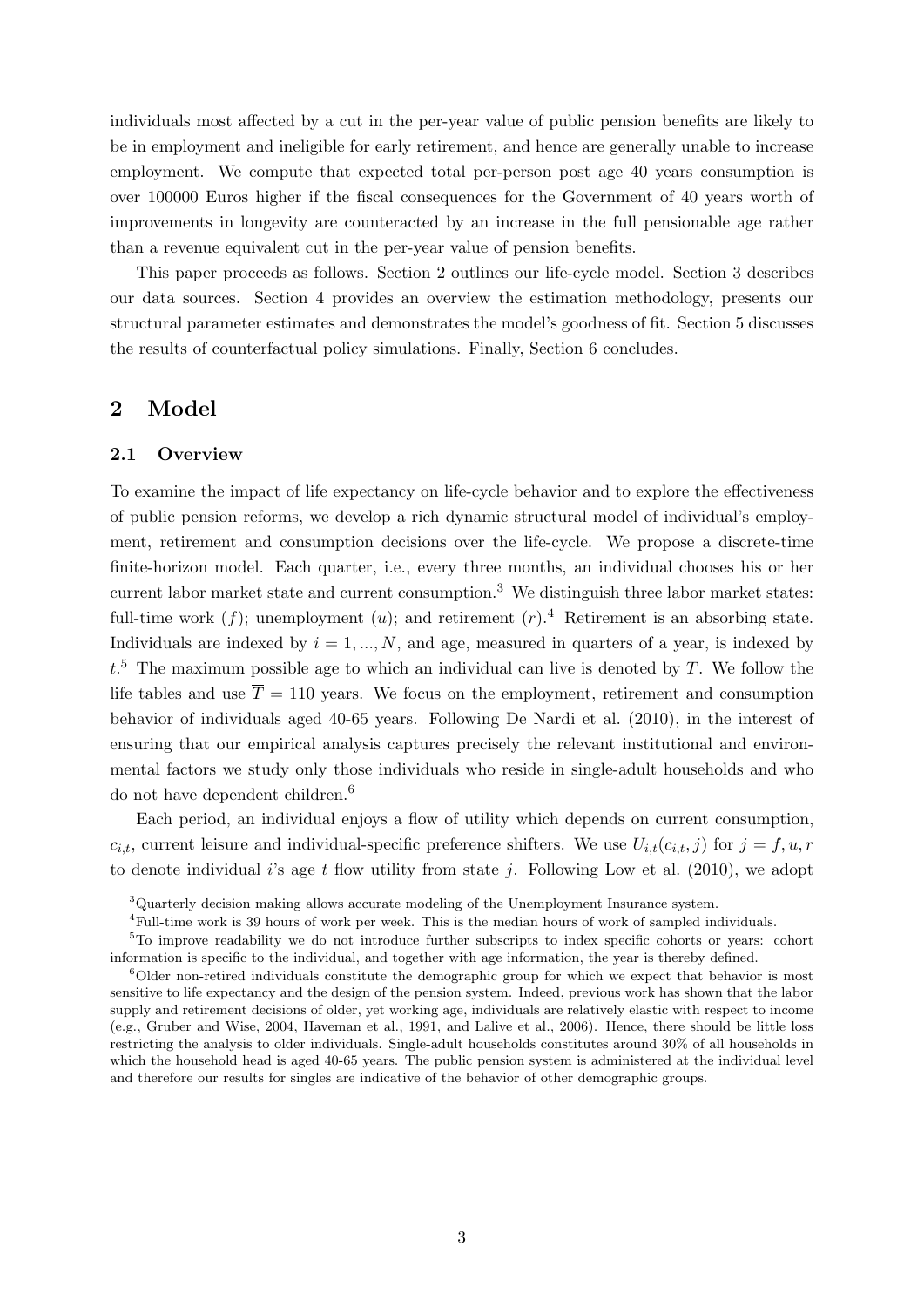the following constant relative risk aversion (CRRA) specification for preferences:

$$
U_{i,t}(c_{i,t},f) = \beta \frac{(c_{i,t}(1-\eta_i))^{1-\rho}}{1-\rho} + \varepsilon_{i,f,t},
$$
\n(1)

$$
U_{i,t}(c_{i,t},j) = \beta \frac{c_{i,t}^{1-\rho}}{1-\rho} + \varepsilon_{i,j,t} \text{ for } j = u, r.
$$
 (2)

In equations (1) and (2),  $\rho$  is the coefficient of relative risk aversion, and  $\eta_i$  describes the complementarity between consumption and leisure. We impose  $\eta_i \in [0, 1)$ , and this has two implications. First, we can interpret  $\eta_i$  as the share of consumption necessary to compensate individual i for the disutility of working. Second, consumption and leisure are Frisch complements, meaning that, ceteris paribus, the marginal utility of consumption is higher for working individuals than for either unemployed individuals or retired individuals. We allow unobserved heterogeneity in the complementarity between leisure and consumption by assuming that  $\eta_i|\chi_i \sim N(\mu_{\eta}, \sigma_{\eta}^2)$ , where  $\chi_i$  denotes the individual's observed characteristics at the time of labor market entry.<sup>7</sup> The unobservables  $\varepsilon_{i,f,t}$ ,  $\varepsilon_{i,u,t}$  and  $\varepsilon_{i,r,t}$  represent transient individual-specific preference shifters while the parameter  $\beta$  determines the importance of consumption and leisure in preferences, relative to the transient individual-specific unobservables.<sup>8,9</sup>

Current consumption is the sum of current net income and current dissaving. Current net income depends on the individual's gross incomes from employment and from interest on wealth, and on the contemporaneous tax, transfer and pension systems. Our model includes an accurate representation of the tax system, including income tax deductions and Social Security Contributions. The model also includes the two leading forms of out-of-work transfers: Social Assistance; and Unemployment Insurance. Appendix E provides further information about the tax and transfer systems. Further details about the modeling of the pension system can be found in Section 2.4.<sup>10</sup>

<sup>9</sup>The utility function described by equations (1) and (2) is a minor generalization of a Cobb-Douglas utility function: Equations (1) and (2) can be rewritten as

$$
U_{i,t}(c_{i,t},j) = c_{i,t}^{1-\rho} L_{i,j}^{\rho} + \epsilon_{i,j,t} \text{ for } j = f, u, r,
$$
\n(3)

where  $\epsilon_{i,j,t} = \beta^{-1}(1-\rho)\epsilon_{i,j,t}$  and  $L_{i,j} = (1-\eta_i H_j)^{(1-\rho)/\rho}$  where  $H_j$  represents the percentage of full-time working hours spent in employment in state j (for the labor market states appearing in our model we have  $H_u = H_r = 0$ and  $H_f = 1$ ).

<sup>&</sup>lt;sup>7</sup>To guarantee that  $\eta_i \in [0, 1)$  we truncate  $\eta_i$  from above at 0.999 and from below at zero. According to this specification, preference heterogeneity occurs independently of observed individual characteristics at the time of labor market entry. However, due to the endogenous accumulation of experience and wealth occurring within the model, preference heterogeneity will correlated with observed individual characteristics at dates subsequent to labor market entry. We will estimate the model directly and therefore our empirical analysis accounts fully for such processes.

<sup>&</sup>lt;sup>8</sup>The  $\varepsilon$ s are assumed to occur independently over individuals. The  $\varepsilon$ s for individual i are assumed to occur independently over time and over the labor market states  $j = f, u, r$ . Further, the individual's age t  $\varepsilon$ s are assumed to be independent of the individual's age t observed characteristics. Additionally,  $\varepsilon_{i,j,t}$  for all i, j and t is assumed to have a type I extreme value distribution. The inclusion of this form of unobservables in the flow utilities has the effect of smoothing the value function and thus facilitates estimation of the structural parameters.

 $10$ The German tax, transfer and pension systems were subject to several reforms during the sample period. We model current net income as a function of the contemporaneous tax, transfer and pension systems. We assume that individuals expect that the current tax and transfer systems will persist into future years (see Keane, 2011, for further discussion of this assumption). This assumption is plausible because the reforms of the tax and transfer systems that occurred during the sample period either were announced at short notice or had highly uncertain implementation schedules. We also assume that individuals expect that the cohort-specific rules defining the public pension system will be maintained indefinitely. In Appendix F.4 we argue that this assumption is realistic.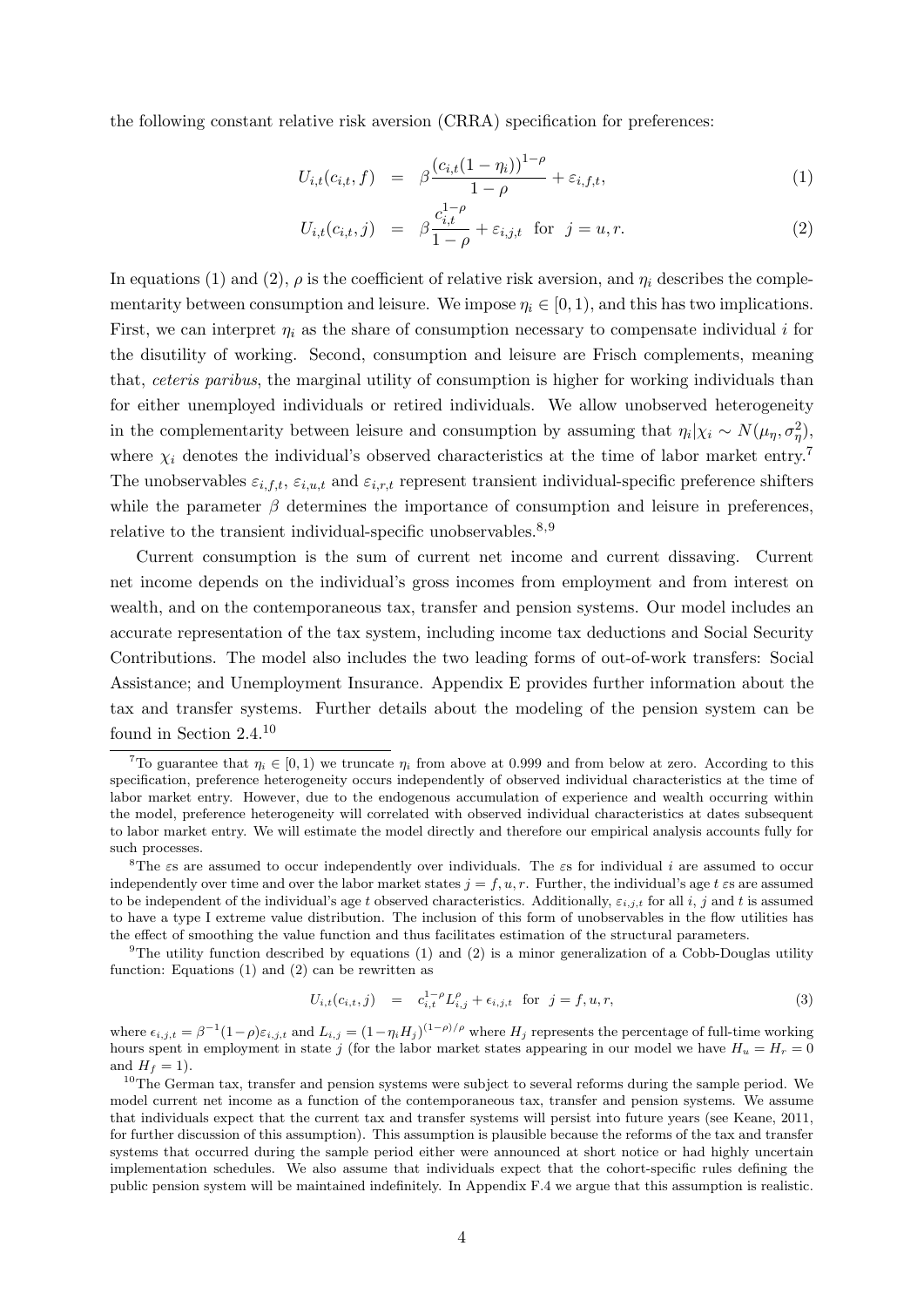Individuals are forward-looking and each period make employment, retirement and consumption decisions to maximize the discounted expected value of future utility. An individual's optimization problem age  $t$  is given by

$$
\max_{d,c} E_t \sum_{s=t}^{\overline{T}} \delta^{s-t} k_{i,s,t} U_{i,s}(c_{i,s}, d_{i,s}).
$$
\n(4)

In the above  $d_{i,t} \in \{f, u, r\}$  is a categorial variable which codes the individual's age t labor supply and retirement behavior. The variable d details the individual's employment and retirement behavior in each remaining period of the individual's life. Similarly,  $c$  is a vector that describes the individual's consumption choice in each remaining period of the individual's life. The operator  $E_t$  is an expectation conditional on the individual's age t information set. Payoffs occurring in the future are discounted due to subjective time discounting and mortality risk;  $\delta \in [0,1]$  is the subjective time discount factor, and  $k_{i,s,t}$  is the probability of the individual surviving until age s conditional on being aged t.

The inclusion of survival probabilities in the individual's objective function reflects the dependence of life-cycle utility on life expectancy. We follow, inter alios, De Nardi et al. (2010), van der Klaauw and Wolpin (2008) and Rust and Phelan (1997) and allow individual-level heterogeneity in life expectancy. Specifically, we allow variation in survival rates, and therefore life expectancy, according to gender and region of residence. Additionally, extending on previous studies, we allow life expectancy to be cohort-specific and therefore we capture the sizable improvements in life expectancy that have occurred in recent years. In Section 3.2 we discuss the empirical relevance and statistical advantages associated with our relatively rich approach to modeling life expectancy.

The optimization process is subject to an intertemporal budget constraint. In addition, behavior is subject to constraints on borrowing and on the availability of employment and retirement opportunities. We describe below: (i) the processes that determine job offers and involuntary separations and thereby dictate employment opportunities; (ii) the composition of gross wage income; (iii) public pension benefits and early retirement opportunities; (iv) borrowing constraints, consumption possibilities and the intertemporal budget constraint; and (v) the optimal arrangement of employment, retirement and consumption over the life-cycle.

#### 2.2 Employment Opportunities

An individual's behavior is constrained by the availability of employment opportunities (see Blundell et al., 1987, and Blundell et al., 1998, for discussion of labor supply rationing). Rationing of labor supply is an important life-cycle phenomena: it contributes to prolonged periods of unemployment and therefore affects retirement incentives when public pension benefits are linked to life-time labor market outcomes.

Employment opportunities are modeled as follows. Each period an unemployed individual receives a job offer with probability  $\Theta_{i,t}$ . Upon receipt of a job offer, the individual observes the current gross wage,  $w_{i,t}$ , associated with the job opportunity. The age t job offer probability takes the form

$$
\Theta_{i,t} = \Phi(\lambda \Theta x_{i,t} + \mu_i^{\Theta}). \tag{5}
$$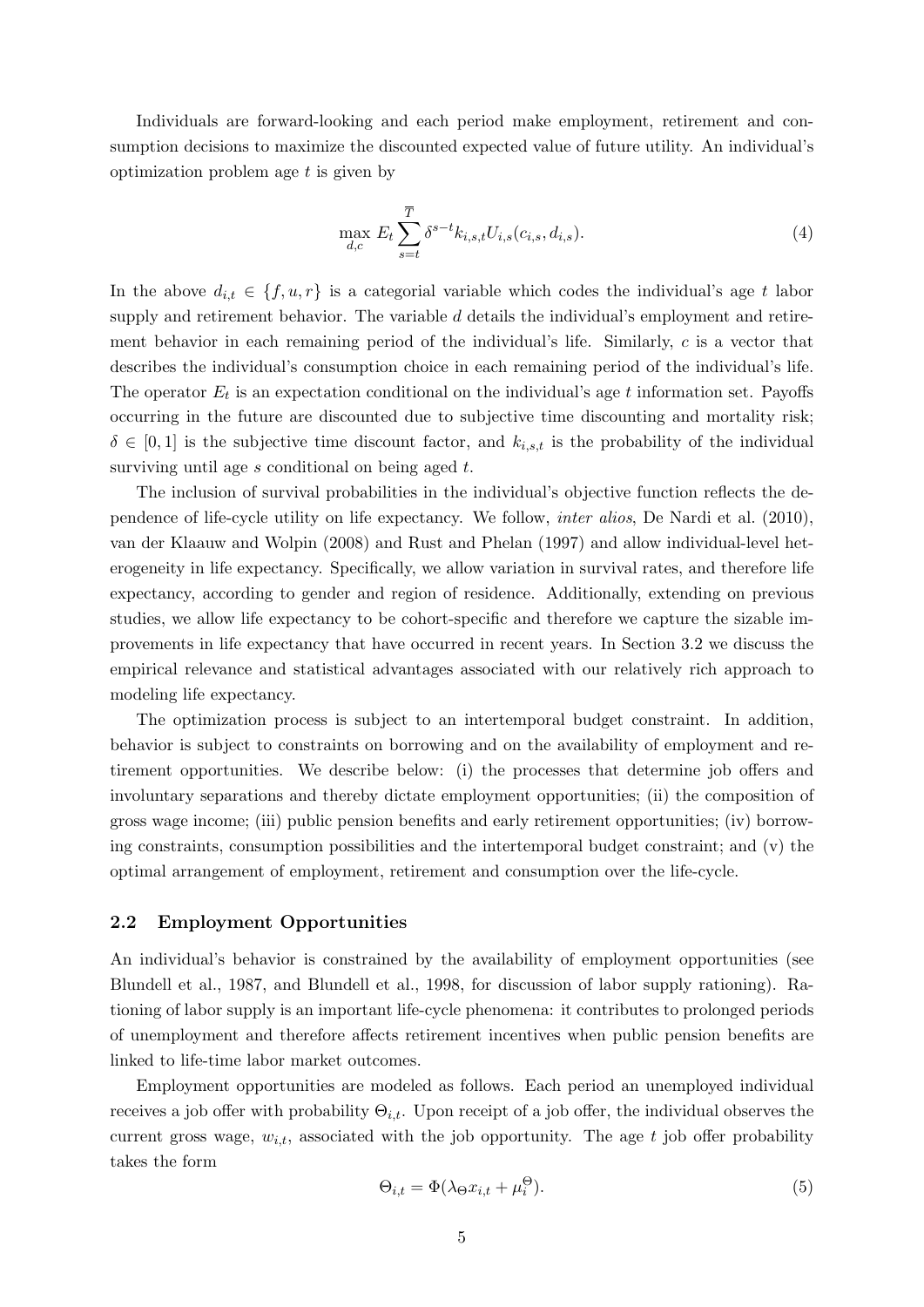Here and henceforth  $\Phi()$  denotes the cumulative distribution function of a standard normal random variable. We allow the job offer probability to depend on age, region of residence and health status, and variables measuring these characteristics are included in  $x_{i,t}$ .  $\lambda_{\Theta}$  is a suitably dimensioned parameter vector. Finally,  $\mu_i^{\Theta}$  represents unobserved individual characteristics. An individual in receipt of a job offer has the option of moving into employment in the current period. With probability  $(1 - \Theta_{i,t})$  a previously unemployed individual does not receive a job offer at age t, in which case a transition into employment in the current period is impossible.

Similarly, each period an employed individual experiences an involuntary separation with probability  $\Gamma_{i,t}$ . The age t probability of an involuntary separation takes the form

$$
\Gamma_{i,t} = \Phi(\lambda_{\Gamma} x_{i,t} + \mu_i^{\Gamma}), \tag{6}
$$

where  $\lambda_{\Gamma}$  is a suitably dimensioned parameter vector and  $\mu_{i}^{\Gamma}$  is an unobserved individual effect. An individual subject to an involuntary separation does not have the option of remaining in employment in the current period. With probability  $(1 - \Gamma_{i,t})$  a previously employed individual does not experience an involuntary separation and has the opportunity to stay in employment and to be paid new gross wage,  $w_{i,t}$ .

We interpret the unobserved individual effects that appear in the job offer and involuntary separation probabilities as permanent unobserved individual characteristics that impact on an individual's ability to find or keep a job. These unobservables are assumed to be assigned to an individual at the time of first labor market entry. The joint distribution of the unobserved individual effects is given by  $[\mu_i^{\Theta}, \mu_i^{\Gamma}]|\chi_i \sim N(0, \Sigma^{\mu}).$ 

#### 2.3 Gross Wage Offers

Gross wage income in an important component of current and future financial incentives. Therefore, we adopt the following rich specification for offered gross hourly wages

$$
\log(w_{i,t}) = \lambda z_{i,t} + \alpha_i + \tau_{i,t} + \nu_{i,t}.\tag{7}
$$

In the above,  $z_{i,t}$  contains observed individual characteristics including education, region of residence and experience, and  $\lambda$  is a suitably dimensioned parameter vector. The inclusion of experience is important here because it captures the endogenous accumulation of experiencebased human capital (e.g., Eckstein and Wolpin, 1989, and Keane and Wolpin, 1997).

The final three terms in the wage equation are the unobserved components of wages.  $\alpha_i$  is a permanent individual-specific random effect, representing ability or skill. We take  $\alpha_i$  to be assigned to an individual at the time of first labor market entry and assume  $\alpha_i|\chi_i \sim N(0, \sigma_\alpha^2)$ .  $\tau_{i,t}$  is a persistent unobservable, which we interpret as an employer-employee match-specific productivity effect. For an individual who was employed in the previous period,  $\tau_{i,t}$  keeps the same value as in the previous period with probability  $\Pi$ , and with probability  $(1-\Pi)$  the individual's match-specific productivity is subject to a shock. In the latter case, the individual receives a new match-specific productive effect  $\tau_{i,t}|\varphi_{i,t} \sim N(0, \sigma_{\tau}^2)$ , where  $\varphi_{i,t}$  denotes the individual's age t characteristics, including previous labor market outcomes and previous unobserved characteristics. An individual who was unemployed in the previous period and who is in receipt of a job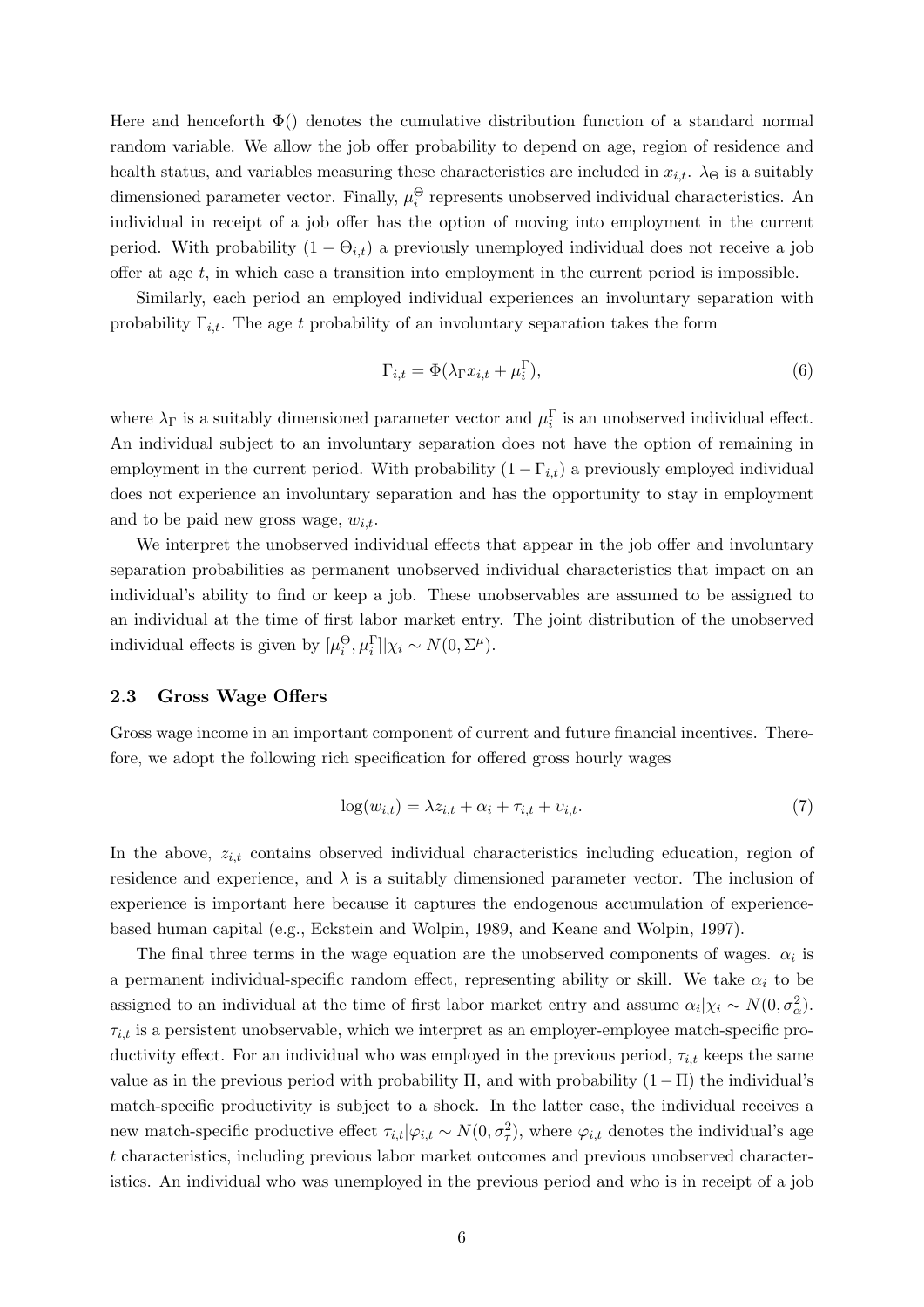offer in the current period receives a new match-specific productivity shock  $\tau_{i,t}|\varphi_{i,t} \sim N(0, \sigma_{\tau}^2)$ . In contrast to Low et al.  $(2010)$ , we do not model or observe transitions between employers; we identify  $\Pi$  and  $\sigma_{\tau}^2$  from the persistence in individual-specific wage observations (see Table 6). Finally,  $v_{i,t}|\varphi_{i,t} \sim N(0, \sigma_v^2)$  is a transitory wage shock. The parameters of the wage process are estimated jointly with the other structural parameters (see Section 4.1).<sup>11</sup>

#### 2.4 Public Pension Benefits and Early Retirement Opportunities

Similar to many public pension systems, German public pension benefits reflect an individual's employment and earnings outcomes prior to retirement, and this linkage works to strengthen the interplay between life expectancy, the public pension system and life-cycle behavior. We provide here an overview of the relevant aspects of the German public pension system. Unless noted otherwise, the model is estimated with the specification of pension benefits described below. Further details can be found in Appendix F.<sup>12</sup>

Public pension benefits in Germany are linked to an individual's labor market history via a quantity we refer to as "weighted pension points". An individual accumulates one pension point for every year of employment and such pension points attract a weight of  $\min\{w_{i,t}/\overline{w}_{i,t}, Max_{i,t}\}\$ where  $\overline{w}_{i,t}$  denotes the mean gross wage in the period when individual i is age t and  $Max_{i,t}$ denotes the year-specific cap on pension point weights. During the sample period, the cap on pension point weights was roughly equal to two in all years. An individual also accumulates one pension point for every year of Unemployment Insurance-eligible unemployment. Such pension points are allocated a weight of  $\min\{0.8 \times w_{i,t}/\overline{w}_{i,t}, 0.8 \times Max_{i,t}\}\$ , where t' denotes the age at which the individual was last employed. Thus, up to a cap of roughly 1.6, an unemployed individual's pension points are weighed by the ratio of 80% of the individual's most recent gross wage relative to the current mean gross wage.

Age-based criteria govern access to public pension benefits and the generosity of public pension benefits. Arguably the most important age-based parameter is the full pensionable age. At this age, which is 65 years for the individuals under study, an individual can retire and receive a publicly provided pension with a value proportional to the sum of weighted pension points accumulated prior to retirement. The German public pension system is relatively generous: according to Börsch-Supan and Schnabel (1998), in 1998 public pension benefits provided a replacement rate of around 70% of pre-retirement net earnings for an individual retiring at the full pensionable age with 45 years of working experience and average life-time earnings.

The public pension system offers numerous opportunities for retirement prior to the full pensionable age and our model captures most important routes into early retirement. Specifically, our model recognizes that an individual may be eligible for retirement prior to the full pensionable age on the grounds of: (i) gender, specifically being a woman; (ii) disability; or (iii) working history, specifically having previously worked at least 35 years. Eligibility for early

 $11$ At all ages the three unobserved components of wages are assumed to be mutually independent and independent of the unobservables  $[\mu_i^{\Theta}, \mu_i^{\Gamma}]$  that affect the job offer and involuntary separation probabilities.

 $12$ Börsch-Supan and Wilke (2004) note that the public pension system in Germany accounts for approximately 85% of pension income, while individual and occupational pensions account for 10% and 5% of pension income respectively. We refrain from modeling individual and occupational pensions. Instead, we assume that the provision for private saving afforded by our model approximates the saving opportunities offered by individual and occupational pensions.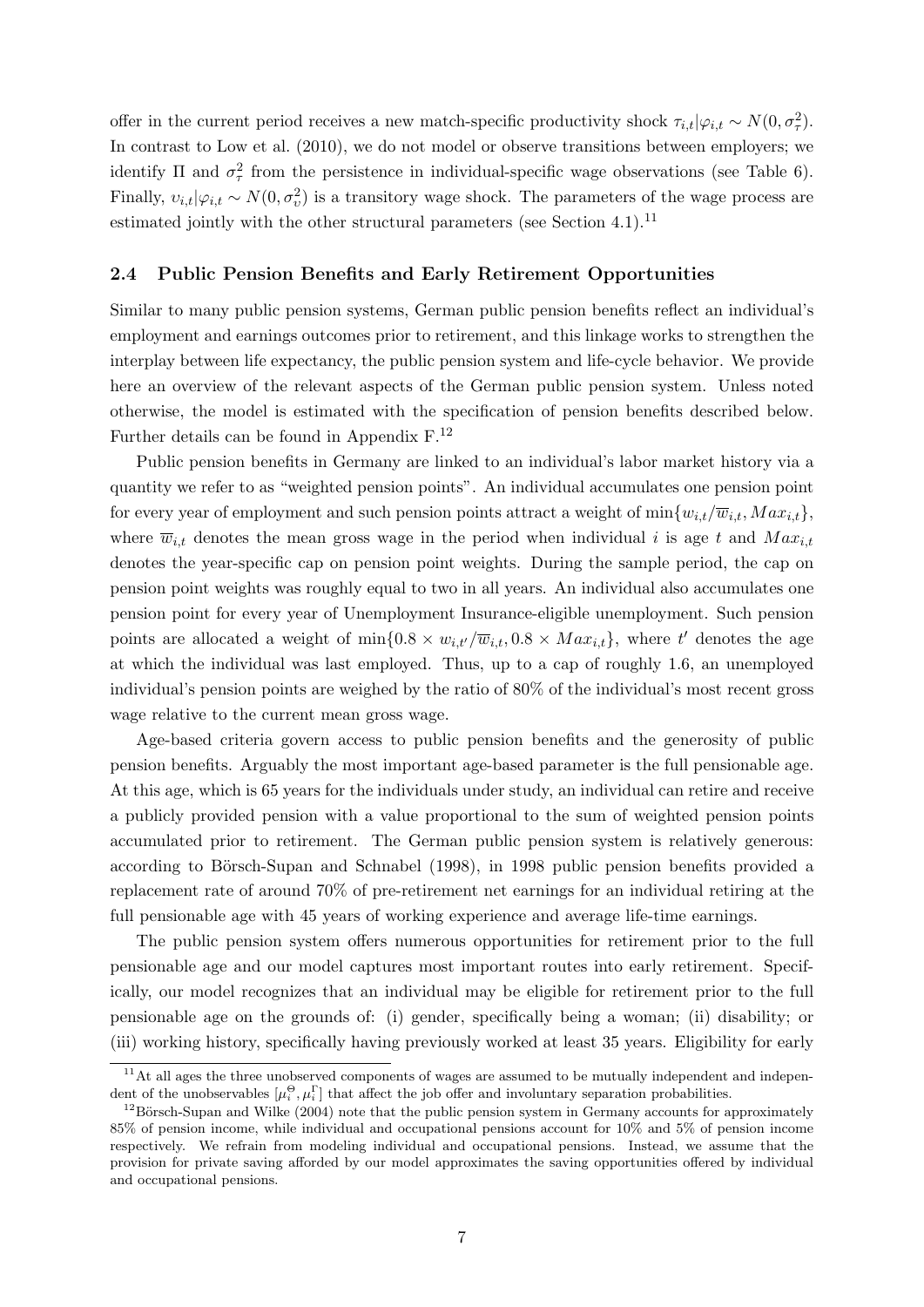retirement on the grounds of gender or working history is dependant on the individual's age (e.g., only those who have worked at least 35 years may retire from age 63 years). The age, gender and working history-based eligibility criteria for early retirement are entirely objective and the relevant rules are hard-coded into the model. When doing this, we account fully for intertemporal variation in the early retirement eligibility criteria. In contrast, the rules that determine eligibility for public pension benefits on the grounds of disability are complex and the operationalization of these rules has inevitably been somewhat subjective. For the purpose of implementing our model, we assume that individual i has a probability  $\Upsilon_{i,t}$  of being eligible, due to disability, for early retirement. The age  $t$  probability of being eligible for public pension benefits on the grounds of disability is as follows

$$
\Upsilon_{i,t} = \Phi(\lambda_{\Upsilon} q_{i,t}),\tag{8}
$$

where  $q_{i,t}$  contains variables that measure the individual's gender and health status, and  $\lambda_{\Upsilon}$  is a suitably dimensioned parameter vector. The per-year value of public pension for an individual taking early retirement depends on the year-specific legislation, gender, disability status, working history and age. Appendix F.3 provides further details.

#### 2.5 Borrowing, Consumption and the Intertemporal Budget Constraint

Individuals may save and borrow. Wealth  $(W_{i,t})$  here refers to an individual's private wealth holdings, and therefore excludes the value of any entitlements to the public pension or other social programs. The individual faces borrowing constraints which restrict wealth to be nonnegative, that is  $W_{i,t} \geq 0$ . This assumption, which follows French (2005) and Low et al. (2010), reflects that borrowing typically requires collateral and that individuals are unable to borrow against future earnings or future Unemployment Insurance, Social Assistance or public pension benefits.

Subject to the above-described borrowing constraint, each period, a non-retired individual chooses a consumption level,  $c_{i,t}$ . Quarter-by-quarter wealth accumulation for a non-retired individual is described by the following intertemporal budget constraint

$$
W_{i,t+0.25} = W_{i,t} + 1(d_{i,t} = f)m_{i,f,t} + 1(d_{i,t} = u)m_{i,u,t} - c_{i,t}.
$$
\n(9)

In the above  $m_{i,f,t}$  and  $m_{i,u,t}$  are the net incomes that arise from full-time employment and unemployment. (These net incomes are determined by the tax and transfer systems, gross wage income and income from wealth - see Appendix E). Note that, given consumption behavior, wealth accumulation depends on the real interest as the net incomes  $m_{i,f,t}$  and  $m_{i,u,t}$  include the net-of-tax value of interest income. In contrast to the models of retirement behavior developed by, e.g., French and Jones (2011) and Rust and Phelan (1997), we do not include medical expenses. This is reasonable because Germany has a universal health care system.

We assume that a retired individual's consumption is consistent with the actuarially fair annuity value of accumulated wealth. The per-period consumption enjoyed by an individual who retires at age  $t$  thus given by

$$
c_{i,t}^r = m_{i,r,t} + a_{i,t},\tag{10}
$$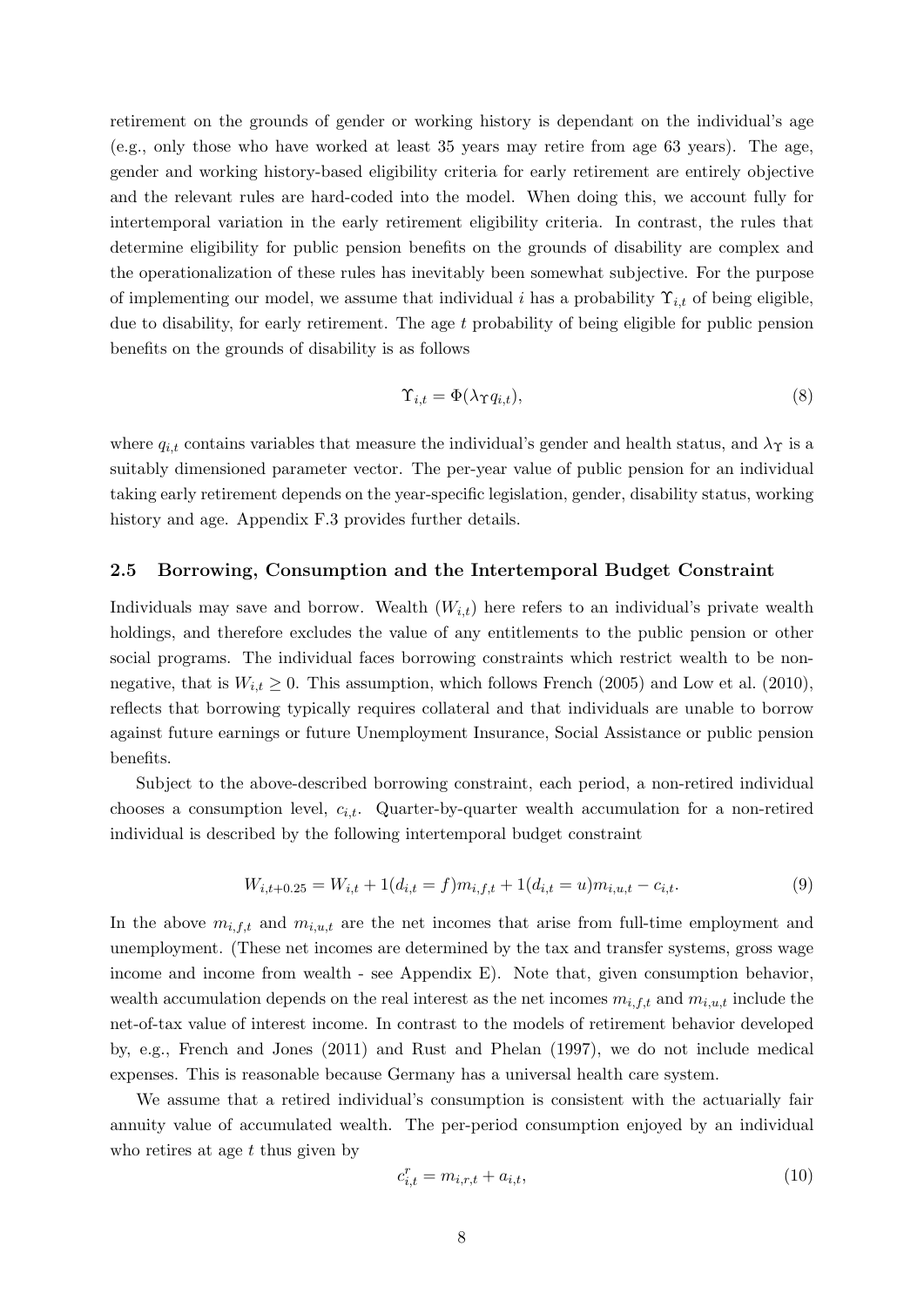where  $a_{i,t}$  denotes per-period annuity value of wealth for an individual who retires at age t. This specification captures the primary intertemporal incentives important for the current application. In particular: (i) wealth accumulation prior to retirement is valuable in retirement; (ii) the value of accumulated wealth is negatively related to life expectancy (as the actuarially fair annuity value of wealth depends negatively on life expectancy); and (iii) financing consumption out of accumulated wealth is a substitute for funding consumption from public pension benefits.

#### 2.6 Optimal Labor Supply, Retirement and Consumption

#### 2.6.1 Solution Method

Drawing on dynamic programming techniques, we use our model to describe an individual's optimal employment, retirement and consumption behavior over the life-cycle. An individual's age t optimization problem can be expressed in terms of the state-specific value functions  $V_t^{j,c}$  $\zeta^{j,c}_t(p_{i,t})$ for  $j = f, u, r$ , which define the maximized discounted expected value of the individual's future life-cycle utility conditional on being in state j with current consumption of c. Here,  $p_{i,t}$  denotes the time t values of the state variables for individual  $i^{13}$  Using t to denote the individual's age in the next quarter, i.e.,  $\check{t} \equiv t + 0.25$ , the state-specific value functions are defined recursively as follows

$$
V_t^{f,c}(p_{i,t}) = U_{i,t}(c,f) + \delta k_{i,\tilde{t},t} E_t \left[ \Gamma_{i,\tilde{t}} \left\{ \Lambda_{i,\tilde{t}} \max \{ V_t^u(p_{i,\tilde{t}}), V_t^r(p_{i,\tilde{t}}) \} + (1 - \Lambda_{i,\tilde{t}}) V_t^u(p_{i,\tilde{t}}) \right\} + (1 - \Gamma_{i,\tilde{t}}) \left\{ \Lambda_{i,\tilde{t}} \max \{ V_t^f(p_{i,\tilde{t}}), V_t^u(p_{i,\tilde{t}}), V_t^r(p_{i,\tilde{t}}) \} + (1 - \Lambda_{i,\tilde{t}}) \max \{ V_t^f(p_{i,\tilde{t}}), V_t^u(p_{i,\tilde{t}}) \} \right\} \right],
$$
(11)

$$
V_t^{u,c}(p_{i,t}) = U_{i,t}(c,u) + \delta k_{i,\tilde{t},t} E_t \left[ (1 - \Theta_{i,\tilde{t}}) \left\{ \Lambda_{i,\tilde{t}} \max \{ V_t^u(p_{i,\tilde{t}}), V_t^r(p_{i,\tilde{t}}) \} + (1 - \Lambda_{\tilde{t}}) V_t^u(p_{i,\tilde{t}}) \right\} + \Theta_{i,\tilde{t}} \{\Lambda_{i,\tilde{t}} \max \{ V_t^f(p_{i,\tilde{t}}), V_t^u(p_{i,\tilde{t}}), V_t^r(p_{i,\tilde{t}}) \} + (1 - \Lambda_{i,\tilde{t}}) \max \{ V_t^f(p_{i,\tilde{t}}), V_t^u(p_{i,\tilde{t}}) \} \right],
$$
(12)

$$
V_t^r(p_{i,t}) = U_{i,t}(c_{i,t}^r, r) + \delta k_{i,t,t} E_t V_t^r(p_{i,t}).
$$
\n(13)

In (11)-(13) above,  $\Lambda_{i,\tilde{t}}$  is the individual's probability of being eligible for retirement at age  $\tilde{t}$ .<sup>14</sup> Meanwhile,  $V_{i,\tilde{t}}^f(p_{i,\tilde{t}})$  and  $V_{i,\tilde{t}}^u(p_{i,\tilde{t}})$  are defined as the age  $\tilde{t}$  value functions associated with age  $\check{t}$  employment and unemployment, respectively, after age  $\check{t}$  consumption has been optimized. Specifically,

$$
V_{i,\tilde{t}}^{j}(p_{i,\tilde{t}}) = \max_{c} V_{i,\tilde{t}}^{j,c}(p_{i,\tilde{t}}) \text{ for } j = f, u.
$$
 (15)

<sup>&</sup>lt;sup>13</sup>The state variable are: W; q;  $\mu^{\Theta}$ ;  $\mu^{\Gamma}$ ;  $\eta$ ;  $\tau$ ;  $\upsilon$ ;  $\varepsilon_j$  for  $j = f, u, r$ ;  $\alpha$ ; z; x; and the current values of the parameters that define the tax, transfer and pension systems. See Sections 2.1-2.5 for further details.

<sup>&</sup>lt;sup>14</sup>Following the discussion above in Section 2.4, an individual may be eligible for retirement at age  $\check{t}$  either on the grounds of disability, an event which occurs with probability  $\Upsilon_{i,t}$  as defined above in equation (8), or due to having satisfied the relevant age, gender and working history based criteria. Therefore, the probability of an age  $\check{t}$  individual being eligible for retirement,  $\Lambda_{i,\check{t}}$ , takes the following form:

 $\Lambda_{i,\tilde{t}} = \begin{cases} 1 & \text{if age, gender and working history based criteria for retirement eligibility are satisfied;} \\ \Upsilon & \text{otherwise.} \end{cases}$  $\Upsilon_{i,\tilde{t}}$  otherwise. (14)

Finally, all individuals may retire at the full pensionable age of 65 years and therefore we have  $\Lambda_{i,65} = 1$ .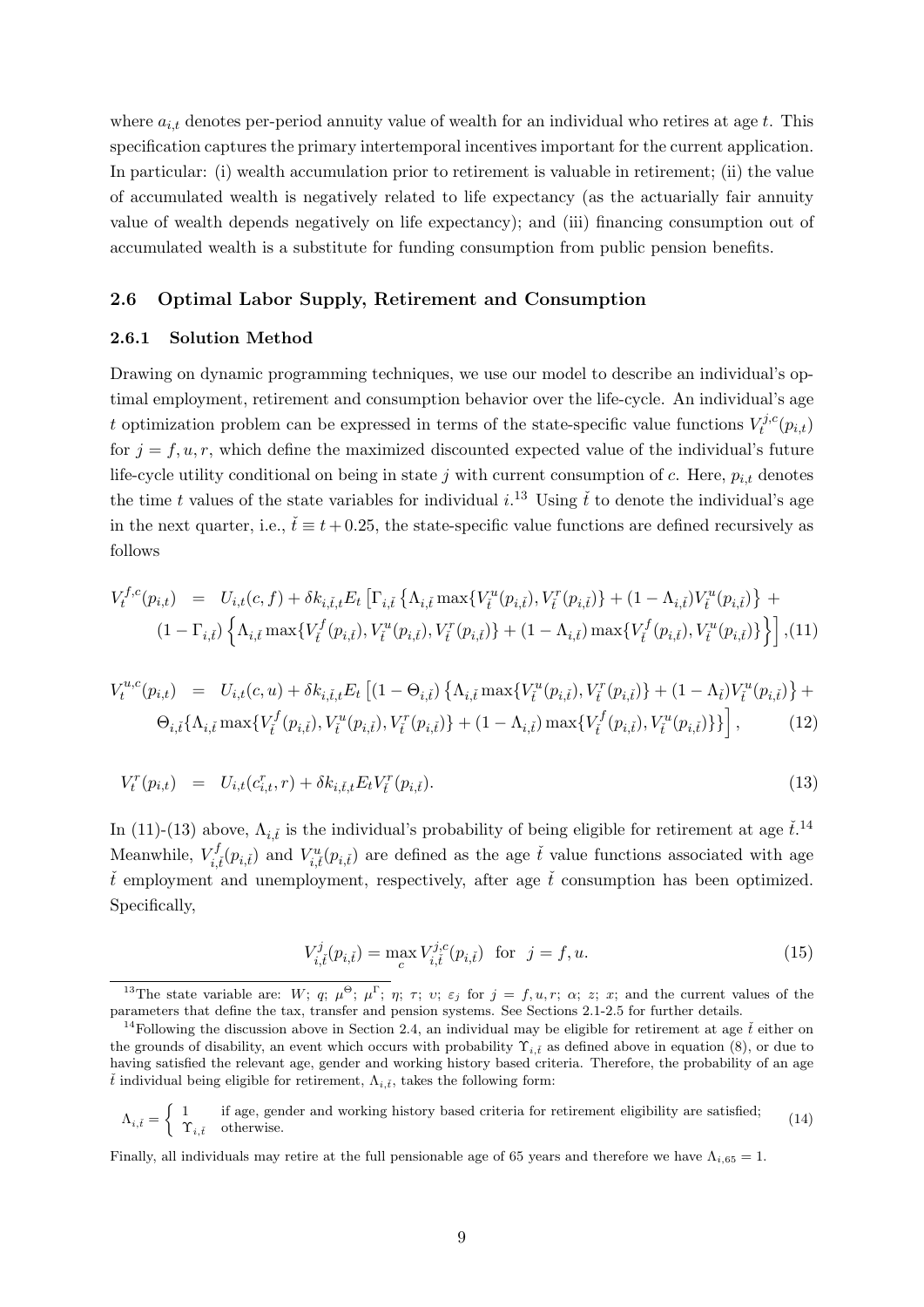Subject to the above discussed constraints on the availability of employment opportunities and on wealth accumulation, each period, an individual is able to adjust his or her employment, retirement and consumption behavior. At age  $t$ , a forward-looking optimizing individual in possession of a job offer but not eligible for retirement will choose employment and a current-period consumption level of  $c'$  if and only if  $V_t^{f,c'}$  $t^{f,c'}(p_{i,t}) > \max_{c,c \neq c'} V_t^{f,c}$  $t^{f,c}(p_{i,t})$ and  $V_t^{f,c'}$  $t^{f,c'}(p_{i,t}) > \max_{c} V_t^{u,c}$  $\mathcal{F}^{u,c}(p_{i,t})$ , and otherwise will choose unemployment and consumption  $c = \max_c V_t^{u,c}$  $t^{u,c}(p_{i,t})$ . If such an individual instead is eligible for retirement then he or she will choose employment and a current-period consumption level of  $c'$  if, in addition to the previous two inequalities, it is also the case that  $V_t^{f,c'}$  $t_t^{rf,c'}(p_{i,t}) > V_t^r(p_{i,t}).$  An individual who does not have a job offer and is not eligible early retirement will be unemployed with a current-period consumption level of  $c = \max_c V_t^{u,c}$  $t^{u,c}(p_{i,t})$ . Alternatively, if this individual is eligible for retirement then he or she will choose unemployment with a current-period consumption level of  $c'$  if and only if  $V_t^{u,c'}$  $t_t^{u,c'}(p_{i,t}) > \max_{c,c \neq c'} V_t^{u,c}$  $t^{u,c}(p_{i,t})$  and  $V_t^{u,c'}$  $t_t^{u,c'}(p_{i,t}) > V_t^r(p_{i,t}).$  Upon reaching the full pensionable age all remaining non-retired individuals must enter retirement.

#### 2.6.2 Discussion

Several mechanisms link an individual's current employment, retirement and consumption decisions with expected future payoffs. We discuss here those intertemporal linkages related directly to retirement and explain the interaction of these intertemporal linages with life expectancy.

Current employment adds to an individual's stock of pension points and therefore, holding fixed the age of retirement, increases pension income retirement. Current unemployment has a similar albeit smaller effect, provided that the unemployed individual is receiving Unemployment Insurance. Furthermore, working in the current period adds to the individual's experience which, in the presence of positive wage returns to experience, leads to higher expected future wage offers and, ceteris paribus, to higher public pension benefits in retirement. Finally, accumulation of wealth prior to retirement, *ceteris paribus*, allows an individual to increase income in retirement.

Life expectancy interacts with the above-described intertemporal dependencies. An increase in life expectancy increases the expected duration over which an individual will receive public pension benefits. An increase in life expectancy therefore, ceteris paribus, raises the expected return to accumulation of pension points, and creates an incentive to postpone retirement. Further, an increase in life expectancy increases the time over which an individual may enjoy the returns from accumulated wealth. Therefore, ignoring interactions with other behavioral adjustments, the incentive to save is increasing in life expectancy.

However, the total effect of an increase in life expectancy on behavior over the life-cycle is, a priori, impossible to determine. Since savings and entitlements to public pension benefits are substitutes in terms of their effects on utility in retirement, individuals may respond to an increase in life expectancy by increasing employment and reducing wealth accumulation, or vice versa. Moreover, an increase in life expectancy may lead to higher saving or increased employment early in the life-cycle followed by earlier retirement. Optimizing behavior does, however, rule out an increase in life expectancy causing weakly lower saving and weakly higher unemployment early in the life-cycle followed by strictly earlier retirement.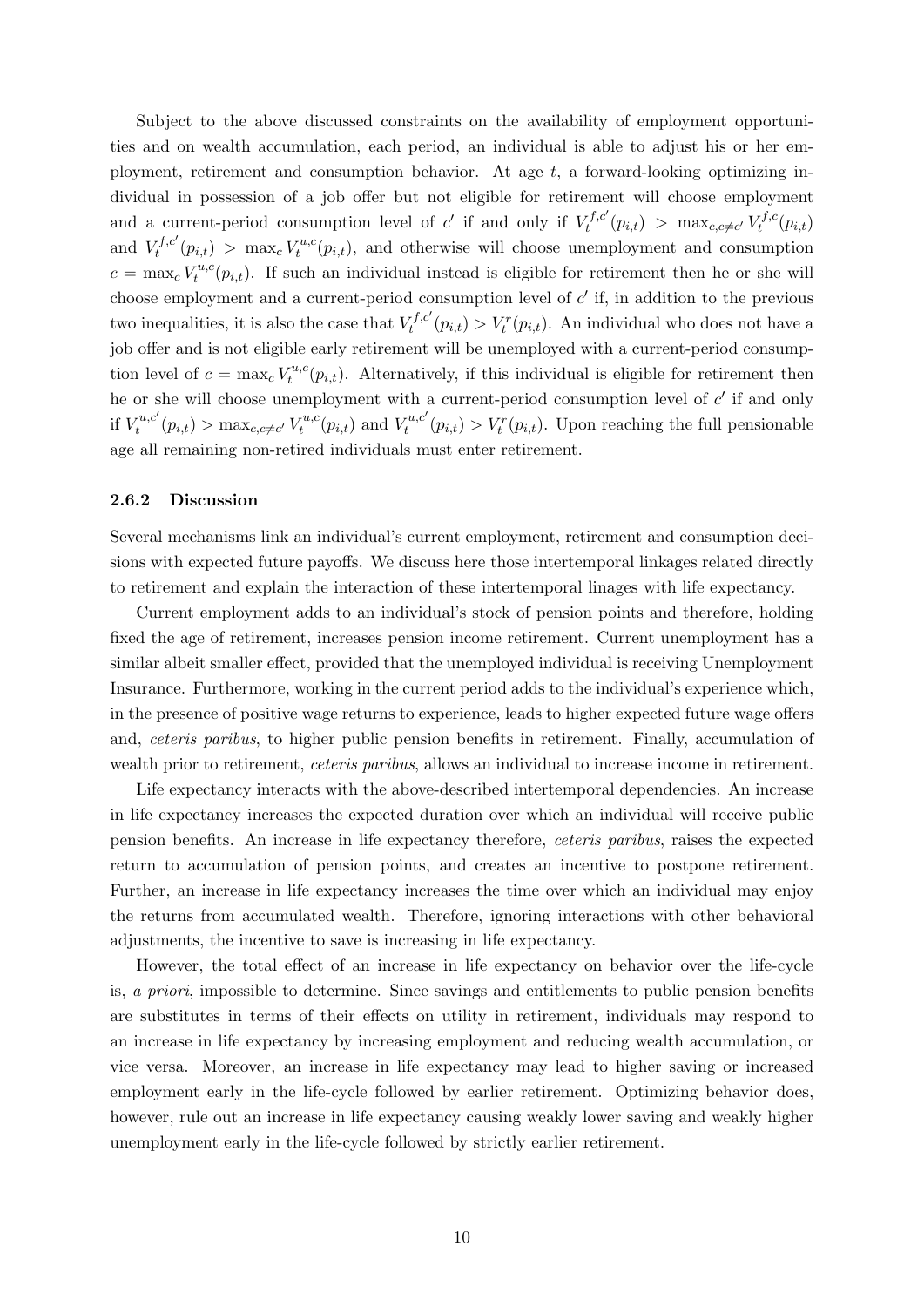## 3 Data Sources and Sample Selection

Estimation uses data from the German Socio-Economic Panel and the Human Mortality Database.

#### 3.1 German Socio-Economic Panel (SOEP)

The German Socio-Economic Panel (SOEP) is an annual, representative panel survey of over 11000 German households. As described by Wagner et al. (2007), the SOEP contains information about socio-economic variables, including income and working behavior, at the individual and household levels. We use the SOEP surveys from the years 1992 - 2008, which contain retrospective information covering the fiscal years 1991 - 2007.

Our sample selection criteria are designed to ensure a clean empirical implementation abovedescribed theoretical model. As justified in Section 2.1, we use a sample of individuals aged 40 - 65 years who reside in single adult households and who do not have dependent children.<sup>15</sup> Further, we exclude from our analysis those individuals whose primary earnings are from selfemployment as well as those in full-time education because, in both cases, labor supply behavior differs substantially from that of the rest of the population under analysis. Our final sample is an unbalanced panel with 40409 person-quarter observations. The sample contains 2389 distinct individuals of whom 55% are women.

The SOEP data set contains detailed self-reported information about individuals' employment and retirement behavior in each month. We group the monthly information and form quarterly observations with an individual's labor market status in the first month of the quarter determining the quarterly outcome. All individuals who report that they are currently retired, or who have reported being retired at some point in the past, are classified as retired. In addition, any individuals who report being non-retired at age 65 or older are reclassified as retired.<sup>16</sup> The group of unemployed individuals comprises non-working, non-retired individuals. Given this definition, an unemployed individual is either voluntarily or involuntarily unemployed; this construction is in line with the theoretical framework, in which involuntary job separations, voluntary quits and refusals of job offers are permitted.<sup>17</sup> A measure of experience at the time that the individual entered the sample is constructed from retrospective information. This variable is updated at quarterly intervals over the sample period in accordance with the individual's observed employment behavior.

Figure 1 shows the shares of employment, unemployment and retirement by age for men and women and for east and west Germans, averaged over the observation period. We note that early retirement common for individuals in their late 50s and early 60s. Further, there are large differences in employment and retirement behavior according to region of residence: averaged over the whole age distribution, the employment rate is about 10 percentage points higher in west Germany than in the east, and older east Germans have a higher propensity to

<sup>&</sup>lt;sup>15</sup>We assume that family composition does not change in the future. However, our model is fully applicable to individuals who have experienced alternative household compositions, specifically martial status and dependent children, before entering the sample. Appendix C explains how this is achieved.

<sup>&</sup>lt;sup>16</sup>Our definition of retirement corresponds closely to observed behavior: Fewer than 5% of retired individuals are simultaneously in employment and only 1% of retired individuals report that they work full-time. Fewer than 1% of the sampled individuals continue to work beyond age 65 years.

<sup>&</sup>lt;sup>17</sup>Given our sample selection criteria, less than 5% of the male (female) population under study works fewer than 30 (25) hours per week. It is therefore reasonable to treat all employment as full-time work.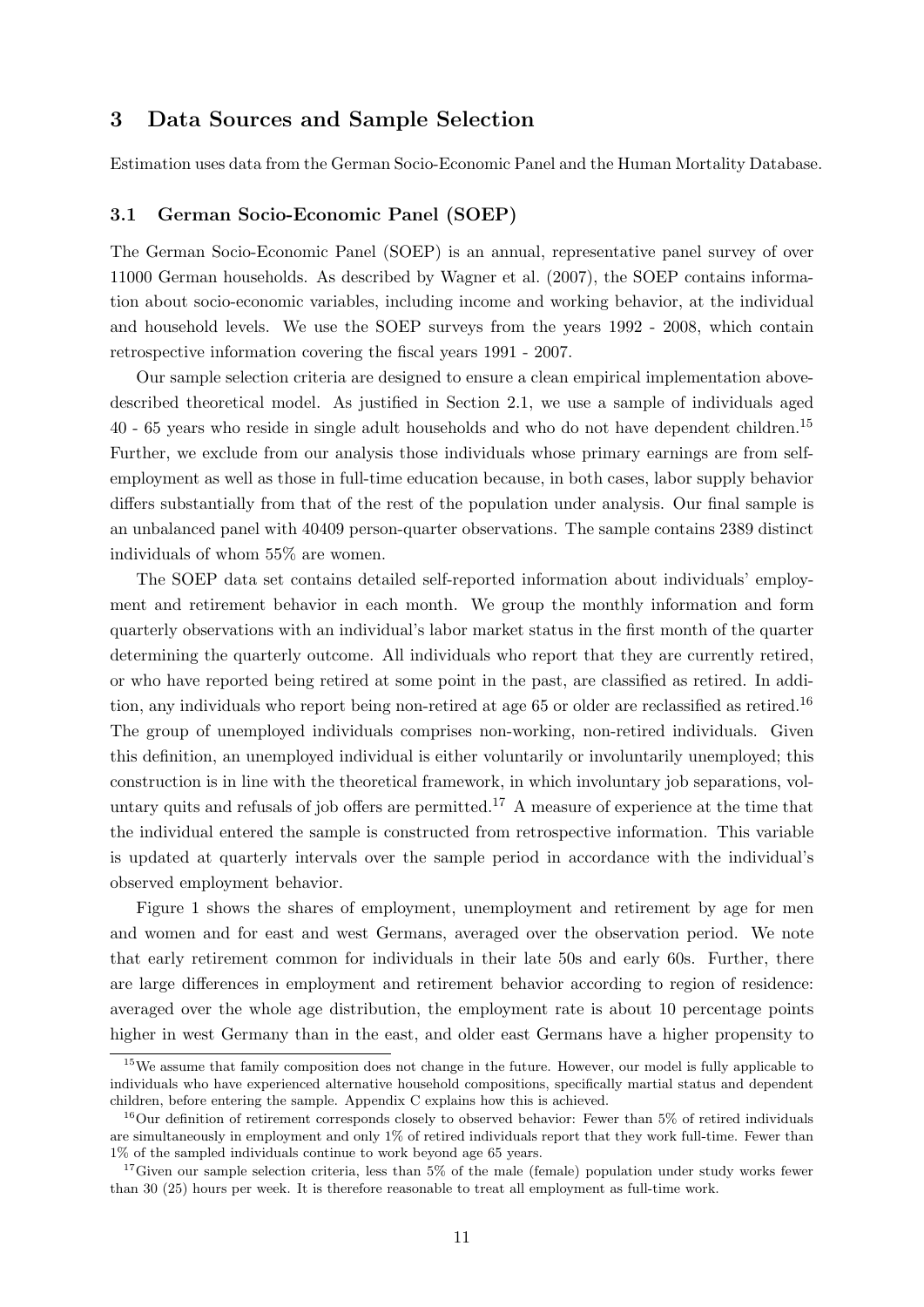

Figure 1: Employment, unemployment and retirement over the life-cycle by gender and region of residence

retire than west Germans of the same age. These differences are likely related to the relatively poor economic conditions in east Germany.

The SOEP data set includes individuals' gross earnings in the month prior to the interview date. Using the corresponding working hours, including hours of payed overtime work, we construct a gross hourly wage measure. We follow Fuchs-Schuendeln and Schuendeln (2005) and construct a measure of individual-level wealth based on the yearly financial information available in the SOEP. Specifically, an individual's wealth is defined as the sum of net property equity and non-property wealth, where the latter is computed from capital income assuming a real rate of return of  $3\%$  per annum.<sup>18</sup> Wealth and wages are converted to year 2000 prices using the Retail Price Index. The average observed gross hourly wage is 15.65 Euros and average individual wealth is 40037 Euros.

#### 3.2 Human Mortality Database (HMD)

We obtain information about longevity in Germany from the relevant life tables in the Human Mortality Database  $(HMD)$ .<sup>19</sup> The life tables include survival probabilities and life expectancies that vary by age, birth cohort, region of residence (east or west Germany) and gender and are available for the years 1991 - 2007. Based on the information in the HMD, we assign a

<sup>&</sup>lt;sup>18</sup>A real interest rate of 3% per annum is in line with the rates prevailing in the capital markets: Deutsche Bundesbank (2001) reports an average ex ante real interest rate of 3.13% in Germany for the period 1994-2001 (based on estimated inflation), and this result is supported by the calculations of Garnier et al. (2005).

<sup>&</sup>lt;sup>19</sup>Human Mortality Database is provided by the University of California, Berkeley (USA) and Max Planck Institute for Demographic Research (Germany). The database is available at www.mortality.org.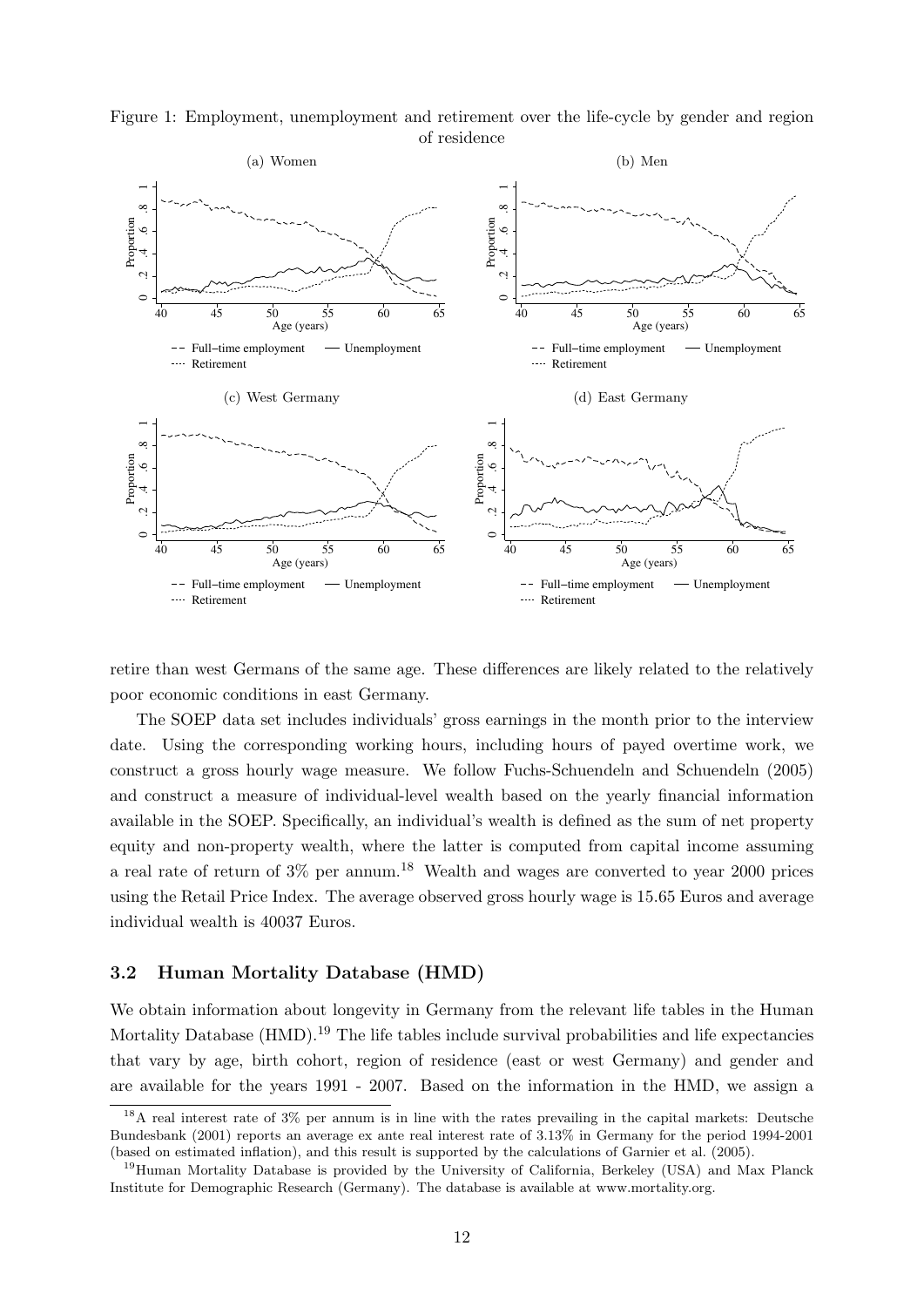

Figure 2: Life expectancy at age 40 years: evolution over time in east and west Germany

Source: Authors' calculations based on the Human Mortality Database.

demographic group-specific and cohort-specific survival probability and life expectancy to each observation in our SOEP sample.<sup>20</sup>

Figure 2 shows the evolution over time of life expectancy at age 40 years for east and west German men and women. As expected, we observe longer life expectancies for women and, irrespective of gender or region, an upward trend in life expectancy over time. As well documented in the demographic literature, e.g., Gjonça et al.  $(2000)$ , life expectancy in east Germany in 1991, immediately after German reunification, was considerably lower than in west Germany: in 1991 a 40 year old east German man expected to live 2.7 years less than his west German counterpart, and the corresponding difference for women was 2.4 years. More important for our purposes are the different time trends by gender and region: between 1991 and 2007, there was a strong east-west convergence in life expectancy for women and moderate east-west convergence for men. Specifically, by 2003 there was hardly any east-west difference in life expectancy for women and by 2007 the east-west life expectancy gap for men had fallen to one year. According to Gjonça et al. (2000), Nolte et al. (2002) and Kibele and Scholz (2008), the leading reason for this convergence was improvements in the medical system in east Germany.

In light of the above documented heterogeneity in life expectancy, in the empirical implementation of our structural life-cycle model we permit variation in life expectancy according to age, birth cohort, gender and region of residence. This maximizes the model's accuracy. Furthermore, by drawing on variation between demographic groups in the extent of improvements in life expectancy over time, we are able to estimate the relationship between life expectancy and retirement decisions, controlling for age, time and cohort effects. This quantity is informative about the extent to which individuals condition behavior on objectively-measured life expectancy. As a powerful in-sample goodness of fit test, we compare the relationship between life expectancy and retirement decisions as implied by our estimation results with the corresponding quantity

<sup>&</sup>lt;sup>20</sup>The HMD does not contain information about marital status. In general, the life expectancy of single individuals tends to be lower than that of married individuals. This may lead bias our estimate of the subjective time discount factor downwards. However, we are not concerned about this issue as there is evidence the relationship between life expectancy and marital status is strongest for prime-age individuals and is weak, or even nonexistent, for older individuals (see Johnson et al., 2000). Moreover, it is likely that individuals are less well informed about the relationship between life expectancy and marital status than they are about variation in life expectancy according to gender, region or birth cohort.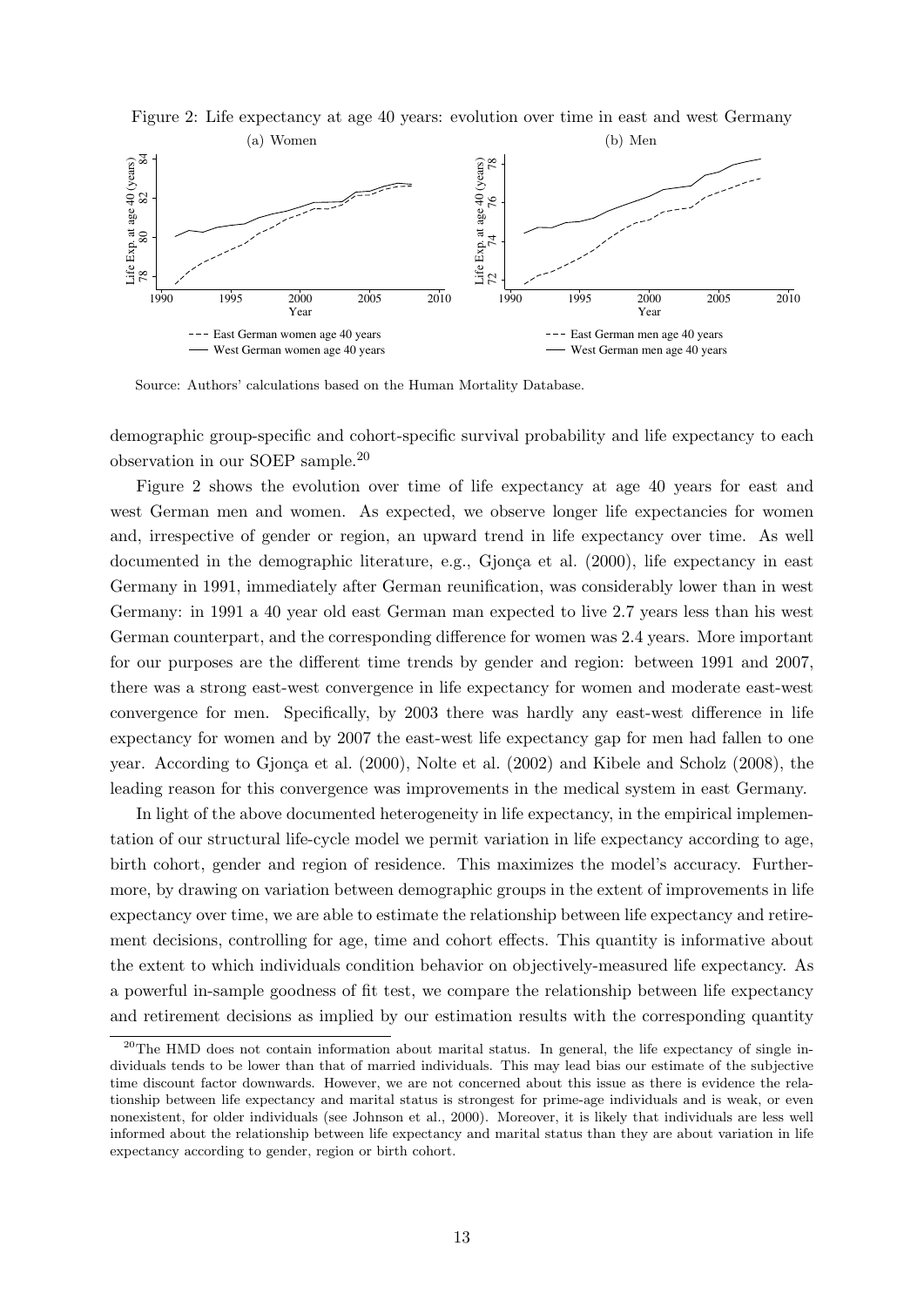observed in our sample.<sup>21</sup>

## 4 Estimation Strategy and Results

#### 4.1 Estimation, Identification and Treatment of the Initial Conditions

As in Gourinchas and Parker (2002), French (2005) and French and Jones (2011), we estimate the parameters of our model using the Method of Simulated Moments (MSM): parameters are chosen to minimize the distance between a set of moments pertaining to the values of the endogenous variables, namely wages, wealth levels, and employment and retirement outcomes, as observed in our sample and the average values of the same moments in a number of simulated data sets. The construction of each simulated data set starts from the empirical distribution of the exogenous individual characteristics, such as gender, education and region of residence, observed in our sample. Given a trial parameter vector  $\theta_t$ , we simulate initial values of the endogeneous variables by drawing from a reduced form model. We then simulating wage offers and employment, retirement and consumption outcomes in subsequent quarters of the sample period based on the above-described structural model. The value function is approximated using the simulations and interpolation method described in Appendix A.

Suppose that a total of p moments are used in the MSM estimation. Let  $M<sup>o</sup>$  denote the p-by-1-dimensional vector of moments constructed from our sample observations. Further, let  $M_k^s(\theta_t)$  denote the same vector of moments constructed using the  $k^{\text{th}}$  simulated sample obtained using the parameter vector  $\theta_t$ . The MSM parameter estimates are the value of  $\theta_t$  that minimizes the weighted quadratic distance  $(\overline{M}^s(\theta_t) - M^o)'W(\overline{M}^s(\theta_t) - M^o)$ , where W is a fixed p-by-pdimensional positive semidefinite weighting matrix and  $\overline{M}^s(\theta_t)$  denotes the value of the vector of simulated moments averaged over  $K$  simulated data sets, each obtained using the parameter vector  $\theta_t$ <sup>22</sup> Under the conditions stated in Pakes and Pollard (1989), the MSM estimator is consistent and asymptotically normally distributed.

Estimation uses 265 moments and we estimate 82 parameters. The subjective time discount factor,  $\delta$ , and the utility curvature parameter,  $\rho$ , are identified from information on wealth holdings and saving behavior according to age; knowledge of average wealth is sufficient to identify either  $\delta$  or  $\rho$ , while with additional information on variation in wealth according to age we can identify both parameters. Ordinary Least Squared (OLS) coefficients from regressions of wages and transitions between labor market states on demographic variables provide moments that identify the effects of observed individual characteristics on wages, job offers and involuntary separations. See Appendix B for further details.

As described in Section 3.1, we sample wages only in quarters that coincide with the administration of the annual SOEP survey and only for employed individuals who answered all

 $^{21}$ In different settings, Alesina and Fuchs-Schuendeln (2007), Fuchs-Schuendeln (2008) and Fuchs-Schuendeln and Schuendeln (2005) also exploit variation generated by German reunification.

<sup>&</sup>lt;sup>22</sup>For the purpose of estimation, we set  $K = 5$ . We thus simulate the employment, retirement and consumption decisions of around 12000 hypothetical individuals in a total of approximately 200000 time periods. Employing the optimal weighting matrix, that is the inverse covariance matrix of the chosen moments, can lead to small sample bias (see Altonji and Segal, 1996). Therefore, we use a diagonal weighting matrix with diagonal elements equal to the inverse of the variances of the sample moments, estimated by bootstrap re-sampling with clustering at the individual level.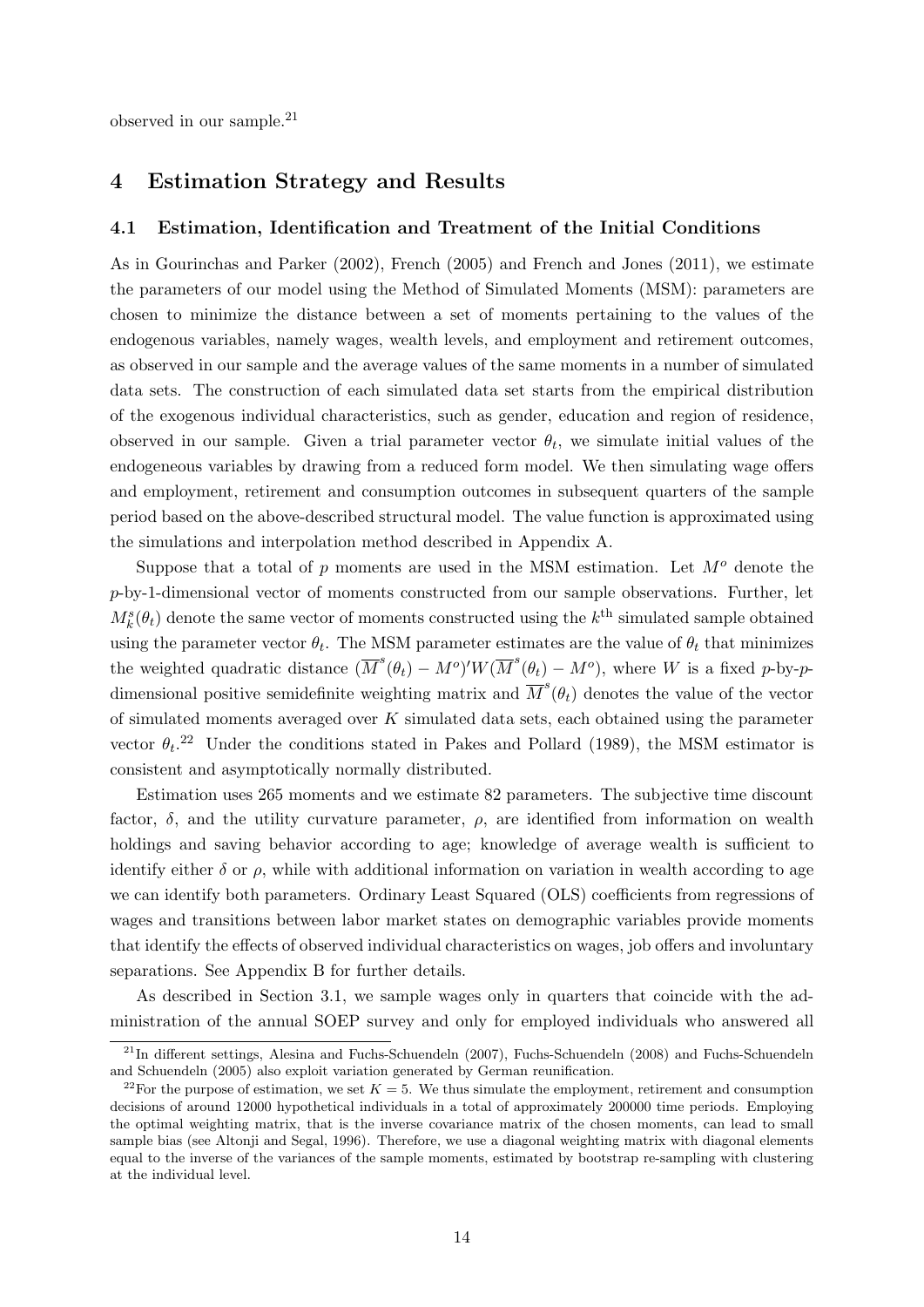required survey questions. Our estimation strategy accounts for selectivity in wage observations. We therefore represent correctly the financial incentive to work and capture accurately the value of future public pension benefits. In the MSM estimation routine we account to selectivity in wages by matching moments based on sample wage observations with moments constructed using simulated wage draws that have survived the same selection mechanisms as the sample wage observations.<sup>23</sup> A simulated wage draw is included in the construction of the simulated moments if and only if: (i) employment is the individual's optimal choice in the simulated sample; (ii) the quarter is one in which the individual was surveyed; and (iii) the observation survived random elimination of accepted wage draws designed to account for non-random non-response.<sup>24</sup> Nonlabor income and non-linearities in the tax and transfer schedules provide exclusion restrictions and thus ensure that identification of the parameters in the wage equation is not reliant purely on functional form.

Appendix C provides further details concerning our treatment of the initial conditions and presents estimates of the parameters that characterize the initial conditions. We note here that the parameters appearing in the initial conditions are estimated jointly with the structural parameters. Further, by including unobservables that may affect both the initial conditions and subsequent behavior, our estimation methodology accounts fully for the endogeneity of the initial observations of individuals' experience, wages, wealth and employment status.<sup>25</sup>

#### 4.2 Goodness of Fit and Structural Parameter Estimates

The estimated model is able to fit the observed relationship between life expectancy and retirement. We thus conclude that our model provides a sound basis for counterfactual policy simulations which investigate the effect of life expectancy on life-cycle behavior. In more detail, we obtain a summary measure of the observed relationship between life expectancy and retirement by running an OLS regression of retirement on age 65 life expectancy, age dummies, cohort dummies and time dummies. (We are able to separate cohort effects from the effect of life expectancy due to the presence of differences between demographic groups in the extent of improvements in life expectancy over time.) The coefficient on life expectancy in this OLS regression is -0.066 (with a robust individual-level clustered standard error of 0.027). Meanwhile, the corresponding coefficient on life expectancy implied by the estimated structural model is -0.059, which is less than 0.3 of a standard error away from the corresponding observed quantity.

Our model is also able to replicate observed features of: the distributions of wages and changes in wages; life-cycle labor supply and retirement behavior; the age profile of wealth; and the patterns of transitions between employment and unemployment (see Appendix D).

Table 1 reports the structural parameter estimates. Looking first at the wage equation, we

<sup>&</sup>lt;sup>23</sup>Note that our structural model features the joint determination of wage and employment outcomes and therefore accepted simulated wage offers are subject to the same selectivity as sample wage observations.

<sup>&</sup>lt;sup>24</sup>We estimate the probability of an employed individual refusing to answer one or more of the survey questions required to construct the hourly wage. We then exclude the simulated wage draws of employed individuals with the same probability. This method assumes that survey non-response is base purely on observables.

<sup>&</sup>lt;sup>25</sup> Health, measured by an indicator of the individual having health problems that limit daily activities, enters the model as a stochastic and exogenous state variable. We estimate the parameters of an equation of motion for health in which an individual's age  $t$  health status is a function of health status in the previous period, age and demographic variables. The parameters from this initial estimation are used to simulate the evolution of health when estimating the parameters of the structural model.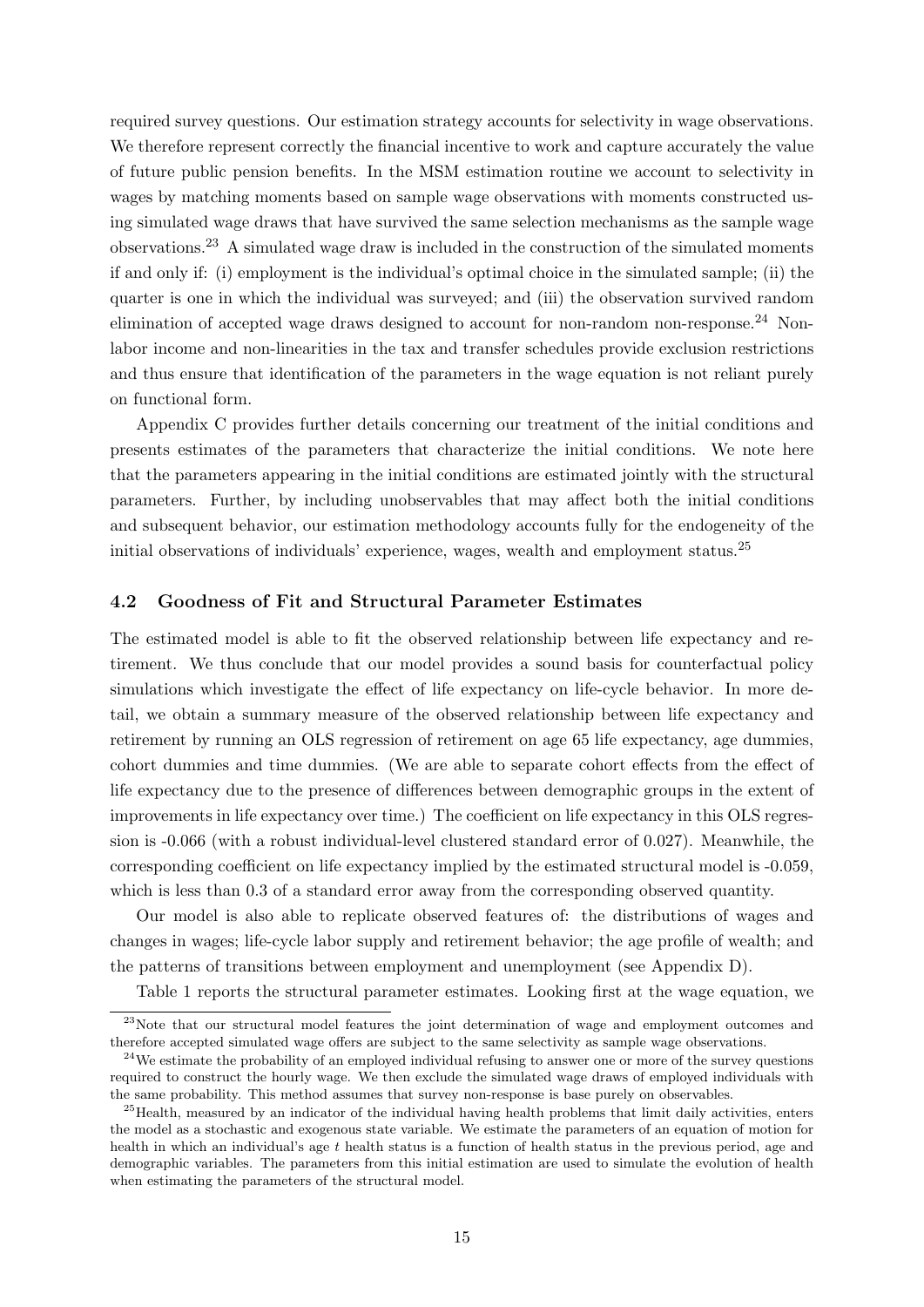|                                                                                         |          | Coefficient Standard Error |
|-----------------------------------------------------------------------------------------|----------|----------------------------|
| Wage Equation                                                                           |          |                            |
| Intercept                                                                               | 1.564    | 0.076                      |
| Male                                                                                    | 0.069    | 0.056                      |
| West German                                                                             | 0.335    | 0.046                      |
| Male $\times$ West German                                                               | 0.154    | 0.065                      |
| Education (years) $/10$                                                                 | 0.834    | 0.053                      |
| Experience $(years)/50$                                                                 | 0.330    | 0.090                      |
| Native German                                                                           | 0.079    | 0.035                      |
| $(Age - 54)I(54 \le Age < 59)/10$                                                       | $-0.040$ | 0.097                      |
| $(Age - 59)I(Age \ge 59)/10$                                                            | $-0.181$ | 0.138                      |
| Health problems                                                                         | $-0.038$ | 0.033                      |
| Probability of receiving a new match-specific effect $(\Pi)$                            | 0.148    | 0.048                      |
| Standard deviation of match-specific effect $(\sigma_{\tau})$                           | 0.085    | 0.008                      |
| Standard deviation of permanent individual effect $(\sigma_{\alpha})$                   | 0.222    | 0.034                      |
| Standard deviation of transitory shock $(\sigma_v)$                                     | 0.023    | 0.006                      |
| Job Offer Probability $(\Theta)$                                                        |          |                            |
| Intercept                                                                               | $-2.374$ | $-0.144$                   |
| $(Age - 40)I(40 \le Age < 54)/14$                                                       | $-0.278$ | 0.166                      |
| $(Age-54)I(54 \le Age < 59)/5$                                                          | $-1.311$ | 0.271                      |
| $(Age - 59)I(Age \ge 59)/5$                                                             | $-0.398$ | 0.731                      |
| West German                                                                             | 0.814    | 0.133                      |
| Health problems                                                                         | $-0.197$ | 0.206                      |
| Standard deviation of individual effect in job offer probability $(\Sigma_{11}^{\mu})$  | 1.029    | 0.064                      |
| Involuntary Separation Probability $(\Gamma)$                                           |          |                            |
| Intercept                                                                               | $-4.759$ | 0.339                      |
| $(Age-40)I(40 \le Age < 54)/14$                                                         | 2.984    | 0.388                      |
| $(Age - 54)I(54 \le Age < 59)/5$                                                        | 0.337    | 0.204                      |
| $(Age - 59)I(Age \ge 59)/5$                                                             | 2.984    | 0.459                      |
| West German                                                                             | $-1.940$ | 0.288                      |
| Health problems                                                                         | 0.964    | 0.218                      |
| Standard deviation of individual effect in separations $(\Sigma_{22}^{\mu})$            | 0.798    | 0.125                      |
| Covariance between individual effects in arrivals and separations $(\Sigma_{12}^{\mu})$ | $-0.657$ | 0.124                      |
| Preferences                                                                             |          |                            |
| Coefficient on consumption $(\beta)$                                                    | 5.839    | 1.046                      |
| CRRA $(\rho)$                                                                           | 2.565    | 0.138                      |
| Mean of complementary parameter $(\mu_n)$                                               | 0.221    | 0.044                      |
| Standard deviation of complementarity parameter $(\sigma_n)$                            | 0.112    | 0.059                      |
| Annual subjective time discount factor $(\delta)$                                       | 0.989    | 0.008                      |
| Probability of Retirement Eligibility on the Grounds of Disability $(\Upsilon)$         |          |                            |
| Intercept                                                                               | $-0.745$ | 0.457                      |
| Health problems                                                                         | 0.797    | 0.414                      |
| Male                                                                                    | 0.384    | 0.374                      |

| Table 1: Structural parameter estimates |  |  |
|-----------------------------------------|--|--|
|-----------------------------------------|--|--|

Notes: "Health problems" is an indicator of the individual having health problems that limit daily activities. The mean and standard deviation of the complementarity parameter  $(\eta_i)$  after allowing for truncation are 0.231 (with a standard error of 0.023) and 0.106 (with a standard error of 0.028) respectively.

find that offered wages increase significantly with experience. This finding underlines the importance of experience-based human capital accumulation in the determination of wage offers, and more generally for labor supply behavior over the life-cycle. Offered wages are higher in west Germany than in the east, and native Germans and men receive significantly higher wage offers than immigrants and women respectively. The estimated rate of return to one year of education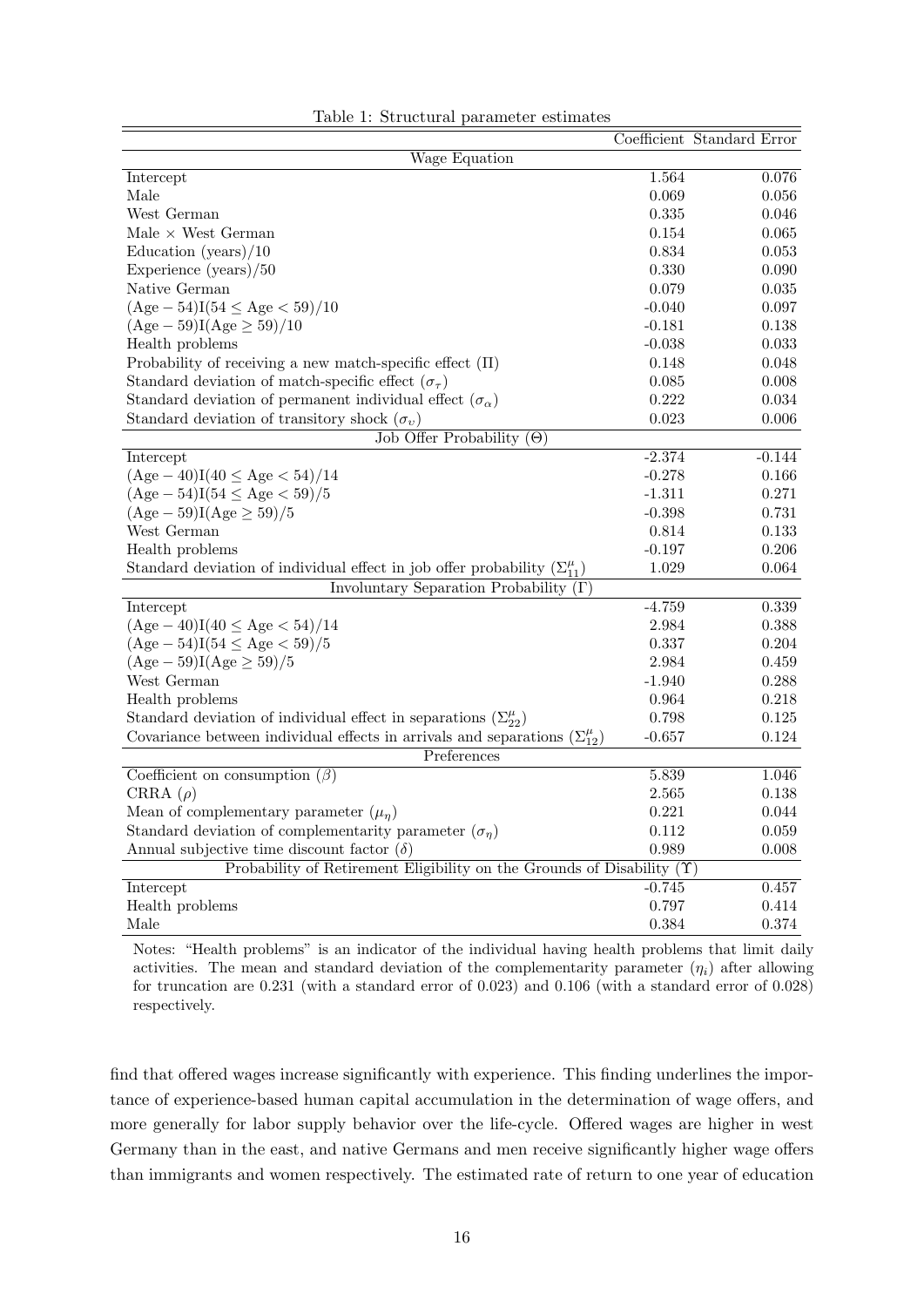is 8.34%. Unobservables are found to play an important role in wage determination. Of the permitted unobservables, the permanent individual effect  $(\alpha_i)$  has the highest standard deviation and therefore has the largest impact on wage offers. This finding implies that unobserved differences in wages are driven primarily by differences in permanent unobserved individual characteristics. However, we also find a significant unobserved match-specific effect; quantitatively, we find that each quarter an individual has a 14.8% chance of receiving a new match-specific draw. This corresponds to an individual receiving a new match-specific draw on average every 6.8 quarters.<sup>26</sup>

The job offer and involuntary separation probabilities display clear age patterns: older individuals are less likely to receive a job offer and are more likely to be subject to an involuntary separation than younger individuals. As expected, those in poor health and those living in east Germany are relatively likely to experience an involuntary separation and are relatively unlikely to receive a job offer. Unobserved individual characteristics have significant effects on the job offer and involuntary separation probabilities. The unobservables affecting job offers and involuntary separations are significantly negatively correlated, a result which is consistent with those unobserved characteristics that contribute positively to involuntary separations also having a negative effect on the probability of receiving a job offer. We find that the probability of being eligible for early retirement on the grounds of disability is positively and significantly (at the 5.4% level) related to the presence of health problems.

The coefficient on consumption,  $\beta$ , is significantly greater than zero which implies that individuals' behavior is influenced by the financial incentives associated with employment, retirement and wealth accumulation. We find that  $\eta_i$ , the individual-specific parameter that describes the complementarily between consumption and leisure, varies significantly over individuals. Moreover, after allowing for truncation of  $\eta_i$  from above at 0.999 and from below at 0, the mean value of  $\eta_i$  is 0.231. This implies that on average 23.1% of consumption is required to compensate an employed individual for the disutility of working. Our estimate of the annualized subjective time discount factor is 0.989, a figure which is in line with previous findings (e.g., De Nardi et al., 2010). Finally, our estimate the CRRA parameter,  $\rho$ , is 2.565 and we therefore individuals are risk averse. Both the subjective time discount factor and the CRRA parameter are precisely estimated, which lays testament to the quality and relevance of the available consumption information.

## 5 Policy Analysis

#### 5.1 Longevity, Life-cycle Behavior and Government Revenue

The behavioral and fiscal implications of increasing life expectancy must be understood prior to determining how public pension systems may be reformed to ensure financial stability in the face of improving longevity. We thus commence our counterfactual analysis by using our estimated structural life-cycle model to explore the effects of an increase in life expectancy. Specifically, we compare the optimal life-cycle behavior, and associated tax, transfer and pension receipts, of

<sup>&</sup>lt;sup>26</sup>This results suggests that match-specific wage shocks occur at a higher frequency than job changes. Therefore, we conclude that individuals can experience persistent wage shocks without changing jobs.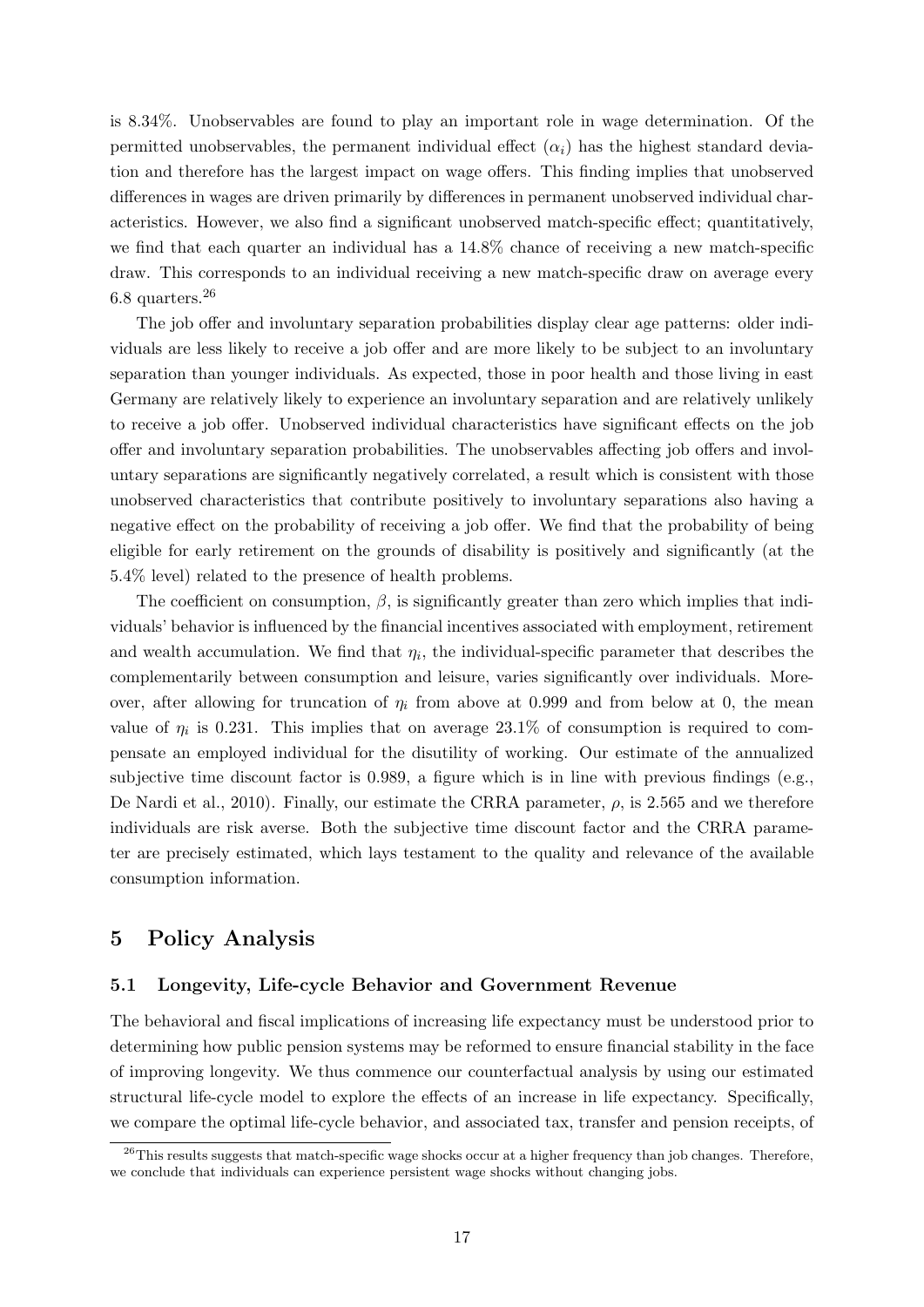Figure 3: Life expectancy improvement between 1942 and 1982 birth cohorts: Effects over the life-cycle on rates of employment, unemployment and retirement and on net Government revenue per person per month



Notes: All figures refer to individuals aged 40-64.75 years.

two groups of individuals who differ only with respect to life expectancy. Each individual in the first group is assigned the appropriate gender-specific and region-specific life expectancy of the 1942 birth cohort, that is the life expectancy of an individual from the appropriate demographic group who was 65 years old in 2007. Meanwhile, each individual in the second group is assigned the appropriate predicted individual-specific life expectancy of the 1982 birth cohort, who will reach age 65 years 40 years after individuals in the first group, i.e., in 2047. According to the HMD for Germany, life expectancy at age 65 is anticipated to be on average 6.4 years higher for the 1982 birth cohort than for the 1942 birth cohort.<sup>27</sup> For both groups of individuals, we fix the distribution of all characteristics other than life expectancy at that observed in our sample and we impose the year 2007 tax, transfer and pension systems throughout.

Figures  $3(a)$  -  $3(c)$  show how the rates of employment, unemployment and retirement are affected by the 6.4 year increase in age 65 years life expectancy anticipated to occur over the next 40 years. This increase in life expectancy reduces the retirement rate by an average of approximately 1 percentage point for those aged 57-64.75 years and by almost 3 percentage points for individuals aged 64 years. The postponement of retirement among individuals approaching the full pensionable age of 65 years is balanced by an increase in unemployment and, to a

<sup>&</sup>lt;sup>27</sup>The corresponding increase in life expectancy at birth over the 40 years that separate these two cohorts is roughly 10 years. Therefore, the anticipated evolution of life expectancy in Germany is broadly in line with the widespread trend in life expectancy in the developed world documented by Oeppen and Vaupel (2002).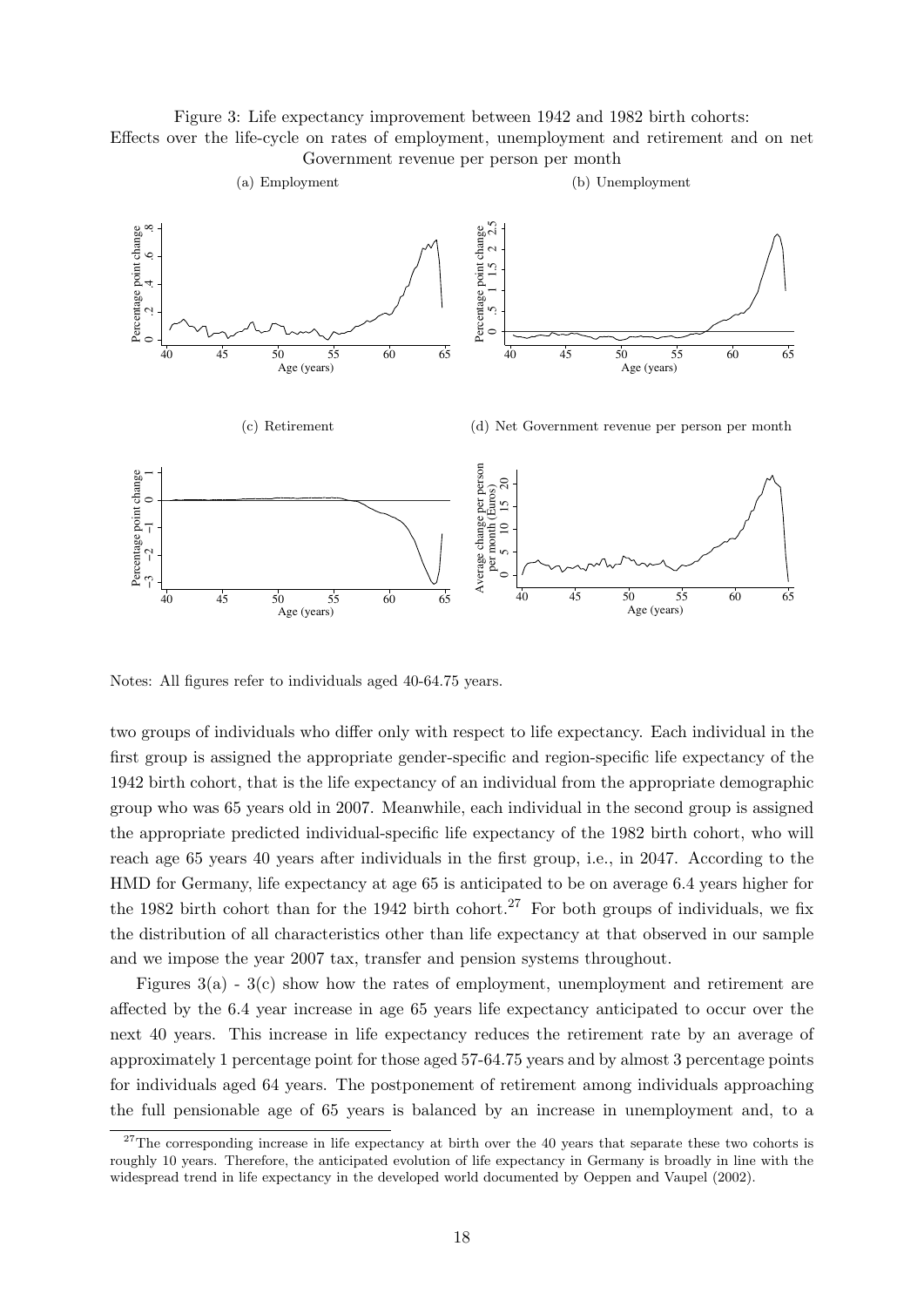|       | reurement age and weighted pension points upon retirement.<br>Average Life Net Government Revenue Per Person Yr Emp. Ret. Age P |              |        |        |             |           |        |       |         |  |  |
|-------|---------------------------------------------------------------------------------------------------------------------------------|--------------|--------|--------|-------------|-----------|--------|-------|---------|--|--|
| Birth | Public Pension:                                                                                                                 |              |        |        |             |           |        |       | Pension |  |  |
|       | Cohort FPA/Pension Value                                                                                                        | Exp. at $65$ | All    |        | Emp. Unemp. | Retired   | Age>40 |       | Points  |  |  |
| 1942  | $65/2007$ System                                                                                                                | 83.3         | 57005  | 288249 | -30682      | -200562   | 17.75  | 62.35 | 39.29   |  |  |
| 1982  | $65/2007$ System                                                                                                                | 89.7         | -18446 | 294666 | -31995      | $-281117$ | 17.78  | 62.43 | 39.34   |  |  |
|       | Change $(1982 - 1942 \text{ cohort})$                                                                                           | 6.4          | -75451 | 6418   | $-1312$     | -80556    | 0.03   | 0.08  | 0.05    |  |  |

Table 2: Life expectancy improvement between 1942 and 1982 birth cohorts: Effects on average net Government revenue per person, years of employment post age 40 years, retirement age and weighted pension points upon retirement.

Notes: "FPA" refers to the full pensionable age and "Pension Value" is the per-year value of public pension benefits. "Net Government Revenue Per Person" is the average per person (starting at age 40 years and continuing until death) net revenue received by the Government, measured in Euors. "Yr Emp. Age  $\geq 40$ " is the average number of years of employment post age 40 years and "Ret. Age" is the average age of retirement. "Pension Points" is the average number of weighted pension points accumulated prior to the date of retirement.

lesser extent, an increase in employment. There are two factors which lead the postponement of retirement to be balanced predominantly by higher unemployment. First, those wanting to retire later may have difficulty finding a job due to the relatively low rate of job offers and the relatively high rate of involuntary separations experienced by older individuals. Second, the long entitlement period for Unemployment Insurance provide strong incentive for individuals to use unemployment as a stepping-stone into retirement (see Appendix E.2).

Next, we consider the effect of an increase in life expectancy on net Government revenue, NGR, which takes the following form

$$
NGR = Income Tax + 2 \times SSC - UIB - SAB - Public pension Benefits,
$$
 (16)

where Income Tax consists of taxes paid on labor income, pension income and interest income from wealth holdings, SSC denotes individual Social Security Contributions (this figure is multiplied by two because firms must match individuals' contributions), and UIB and SAB correspond respectively to Unemployment Insurance benefits and Social Assistance benefits. Figure 3(d) shows that the increase in public pension demands associated with longer life expectancy is offset partly by higher revenue receipts from individuals aged below the full pensionable age. Net Government revenue per person increases at every age prior to the full pensionable age of 65 years. Reflecting the age profile of responses in labor supply and retirement, we find the largest increase in net Government revenue for individuals aged 64 years.

We now extend our analysis of the fiscal effects of an increase in life expectancy by additionally considering net transfers made to individuals aged at or above the full pensionable age of 65 years. Based on the estimated model, we determine the net transfer made to the Government by each individual in each quarter of his or her life, starting at age 40 years and continuing until death. Summing over an individual's life yields the total post age 40 years net transfer made by the individual to the Government. Finally, averaging over individuals provides an estimate of average per-person net Government revenue. Table 2 shows that the 6.4 year increase in life expectancy anticipated to occur over the next 40 years causes average per-person net Government revenue to decrease by 75451 Euros. Decomposing, the increase in life expectancy under consideration has a minor positive effect on the average transfer made to unemployed individuals, and causes net Government revenue received from employed individuals to increase by an average of 6418 Euros per person. However, the average net transfer made to retired individuals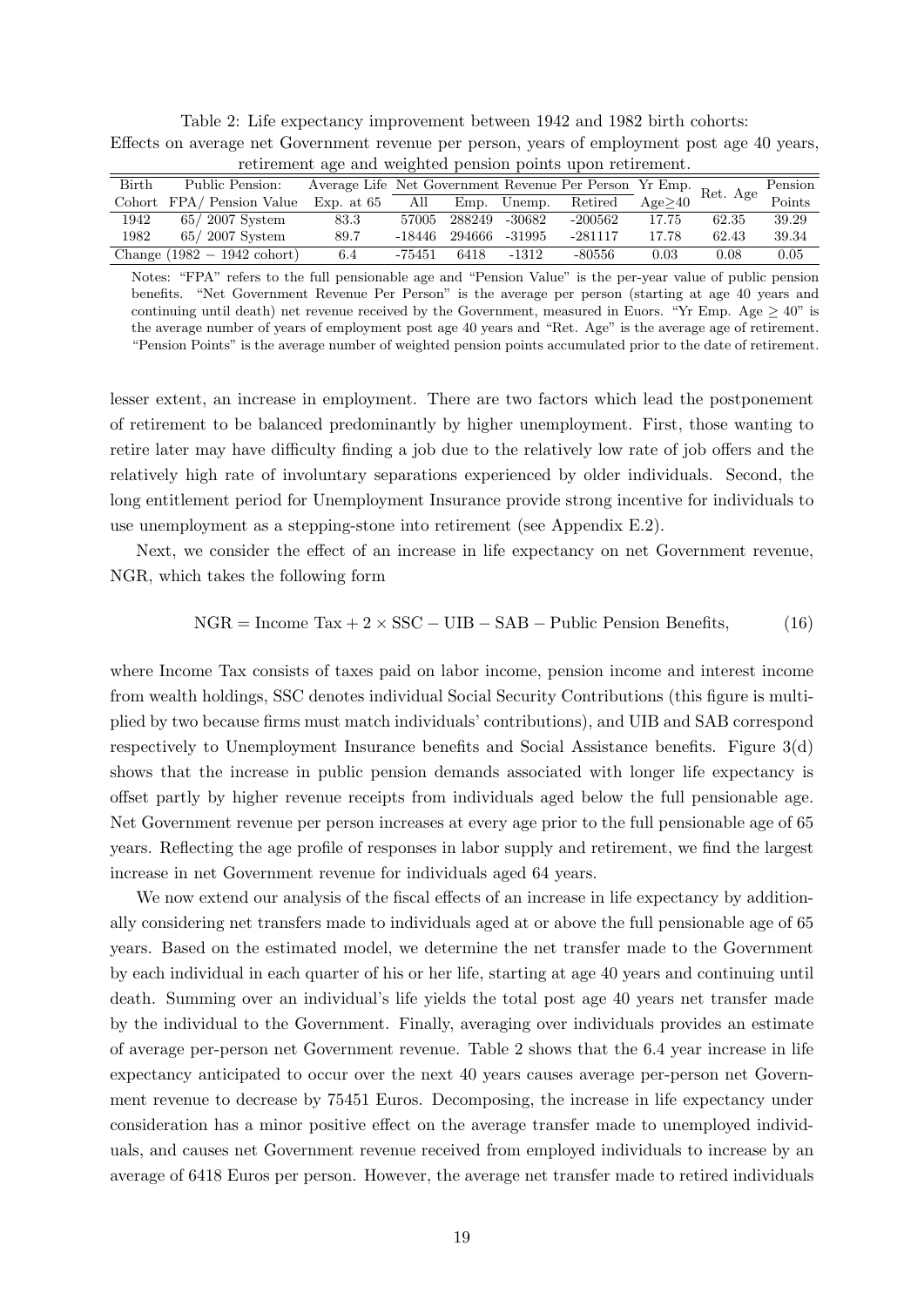| <u>mipheaghons for wearen accumulation and consumption</u> |                                             |            |                                      |        |                     |      |                                        |  |  |  |
|------------------------------------------------------------|---------------------------------------------|------------|--------------------------------------|--------|---------------------|------|----------------------------------------|--|--|--|
| Birth                                                      | Public Pension:                             |            | Wealth on Monthly Income Total Cons. |        | Monthly Consumption |      |                                        |  |  |  |
| Cohort                                                     | FPA/Pension Value                           | Retirement | from Wealth                          |        |                     |      | post Age 40 Age 45 Age 55 FPA (Age 65) |  |  |  |
| 1942                                                       | $65/2007$ System                            | 27371      | 146                                  | 571197 | 1291                | 1341 | 1054                                   |  |  |  |
| 1982                                                       | $65/2007$ System                            | 28402      | 126                                  | 665166 | 1294                | 1336 | 1035                                   |  |  |  |
|                                                            | Difference $(1982 - 1942 \text{ cohort})$ : | 1031       | $-20$                                | 93969  |                     | -5   | -19                                    |  |  |  |

Table 3: Life expectancy improvement between 1942 and 1982 birth cohorts: Implications for wealth accumulation and consumption

Notes: "Wealth on Retirement" is average per-person private wealth at the date of retirement. "Monthly Income from Wealth" is the average per-person actuarially fair monthly annuity income wealth at the date of retirement. Consumption (Cons.) figures are averaged over individuals. Consumption and wealth figures are in Euros. "FPA" refers to the full pensionable age.

increase by 80556 Euros per person.

Last, we analyze the effect of life expectancy on consumption choices and wealth accumulation. In response to an increase in life expectancy, optimizing individuals adjust consumption to equalize the higher return to saving with marginal utility of contemporaneous consumption, which in turn depends on current employment behavior. Empirically, Table 3 shows that the considered 6.4 year increase in age 65 life expectancy leads average individual wealth at the date of retirement to increase by  $1031$  Euros.<sup>28</sup> This result, which is in line with the findings of De Nardi et al. (2009) and De Nardi et al. (2010), demonstrates that the ability to alter wealth accumulation decisions provides individuals with a valuable means of adjusting behavior in response to an improvement in longevity. Recognition of this fact is necessary for understanding the effects of reductions in the generosity of the public pension system, discussed below in Section 5.2.

Table 3 further shows that the increase in life expectancy anticipated to occur between the 1942 and 1982 birth cohorts leads to a 21 Euros per month fall in the income stream that retired individuals are able to obtain from accumulated wealth. Thus, increased wealth accumulation prior to retirement is insufficient to compensate for the effect of higher life expectancy on the feasible income stream obtainable from wealth holdings. Due to increased pension point accumulation prior to retirement, we find that the considered increase in age 65 life expectancy causes average monthly consumption at age 65 years and above to fall by slightly less than the decline in the feasible income stream obtainable from accumulated wealth. Specifically, consumption at age 65 years and above falls by an average of 19 Euros per month.

Notwithstanding the fall in the average monthly consumption of retired individuals, the 6.4 year increase in age 65 years life expectancy anticipated to occur between the 1942 and 1982 birth cohorts causes expected total per-person post age 40 years consumption to increase by approximately 94000 Euros. As shown in Table 2, roughly 75000 Euros of this increase is accounted for by increased transfers from the Government. Meanwhile, the remaining 19000 Euros of this increase is financed from increased wage income and additional interest income from wealth. Indeed, one of the effects of the improvement in longevity under study is to cause the survival rate prior to the full pensionable age of 65 years to increase. Holding fixed employment and retirement choices, this change leads to an increase in expected life-time wage income.

<sup>&</sup>lt;sup>28</sup>This effect consists of a component arising from changes in savings decisions and a component due to alterations in the timing of entry into retirement.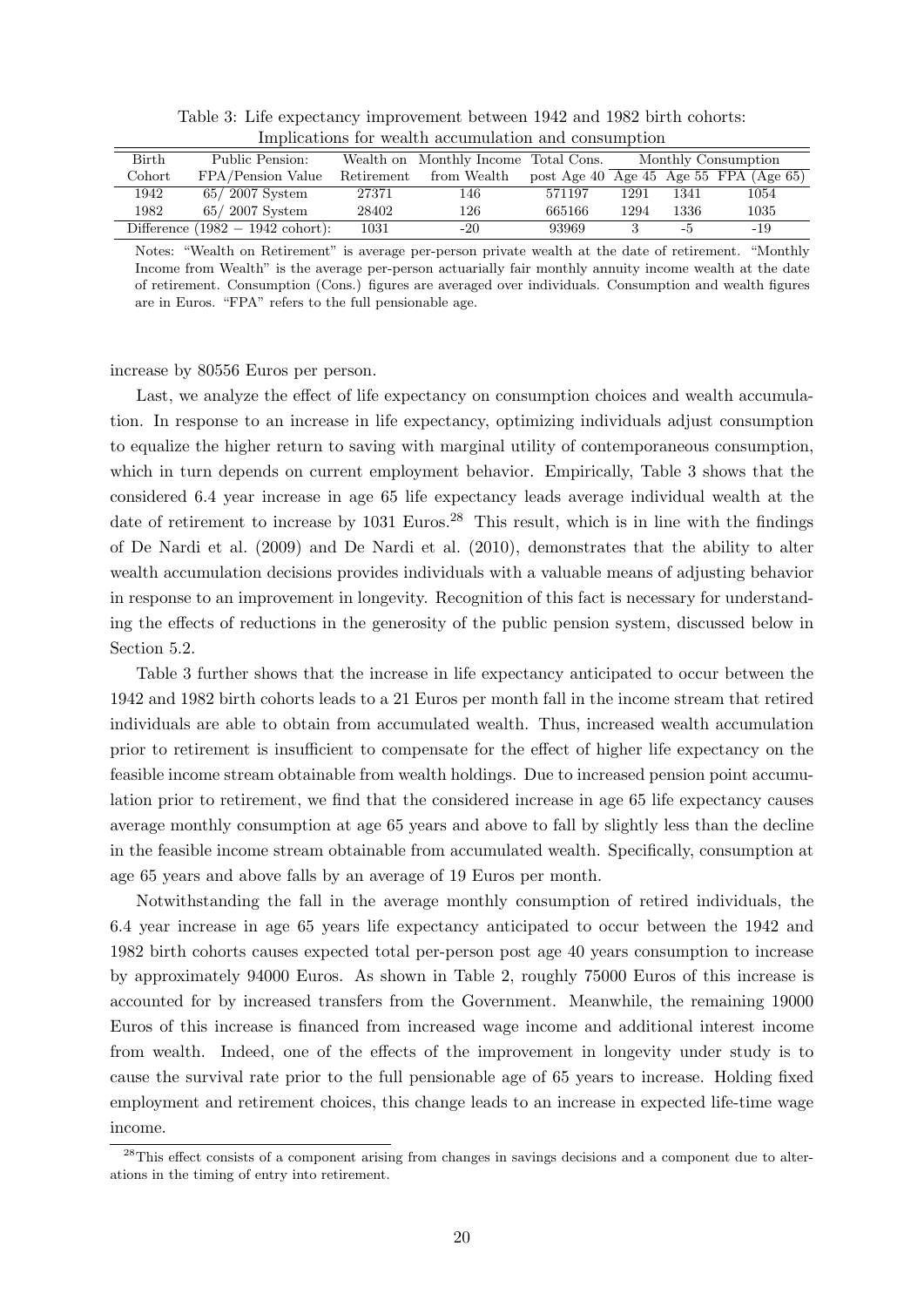#### 5.2 Public Pension Reform

The substantial deterioration in the Government's budgetary position created by an increase in life expectancy suggests an important role for public pension reforms. With this in mind, we consider the 6.4 year increase in age 65 life expectancy anticipated to occur over the 40 years that separate the 1942 and 1982 birth cohorts and we analyze the behavioral and fiscal effects of: (i) increases in the full pensionable age; and (ii) cuts in the per-year value of public pension benefits. Throughout this analysis, we continue to fix the distribution of all characteristics other than life expectancy at that observed in our sample and we impose the year 2007 tax and transfer systems. Unless otherwise indicated, we use the 2007 public pension system.

The top panel of Table 4 summarizes the effects on labor market behavior and net Government revenue of increasing the full pensionable age from its current value of  $65$  years.<sup>29</sup> We find that increases in the full pensionable lead individuals to postpone retirement and to increase years of employment prior to retirement. Within the range of reforms under consideration, a one year increase in the full pensionable age causes the average retirement age to increase by approximately 0.9 of a year, and causes average years of employment prior to retirement to increase by 0.85 of a year. The strong dependence of the employment rate on the age-based eligibility requirements of the public pension system demonstrates that, for many individuals, the rules that control access to public pension benefits are binding constraints on behavior. This finding is entirely consistent with the specifics of the institutional rules. Indeed, according to the 2007 public pension system, for the vast majority of individuals, retirement prior to the full pensionable age either was not possible or was associated with reduced public pension benefits (see Appendix F.3). An increase in the full pensionable age, and the associated age-based eligibility requirements, therefore raises the age at which most individuals can receive public pension benefits of a given level of generosity.

In terms of fiscal effects, we find that increases in the full pensionable lead to appreciable increases in the average net transfer made to the Government from employed individuals, and cause substantial reductions in the average transfer payment made to retired individuals. Overall, our calculations suggest that the full pensionable age must be increased to 69.34 years to offset the fiscal consequences for the Government of 40 years worth of growth in life expectancy. In other words, a 6.4 year increase in age 65 life expectancy requires that the full pensionable age be increased by 4.34 years in order to restore the Government's budgetary position.<sup>30</sup> This policy eliminates the approximately 75000 Euros per-person deficit created by 40 years worth of growth in life expectancy via two main routes. First, an increase of 4.34 years in the full pensionable age increases the net transfer received by the Government from employed individuals by an average of approximately 54000 Euros per person. Second, the net transfer made to retired individuals declines by an average of roughly 23000 Euros per person.

The bottom panel of Table 4 summarizes the effects on labor market behavior and net Government revenue of cuts in the per-year value of public pension benefits. Throughout these

 $^{29}$ When conducting this analysis the age-based requirements for early retirement were increased in line with the increase in the full pensionable age.

<sup>&</sup>lt;sup>30</sup>This figure was obtained by computing the net Government revenue associated with full pensionable ages of 69.25 years and 69.5 years and then interpolating linearly to find the increase in the full pensionable age that offsets exactly the fiscal consequences of 40 years worth of growth in life expectancy.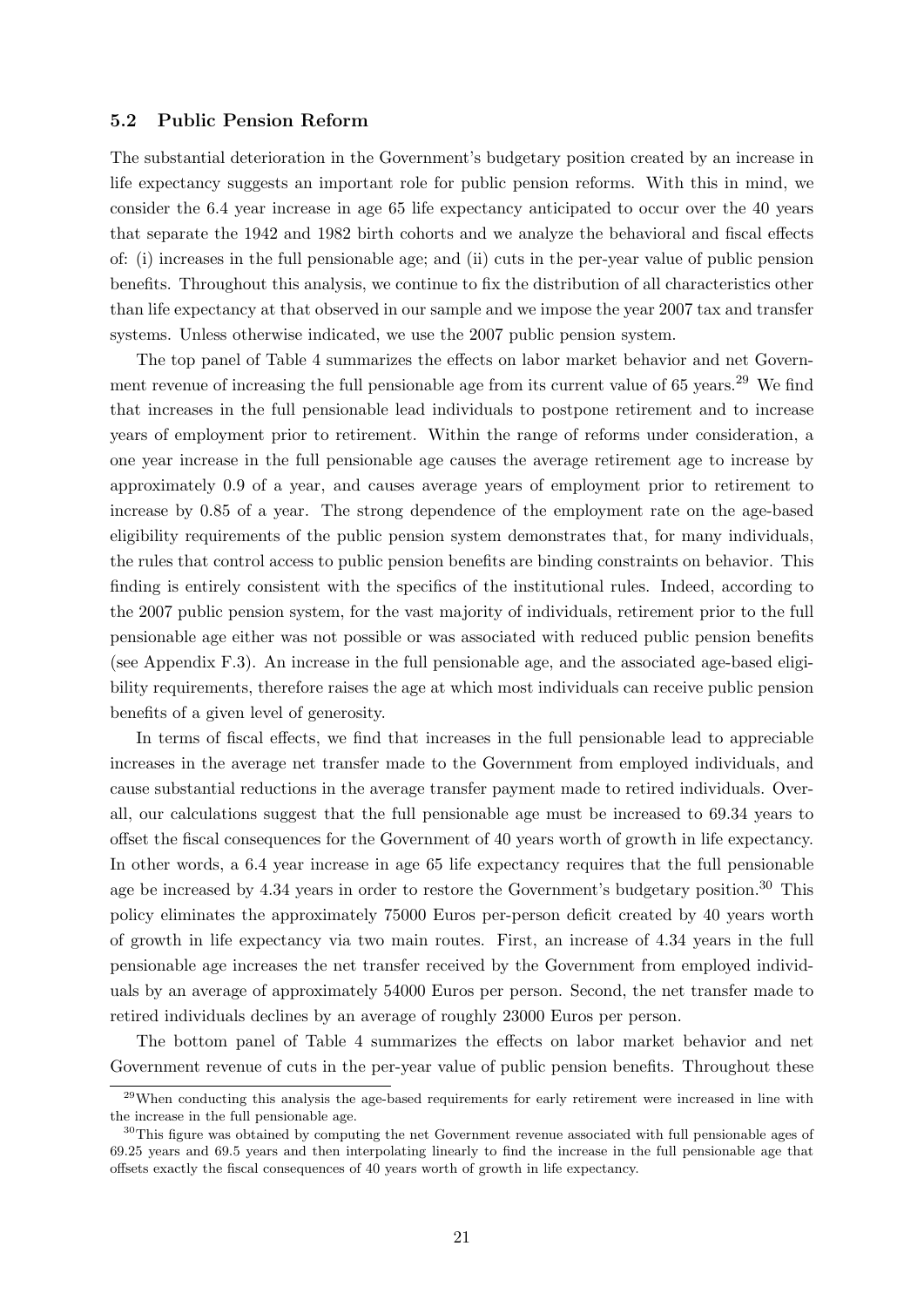#### Table 4: Public pension reforms:

|  |  |  |  |  | Effects on average net Government revenue per person, years of employment post age 40 |  |  |
|--|--|--|--|--|---------------------------------------------------------------------------------------|--|--|
|  |  |  |  |  | years, retirement age and weighted pension points upon retirement                     |  |  |

|       | years, retrement age and weighted pension points apon retrement |         |        |                                   |           |         |          |         |
|-------|-----------------------------------------------------------------|---------|--------|-----------------------------------|-----------|---------|----------|---------|
| Birth | Public Pension:                                                 |         |        | Net Government Revenue Per Person |           | Yr Emp. | Ret. Age | Pension |
|       | Cohort FPA/Pension Value                                        | All     |        | Employed Unemployed Retired       |           | Age>40  |          | Points  |
|       | Increased full pensionable age:                                 |         |        |                                   |           |         |          |         |
| 1982  | $66/2007$ System                                                | -65     | 308534 | $-31787$                          | $-276812$ | 18.70   | 63.37    | 40.31   |
| 1982  | $67/2007$ System                                                | 16392   | 320443 | $-32192$                          | -271860   | 19.52   | 64.26    | 41.18   |
| 1982  | $68/2007$ System                                                | 33096   | 332352 | $-33240$                          | $-266016$ | 20.31   | 65.24    | 42.04   |
| 1982  | $69/2007$ System                                                | 48140   | 341927 | -33952                            | $-259835$ | 20.99   | 66.04    | 42.76   |
| 1982  | $70/2007$ System                                                | 68620   | 356808 | $-33393$                          | $-254796$ | 21.99   | 66.99    | 43.84   |
| 1982  | $71/2007$ System                                                | 88413   | 371205 | -33269                            | $-249522$ | 22.97   | 68.00    | 44.85   |
|       | Revenue neutral full pensionable age:                           |         |        |                                   |           |         |          |         |
| 1982  | $69.34/2007$ System                                             | 57005   | 348609 | $-33314$                          | $-258290$ | 21.42   | 66.39    | 43.24   |
|       | $Cut$ in the per-year value of public pension benefits:         |         |        |                                   |           |         |          |         |
| 1982  | $65/2007$ System $-5\%$                                         | $-6198$ | 295143 | $-32936$                          | $-268405$ | 17.79   | 62.58    | 39.39   |
| 1982  | 65/2007 System $-10\%$                                          | 5427    | 295281 | $-33919$                          | -255936   | 17.79   | 62.72    | 39.41   |
| 1982  | 65/2007 System $-15\%$                                          | 16242   | 295205 | -35060                            | -243903   | 17.77   | 62.86    | 39.43   |
| 1982  | 65/2007 System $-20\%$                                          | 26699   | 295184 | $-36275$                          | $-232211$ | 17.75   | 63.02    | 39.45   |
| 1982  | 65/2007 System $-25\%$                                          | 36448   | 294996 | $-37609$                          | $-220938$ | 17.72   | 63.19    | 39.47   |
| 1982  | 65/2007 System $-30\%$                                          | 45290   | 294589 | -38998                            | $-210301$ | 17.70   | 63.36    | 39.48   |
| 1982  | 65/2007 System $-35%$                                           | 53135   | 294053 | $-40520$                          | $-200398$ | 17.66   | 63.54    | 39.48   |
| 1982  | 65/2007 System $-40\%$                                          | 60231   | 293466 | $-41806$                          | $-191429$ | 17.62   | 63.69    | 39.47   |
|       | Revenue neutral cut in the per-year                             |         |        | value of public pension benefits: |           |         |          |         |
| 1982  | $65/2007$ System $-37.7\%$                                      | 57005   | 293666 | $-41205$                          | -195456   | 17.63   | 63.62    | 39.47   |
|       |                                                                 |         |        |                                   |           |         |          |         |

Notes: See Table 2.

calculations the full pensionable age is held fixed at its current value of 65 years. This set of reforms has little effect on employment outcomes. Further, cuts in the per year value of public pension benefits have only a minor postponement effect on retirement: we find that the average age of retirement increases by 0.20 of a year for every 5 percentage point cut in the per-year value of public pension benefits. These behavior adjustments reflect partly that high wage individuals are most affected by a cut in the per-year value of public pension benefits. Such individuals are likely to be employment, and hence are generally unable to increase employment. Furthermore, a cut in the per-year value of public pension benefits has an ambiguous effect on employment and retirement incentives: A cut in the per-year value of public pension benefits reduces expected income in retirement for while simultaneously cutting future returns to current employment the associated income and substitution effects work in opposite directions. Thus, even when affected individuals are in a position to adjust behavior, the realized behavior response may be small, as is the case here. Cuts in the per-year value of public pension benefits cause net Government revenue to increase due to considerably lower net transfers to retired individuals. We find that the per-period value of public pension benefits must be reduced by 37.7% in order to counterbalance the fiscal consequences of 40 years worth of growth in life expectancy.

We conclude our analysis of public pension reforms with Table 5, which explores the effects of increases in the full pensionable age and cuts in the per-year value of public pension benefits on individuals' wealth accumulation and consumption behavior. Mirroring the different responses of labor supply and retirement, we find that the two reforms have distinctly different implications for wealth accumulation and consumption behavior.

Increases in the full pensionable age have little effect on wealth at the date of retirement or on consumption at ages 45 or 55 years; the main means by which individuals re-optimize in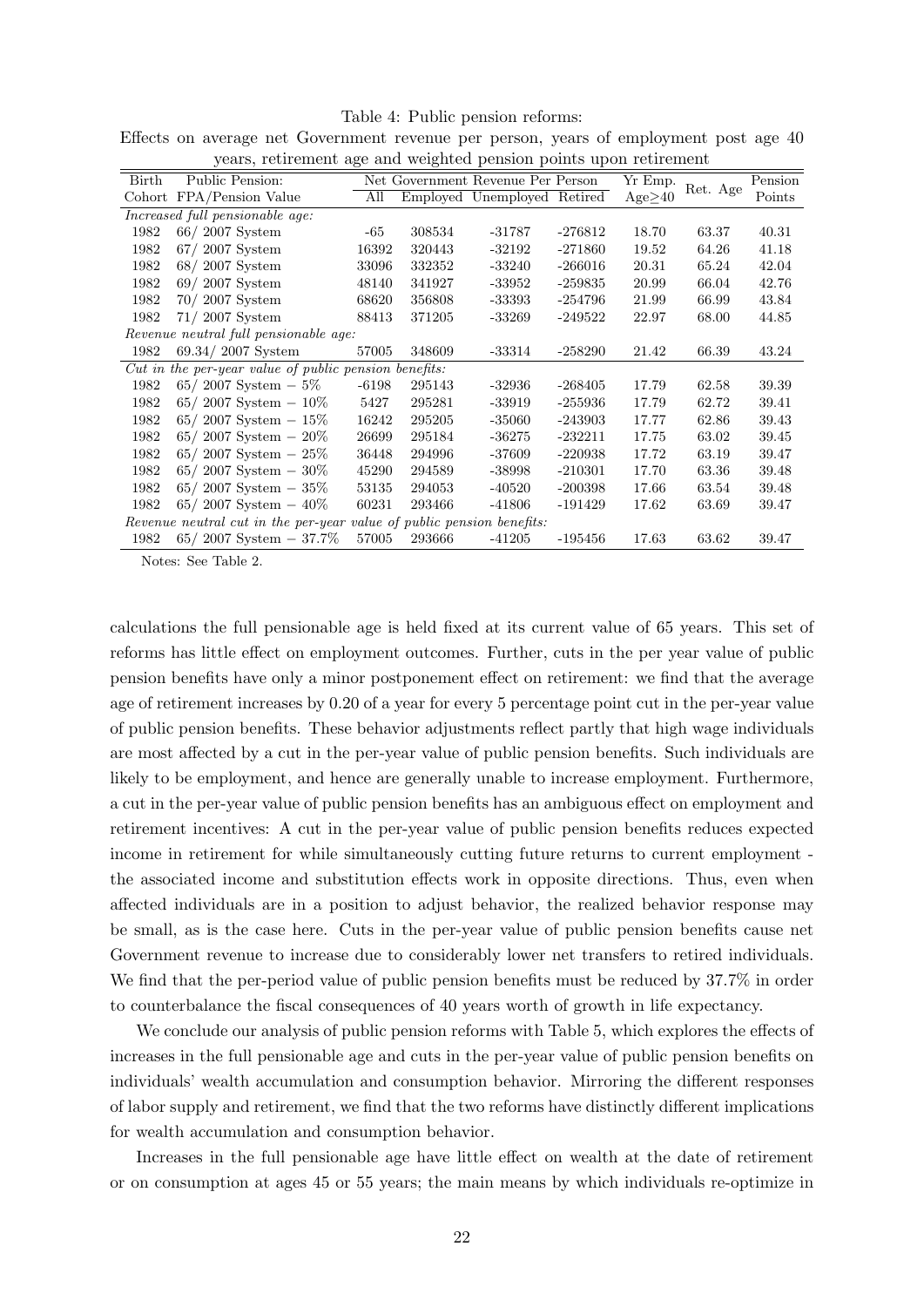| Birth   | Public Pension:                                               | Wealth on  | Monthly Income Total Cons. Monthly Consumption |                                         |      |      |      |
|---------|---------------------------------------------------------------|------------|------------------------------------------------|-----------------------------------------|------|------|------|
| Cohort  | FPA/Pension Value                                             | Retirement | from Wealth                                    | post age 40 $\overline{Age\ 45}$ Age 55 |      |      | FPA  |
|         | Increased full pensionable age:                               |            |                                                |                                         |      |      |      |
| 1982    | $66/2007$ System                                              | 27593      | 124                                            | 674758                                  | 1300 | 1336 | 1053 |
| 1982    | $67/2007$ System                                              | 28266      | 130                                            | 683404                                  | 1296 | 1334 | 1074 |
| 1982    | $68/2007$ System                                              | 28001      | 131                                            | 690998                                  | 1296 | 1340 | 1091 |
| 1982    | $69/2007$ System                                              | 28323      | 135                                            | 696110                                  | 1296 | 1338 | 1104 |
| 1982    | $70/2007$ System                                              | 27928      | 137                                            | 705731                                  | 1298 | 1339 | 1127 |
| 1982    | $71/2007$ System                                              | 28502      | 144                                            | 715758                                  | 1296 | 1339 | 1157 |
|         | Revenue neutral full pensionable age:                         |            |                                                |                                         |      |      |      |
| 1982    | $69.34 / 2007$ System                                         | 27979      | 135                                            | 700469                                  | 1298 | 1339 | 1114 |
|         | $Cut$ in the per-year value of public pension benefits:       |            |                                                |                                         |      |      |      |
| 1982    | 65/2007 System $-5\%$                                         | 29751      | 132                                            | 654648                                  | 1291 | 1329 | 1004 |
| 1982    | 65/2007 System $-10\%$                                        | 31022      | 138                                            | 644059                                  | 1289 | 1321 | 973  |
| 1982    | 65/2007 System $-15\%$                                        | 32280      | 144                                            | 633804                                  | 1285 | 1314 | 943  |
| 1982    | 65/2007 System $-20\%$                                        | 33369      | 149                                            | 623932                                  | 1282 | 1306 | 914  |
| 1982    | 65/2007 System $-25\%$                                        | 34229      | 153                                            | 614358                                  | 1279 | 1300 | 886  |
| 1982    | 65/2007 System $-30\%$                                        | 34747      | 156                                            | 605155                                  | 1277 | 1294 | 858  |
| 1982    | 65/2007 System $-35\%$                                        | 35055      | 158                                            | 596543                                  | 1276 | 1289 | 831  |
| 1982    | 65/2007 System $-40\%$                                        | 35249      | 160                                            | 588536                                  | 1274 | 1284 | 806  |
| Revenue | neutral cut in the per-year value of public pension benefits: |            |                                                |                                         |      |      |      |
| 1982    | $65/2007$ System $-37.7\%$                                    | 35138      | 157                                            | 592049                                  | 1275 | 1286 | 817  |

Table 5: Public pension reforms: Implications for wealth accumulation and consumption

Notes: See Table 3.

response to an increase in the full pensionable age are adjustments in employment retirement choices (see Table 4). This result can be understood as follows. Increases in the full pensionable age create strong incentives for individuals to postpone retirement and to increase employment, and thereby lead to higher public pension benefits upon retirement. (Recall that public pension benefits in retirement are directly proportional to the individual's stock of pension points which, in turn, is incremented for each and every year of employment or Unemployment Insurance eligible unemployment). In this sense, this reform actually reduces the incentive for individuals save privately retirement. However, the individuals whose retirement plans are most severely affected by an increase in the full pensionable age are predominantly those individuals with little or no personal wealth (as wealthy individuals are relatively unlikely to be constrained by the institutional rules). Possibilities for wealth decumulation among the affected individuals are therefore limited.

Increases in the full pensionable cause expected total post age 40 years consumption to increase, a change that can be linked to increased consumption among retirees. Quantitatively, consumption at the full pensionable age, i.e., the first date at which all individuals are necessarily retired, increases by an average of 122 Euros per month when the full pensionable age is increased from 65 years to 71 years. This change reflects predominantly the returns to higher life-cycle employment which occur through the intertemporal linkages present in the public pension system. Increased income from wealth also contributes to the higher average consumption of retirees, however the magnitude of this effect is relatively small.

In contrast, as illustrated in the bottom panel of Table 5, we find that cuts in the per-year value of public pension benefits have a dramatic positive effect on wealth accumulation: for the reforms under consideration, each 5 percentage point cut in the per-year value of public pension benefits leads average wealth accumulated at the date of retirement to increase by over 1000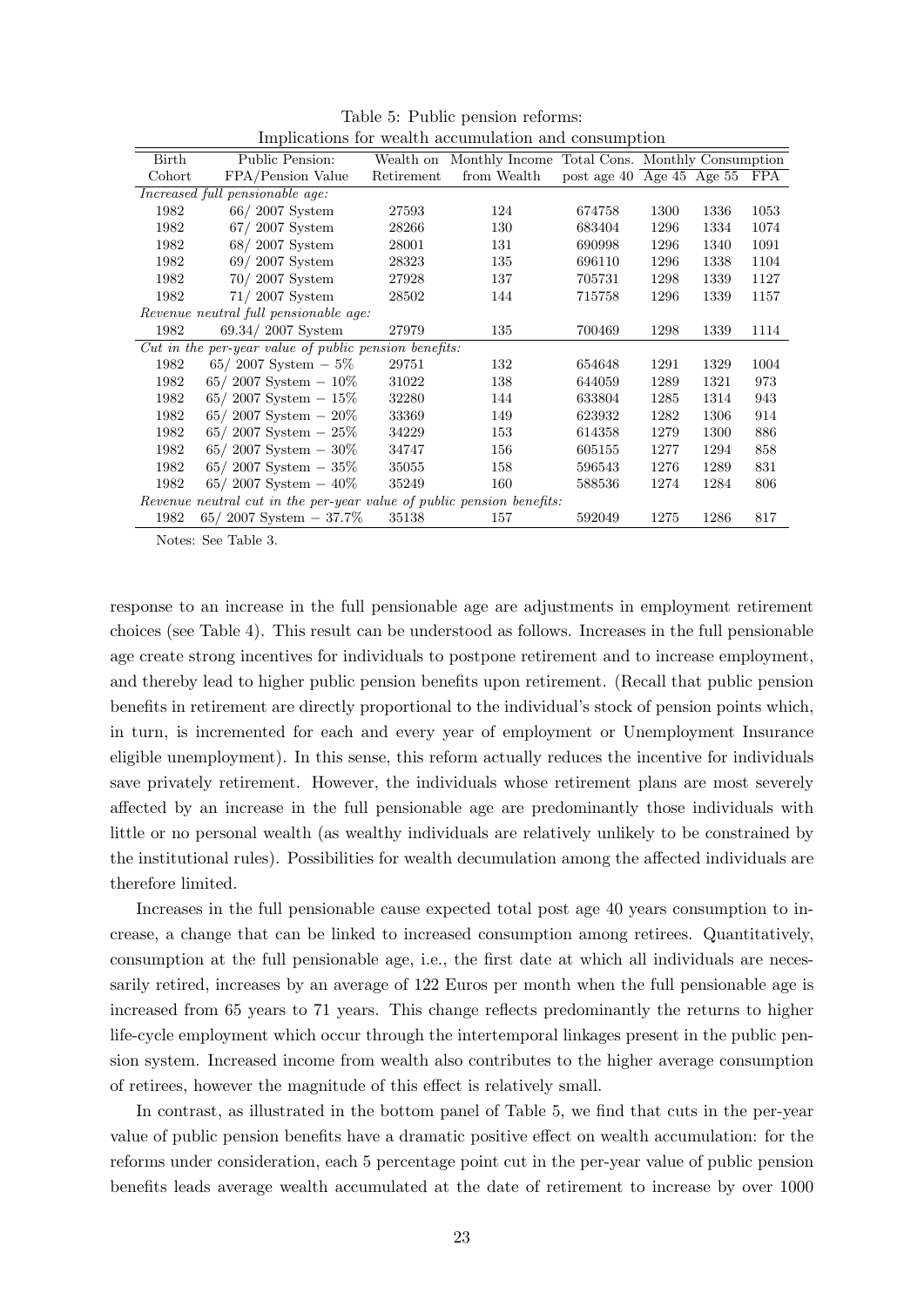Euros per person. Moreover, given the modest effect of cuts in the per-year value of public pension benefits on the timing of retirement, increased wealth accumulation translates into a higher feasible income stream obtainable upon retirement from accumulated wealth. These large responses in savings behavior reflect that, ceteris paribus, a cut in the per-year value of public pension benefits mechanically increases the marginal utility of income from wealth in retirement. Combined with the theoretically ambiguous and empirically small effect of this reform on labor supply and retirement behavior, it is natural that the predominant behavioral effect of a cut in the per-year value of public pension benefits is to cause an increase in wealth accumulation. However, we find that increased wealth accumulation prior to retirement is not sufficient to counter the income effects of a cut in the per-year value of public pension benefits, irrespective of the size of the cut. Therefore, following a cut in the per-year value of public pension benefits, monthly consumption at the full pensionable age decreases, as does expected total post age 40 years consumption.

In summary, an increase in the full pensionable age of 4.34 years and a cut in the per-year value of public pension benefits of 37.7% both neutralize the effect on the Government's net revenue position of the 6.4 year increase in age 65 life expectancy anticipated to occur during the 40 years that separate the 1942 and 1982 birth cohorts. However, these two revenue-equivalent policy approaches have dramatically different implications for individuals' labor supply and retirement behavior, for wealth accumulation and for consumption outcomes. Notably, reinstating the Government's budgetary position by increasing the full pensionable age leads to a higher average retirement age and a higher employment rate as compared to if the Government's budgetary position is reinstated by cutting the per-year value of public pension benefits; however, cutting the per-year value of public pension benefits has a much larger effect on wealth accumulation than does increasing in the full pensionable age. Of these two revenue-equivalent policies, expected total post age 40 years consumption is highest following the increase in the full pensionable age. We conclude, therefore, that a reduction in public pension generosity operationalized via an increase in the full pensionable age generates a greater increase in productivity than a revenue-equivalent reform which entails a cut in the per-year value of public pension benefits.

## 6 Conclusion

Life expectancy in the developed world is anticipated to increase appreciably over the coming decades. In Germany, for example, life expectancy at age 65 years is projected to increase by 6.4 years over the next 40 years. This substantial demographic change poses a threat to the sustainability of many defined benefit public pension systems. Using a rich dynamic structural life-cycle model estimated using the Method of Simulated Moments, this paper has provided new insights into the effect of life expectancy on life-cycle behavior. Furthermore, by recognizing the dependency between life-cycle behavior, life expectancy, and the public pension system, we have demonstrated how public pensions systems can be reformed effectively to ensure financial viability despite increasing life expectancy.

Our results contain several lessons for policy makers contemplating public pension reforms. At the highest level of generality, our analysis speaks to the particular importance of determining the severity of public pension reforms specifically for individuals who are able, forced or inclined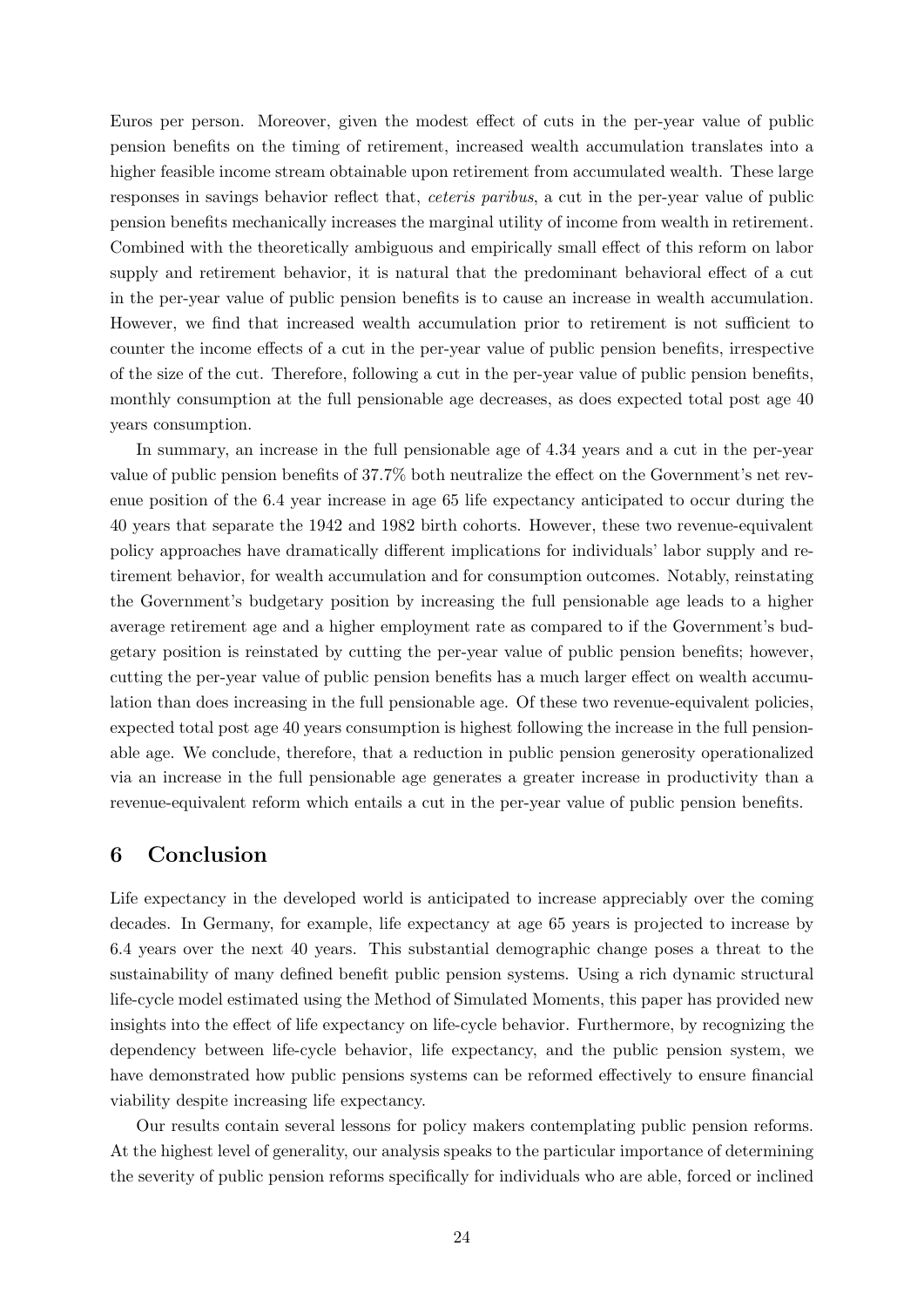to adjust behavior in response to the reform. For example, our results show that, in the case of Germany, positive employment effects are obtained when the age-based eligibility thresholds for public pension benefits are increased but not when the per-year value of public pension benefits is cut. This result reflects that the age-based eligibility rules are binding constraints for many individuals. Meanwhile, cuts in the per-year value of public pension benefits are felt most by individuals with limited scope to increase work intensity due to their ex ante strong attachment to the labor market.

Beyond to making a significant contribution to the current policy debate on public pension reform, this paper has provided several insights regarding the analysis of individual behavior over the life-cycle. Notably, we have shown that the incentives created by the pension system are important for explaining individuals' life-cycle employment, retirement and consumption decisions. We conclude, therefore, that a detailed depiction of the pension system should be central to the modeling of many aspects of life-cycle behavior. Perhaps more importantly, the results of our counterfactual policy simulations have demonstrated that life expectancy has quantitatively meaningful implications for optimal behavior prior to the full pensionable age. Our analysis thus suggests that an accurate understanding of the fiscal and behavioral implications of improving longevity requires a life-cycle approach which permits behavioral responses in terms of employment, retirement and consumption. Life-cycle modeling has been used previously to understand the implications of life expectancy for decisions related to wealth accumulation. This paper has explored the dependence of employment and retirement decisions, as well as consumption choices, on life expectancy. Our analysis therefore extends previous research along an important dimension.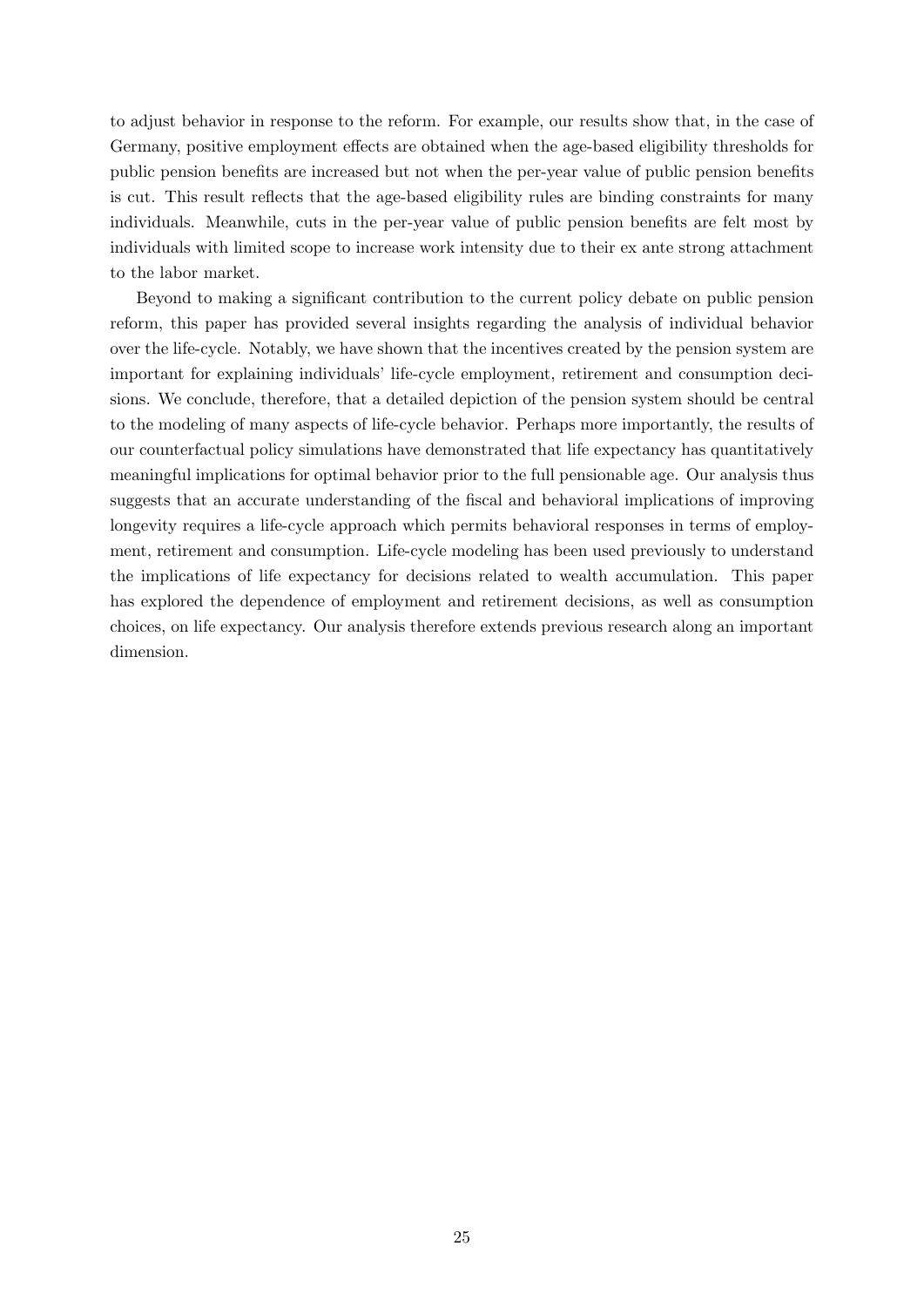# Appendix

## A Value Function Approximation

Our method for approximating the value functions appearing in the life-cycle optimization problem is based on recursive simulation and interpolation, as first introduced by Keane and Wolpin (1994). In particular, we start with a set of randomly selected grid of points, where each grid point represents a particular combination of age 64.75 years state variables and an age 64.75 employment and consumption choice. The age 64.75 years state variables are then updated to the age 65 years values in accordance with the evolution of the underlying variables as specified by the structural model. Next, we evaluate the age 65 years value function at each point in the grid of age 65 years state space points; at age 65 years all individuals are retired and therefore computation of the age 65 years value function is straight forward and follows from equation (13). The results of an Ordinary Least Squares (OLS) regression are used to express the expected age 65 years value function in terms of variables known to the individual at age 64.75 years. This OLS regression, as well as those used in later value function approximations, includes a total of 143 regressors and is implemented using a grid containing 5000 points.

At the next stage of the value function approximation, we move back one quarter to age 64.5 years, update the state space variables to the age 64.75 values, and compute the age 64.75 years value function associated with each age 64.75 years choice possibility. Consumption, or equivalently, savings, is a continuous choice variable and therefore implementation of this method requires discretization of the choice set. We achieve this by restricting attention to the following choices: (i) employment in conjunction with savings of -500, 0, 500, 1000 and 2000 Euros per month; (ii) unemployment in conjunction with savings of -2000, -1000, -500, 0, and 500 Euros per month; and (iii) retirement. We construct the choice set to over-represent dissaving combined with unemployment and saving combined with employment because these are the most prevalent combinations of savings and labor supply choices. We replace the expected age 65 years value function appearing in the age 64.75 choice-specific value functions with the approximation obtained previously. The maximum of the age 64.75 years choice-specific value functions is regressed on variables known to the individual at age 64.5 years. The regression results express the expected maximum of the age 64.75 years choice-specific value functions in terms of variables known to the individual at age 64.5 years. We continue backwards recursively in this way until we reach age 40 years. To ensure that we capture the year-specific aspects of the fiscal legislation, this entire procedure is repeated for each of the 17 different tax and transfer systems operational during the sample period.

## B Moments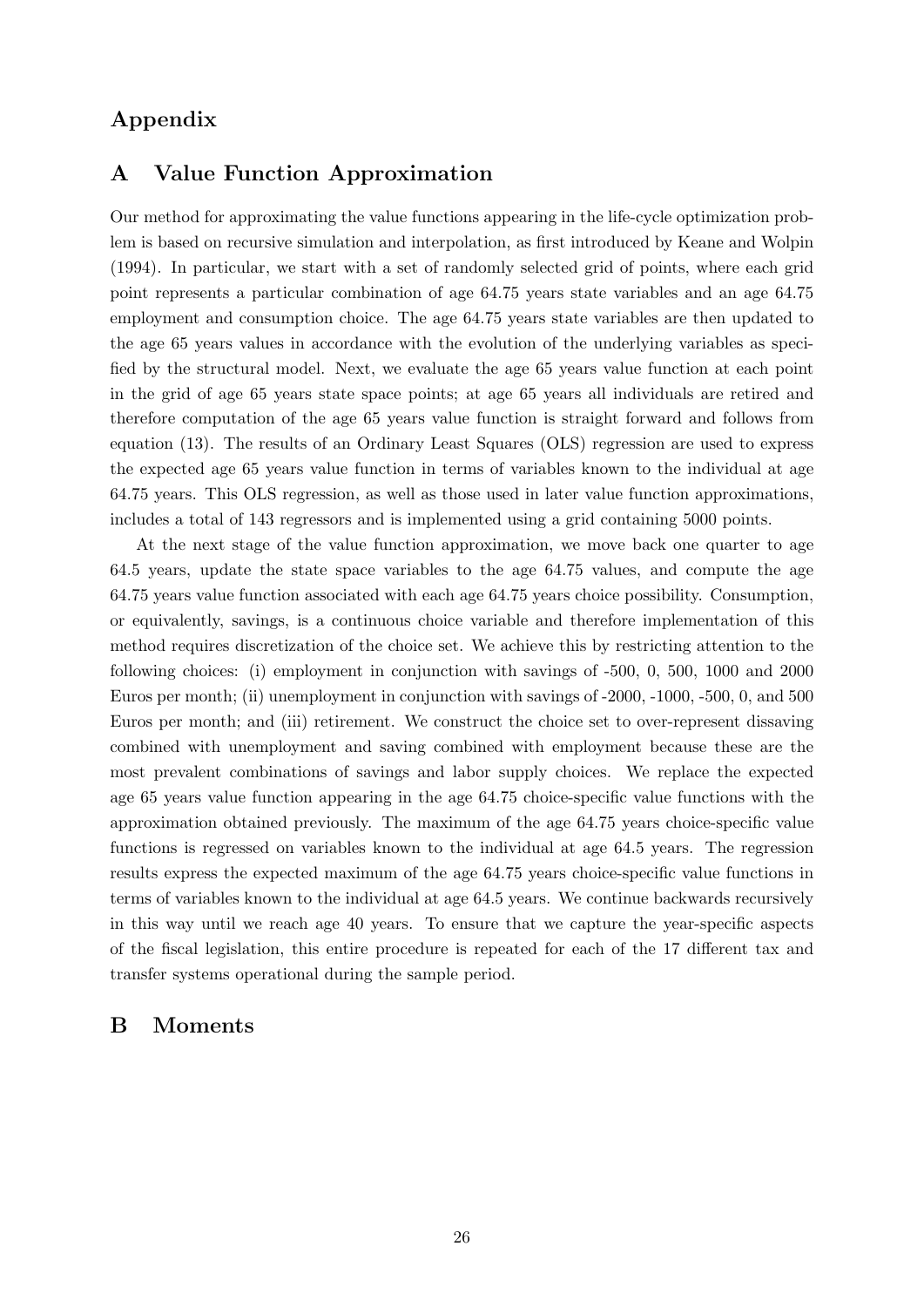| Description of moments                                                                                                                                                                                                                                                                      | Number<br>of moments | Primarily identifying                                                                                                                                                |
|---------------------------------------------------------------------------------------------------------------------------------------------------------------------------------------------------------------------------------------------------------------------------------------------|----------------------|----------------------------------------------------------------------------------------------------------------------------------------------------------------------|
| Wealth over the life-cycle: age-specific wealth levels and<br>wealth levels by gender and region                                                                                                                                                                                            | 29                   | Subjective time discount factor $(\delta)$ and<br>curvature parameter $(\rho)$                                                                                       |
| Coefficients from an OLS regression of annual wealth change<br>on age                                                                                                                                                                                                                       | $\overline{2}$       | As above                                                                                                                                                             |
| Coefficient on life expectancy from an OLS regression of re-<br>tirement on life expectancy and controls for gender, region,<br>education, cohort and age                                                                                                                                   | $\mathbf{1}$         | As above                                                                                                                                                             |
| Coefficients from an OLS regression of log wages on experi-<br>ence, health, initial employment, region, education, nation-<br>ality, gender and age terms                                                                                                                                  | 14                   | Distribution of offered wages                                                                                                                                        |
| Distribution of log wages: percentiles of log wages and an-<br>nual changes in log wages; $1st$ $2nd$ and $3rd$ order autocorre-<br>lations in annual log wages                                                                                                                             | 19                   | As above                                                                                                                                                             |
| Treatment effects obtained from OLS regressions of transi-<br>tions between labor market states on the change in UI enti-<br>tlement period caused by the 1997 UI reform (see Haan and<br>Prowse, $2010$ )                                                                                  | 20                   | Coefficient on consumption $(\beta)$                                                                                                                                 |
| Coefficients on initial employment state from OLS regres-<br>sions of employment and retirement on initial employment<br>state                                                                                                                                                              | $\,2$                | Variance of complementarity between<br>consumption and leisure $(\sigma_{\eta})$                                                                                     |
| Persistence in labor market status: frequencies of various<br>sequences of transitions                                                                                                                                                                                                      | 18                   | Parameters appearing in the job offer<br>and involuntary separation probabili-<br>ties                                                                               |
| Labor supply over the life-cycle: age-specific employment<br>and retirement rates                                                                                                                                                                                                           | 50                   | Mean of the complementarity parame-<br>ter $(\mu_{\eta})$ and age effects in the job of-<br>fer and involuntary separation proba-<br>bilities                        |
| Coefficients from OLS regressions of the individual-specific<br>numbers of transitions from unemployment to employment<br>and from employment to unemployment on initial employ-<br>ment state; Correlation between individual-specific numbers<br>of transition into and out of employment | 3                    | Variance-covariance matrix<br>-of<br>the<br>individual-specific unobservables<br>in<br>the job offer and involuntary separa-<br>tion probabilities $(\Sigma^{\eta})$ |
| Coefficients from OLS regressions of transitions from unem-<br>ployment to employment and from unemployment to retire-<br>ment on experience, health, UI entitlement period, region,<br>and age terms                                                                                       | 30                   | Parameters determining eligibility for<br>early retirement on the grounds of dis-<br>ability                                                                         |
| Coefficients from OLS regressions of transitions from employ-<br>ment to unemployment and from employment to retirement<br>on experience, health, UI entitlement period, region, and age<br>terms                                                                                           | 28                   | As above                                                                                                                                                             |
| Coefficients from OLS regressions of initial employment and<br>initial retirement on initial experience, initial health, gender,<br>region, education, nationality, children, martial status, age<br>terms and cohort effects                                                               | 38                   | Parameters describing initial employ-<br>ment and initial retirement (see Ap-<br>pendix C)                                                                           |
| Coefficients from an OLS regression of initial wealth on ini-<br>tial employment, initial experience, gender, region and age<br>terms; Standard deviation of initial wealth                                                                                                                 | 11                   | Parameters describing initial wealth<br>(see Appendix C)                                                                                                             |

|  |  | Table 6: Summary of moments |  |
|--|--|-----------------------------|--|
|--|--|-----------------------------|--|

Notes: In the above descriptions of regressors, "region" is an indicator of the individual residing is west Germany. "Health" is an indicator of the individual having health problems that limit daily activities. "Gender" is an indicator of the individual being male. "Education" refers to years of education. "Nationality" is an indicator of the individual being a native German. "Children" and "marital status" are indicators of, respectively, the individual having had dependent children prior to entering the sample and having been married prior to entering the sample. "UI" is an abbreviation for Unemployment Insurance.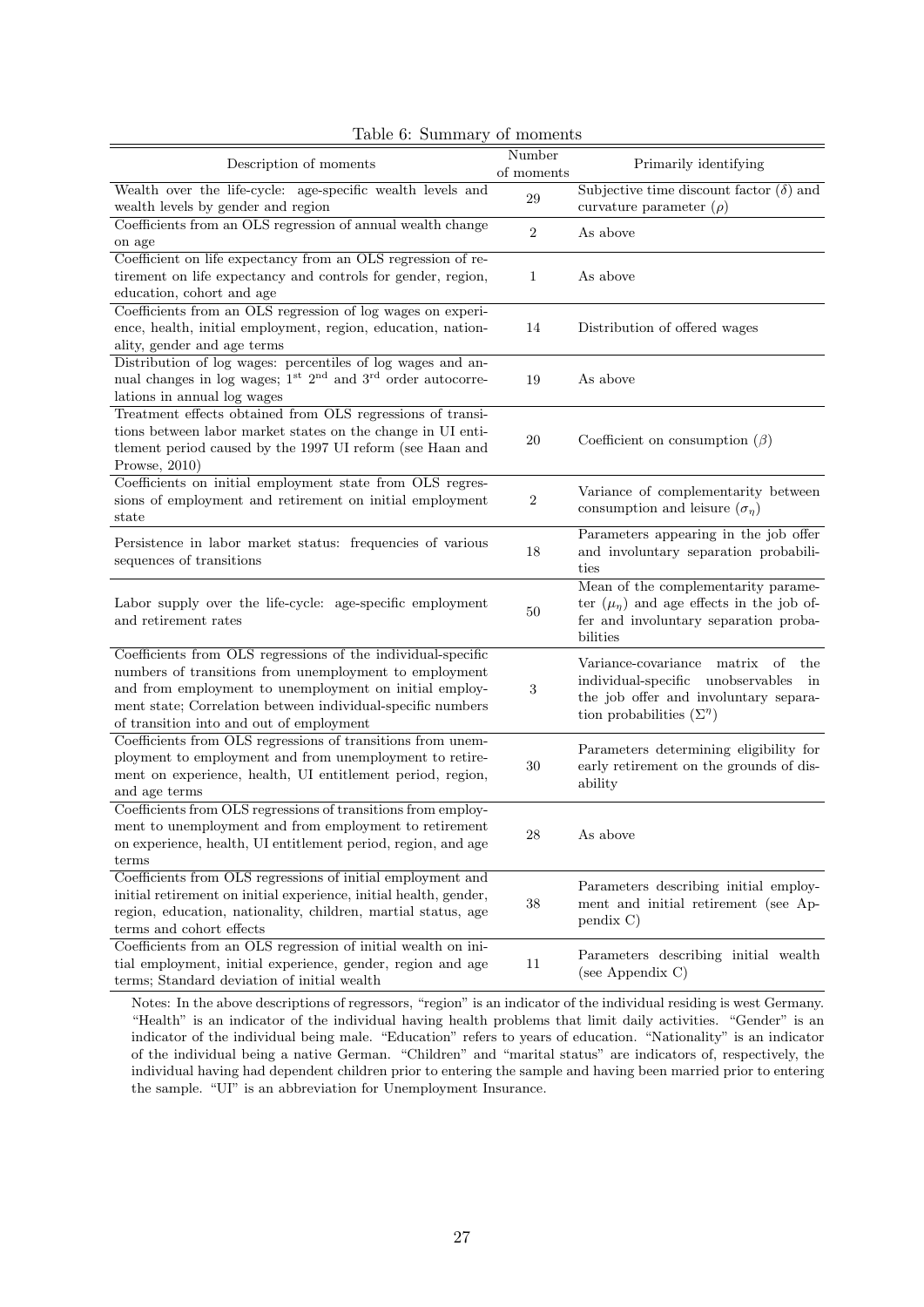## C Initial Conditions

The intertemporal linkages in our model, arising from the public pension and Unemployment Insurance systems, the endogenous accumulation of experience, and employment state dependent job opportunities, imply that in-sample wages and employment outcomes depend on the initial observations of experience, wages, wealth and employment status. Moreover, the presence of persistent unobservables in wages, in preferences and in the job offer and involuntary separation probabilities renders the first observations of experience, wages, wealth and employment status endogenous with respect to the persistent unobservables that drive subsequent behavior. To obtain consistent estimates of the structural parameters, despite the endogeneity of the initial conditions, we proceed in the spirit of Heckman (1981). Specifically, we approximate behavior prior to the sample period using a reduced form model in which the pre-sample endogenous variables may depend on the persistent unobservables that affect behavior during the sample period. The parameters appearing in the initial conditions are estimated jointly with the structural parameters.

When implementing our MSM estimation method, we simulate employment and retirement outcomes for each individual in each quarter between leaving full-time education and entering the sample from a multinomial logit model. The payoffs in the multinomial logit model depend on observed individual characteristics, the quarter-specific wage, cohort effects, and the permanent unobservables that feature in preferences and in the job offer and involuntary separation probabilities. When simulating behavior prior to the sample period, quarter-specific wages are obtained by taking draws from the distribution of offered wages as described by the structural parameters. Using the simulated pre-sample employment outcomes and wages we are able to construct each individual's experience, Unemployment Insurance entitlement period and pension points at the time when the individual enters the sample. Finally, we simulate initial wealth by drawing from a log normal distribution with a variance  $\sigma_{Weakh}^2$  and a mean that depends on the individual's initial experience and initial employment state, as well as on age, gender, education and region of residence. Note that, via dependencies on pre-sample employment behavior and wages, the simulated values of initial experience, the initial Unemployment Insurance entitlement period, initial pension points and initial wealth are endogenous with respect to behavior during the sample period.

Marital status and household structure prior to the individual entering the sample perform the role of exclusion restrictions, that is variables that affect the initial conditions but which, conditional on initial behavior, do not affect outcomes during the sample period. Examination of the relevant moments reveals that the excluded variables jointly have a significant effect on initial employment and initial retirement behavior ( $\chi^2$  test;  $p = 0.001$ ). Table 7 presents our estimates of the parameters appearing in the initial conditions.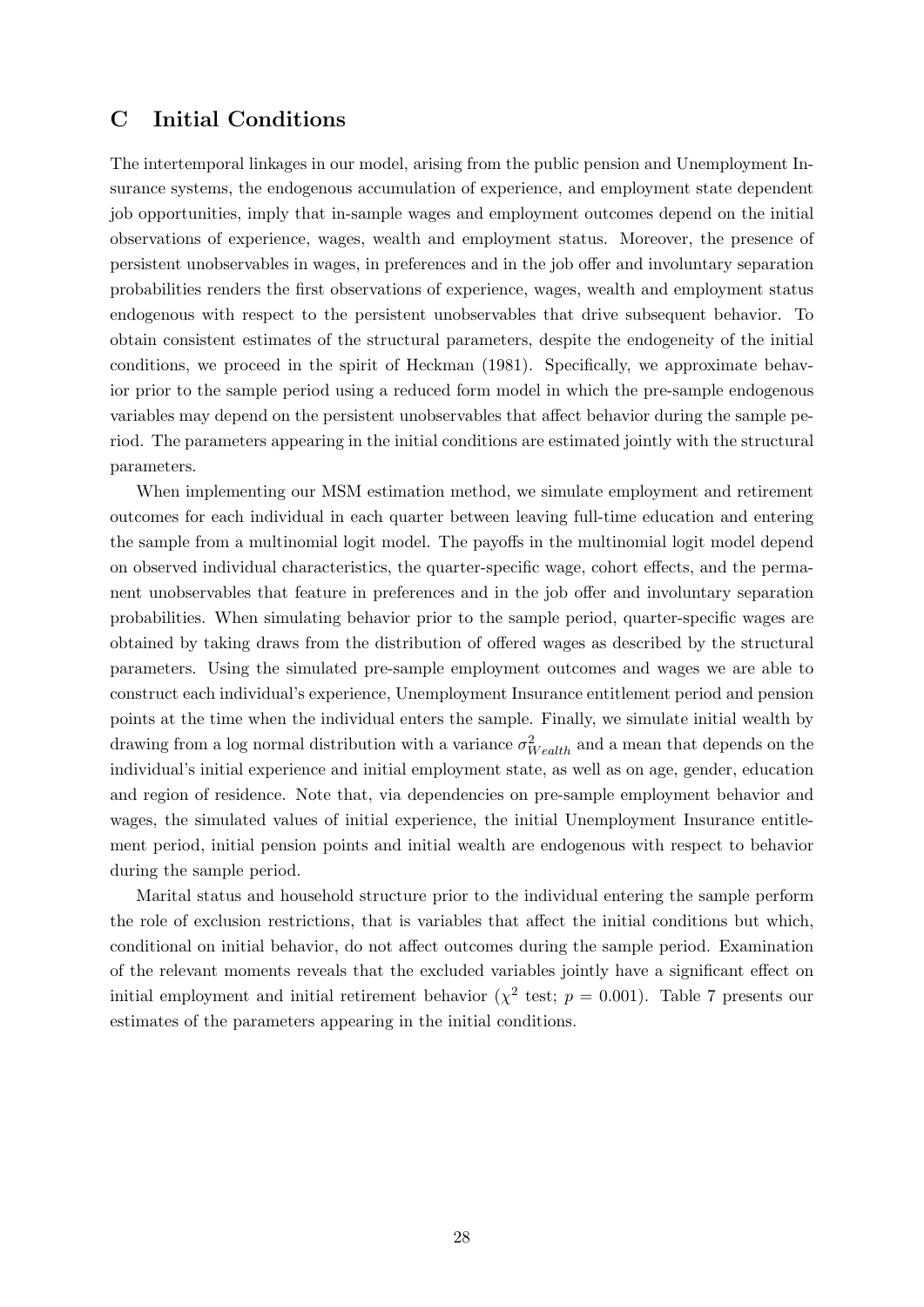|                                                                                  |             | Coefficient Standard Error |
|----------------------------------------------------------------------------------|-------------|----------------------------|
| Initial Employment                                                               |             |                            |
| Intercept                                                                        | 1.943       | 0.348                      |
| $(Age-40)I(40 \le Age < 55)/15$                                                  | $-2.031$    | 0.399                      |
| $(Age - 55)I(Age \ge 55)/15$                                                     | $-4.990$    | 0.830                      |
| $log(gross$ offered wage)                                                        | 2.605       | 0.453                      |
| Permanent unobserved individual preference shifter                               | 2.717       | 0.649                      |
| Permanent unobserved individual effect appearing in involuntary separation prob. | 0.002       | 0.147                      |
| Permanent unobserved individual effect appearing in job offer prob.              | $-2.694$    | 0.349                      |
| Male                                                                             | 0.211       | 1.074                      |
| West                                                                             | 0.109       | 0.693                      |
| West $\times$ Male                                                               | 0.100       | 1.464                      |
| Education (years) $/10$                                                          | 1.763       | 0.484                      |
| Year of birth $\times$ West $\times$ Male                                        | $-0.443$    | 0.534                      |
| Year of birth $\times$ West $\times$ Female                                      | 0.215       | 0.586                      |
| Year of birth $\times$ East $\times$ Male                                        | 0.449       | 1.046                      |
| Year of birth $\times$ East $\times$ Female                                      | 0.946       | 1.230                      |
| Native German                                                                    | $-0.494$    | 0.359                      |
| Previously been married <sup>†</sup>                                             | 0.207       | 1.115                      |
| Previously had children <sup>†</sup>                                             | 0.350       | 1.273                      |
| Previously been married $\times$ West <sup>†</sup>                               | $-0.951$    | 0.965                      |
| Previously been married $\times$ Male <sup>†</sup>                               | $-0.590$    | 0.725                      |
| Previously had children $\times$ West <sup>†</sup>                               | $-0.226$    | 1.255                      |
| Initial health problems                                                          | $-1.637$    | 0.383                      |
| Initial Retirement                                                               |             |                            |
| Intercept                                                                        | $-3.374$    | 0.267                      |
| $(Age - 54)I(54 \le Age < 58)/5$                                                 | 0.115       | 0.621                      |
| $(Age - 58)I(Age \ge 58)/5$                                                      | 2.723       | 0.367                      |
| Male                                                                             | $-0.770$    | 0.665                      |
| West                                                                             | $-1.283$    | 0.408                      |
| West $\times$ Male                                                               | 1.192       | 0.758                      |
| Year of birth $\times$ West $\times$ Male                                        | 0.516       | 0.651                      |
| Year of birth $\times$ West $\times$ Female                                      | 1.163       | 0.480                      |
| Year of birth $\times$ East $\times$ Male                                        | $-1.949$    | 3.344                      |
| Year of birth $\times$ East $\times$ Female                                      | 0.264       | 0.799                      |
| Initial health problems                                                          | 1.901       | 0.385                      |
| Initial Wealth                                                                   |             |                            |
| Intercept                                                                        | 7.375       | $0.135\,$                  |
| $(Age - 40)I(40 \le Age < 55)/10$                                                | 0.969       | $0.168\,$                  |
| $(Age - 55)I(55 \le Age < 60)/5$                                                 | $\,0.353\,$ | $0.180\,$                  |
| $(Age - 60)I(Age \ge 60)/5$                                                      | $\!0.315$   | $0.210\,$                  |
| Male                                                                             | $-0.161$    | 0.237                      |
| West                                                                             | 1.156       | 0.155                      |
| West $\times$ Male                                                               | $0.376\,$   | 0.268                      |
| Education (years) $/10$                                                          | 1.096       | 0.142                      |
| Initial experience                                                               | 0.110       | 0.210                      |
| Initially employed                                                               | 0.432       | $0.121\,$                  |
| $\sigma_{Wealth}$                                                                | 1.169       | $\,0.033\,$                |

Table 7: Estimates of parameters appearing in the initial conditions

Notes: † denotes an exclusion restriction. The exclusion restrictions in the initial employment equation are jointly significant  $(\chi^2 \text{ test}; p = 0.010)$ . "Initial health problems" is an indicator of an individual having health problems that limit daily activities in the initial period of observation.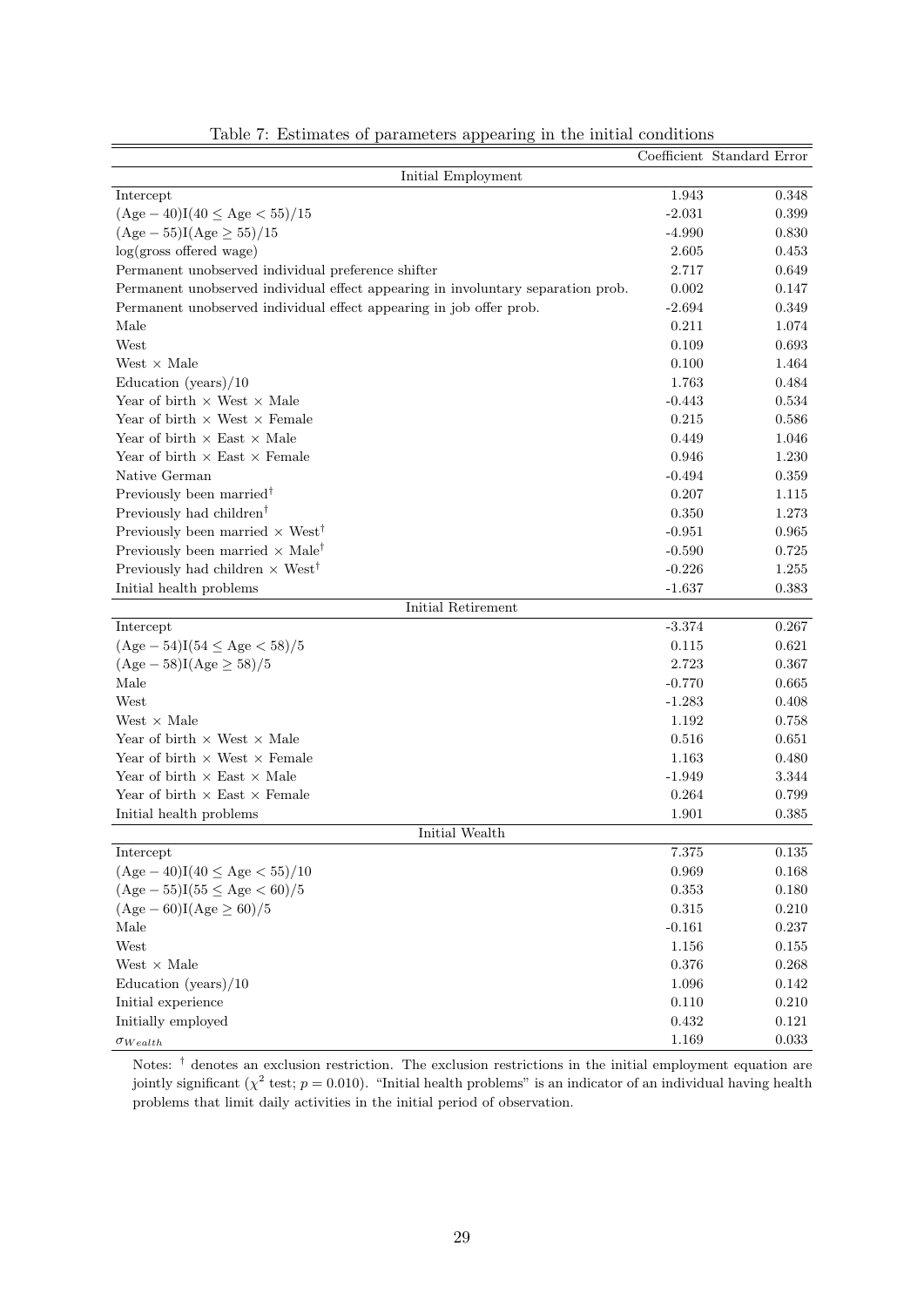

Notes: "Observed" refers to a value observed in the sample while "Fitted" refers to the value of the applicable quantity averaged over 5 simulated data sets.

|           | $P_{20}(w^*)$          | $P_{40}(w^*)$          | $P_{60}(w^*)$          | $P_{80}(w^*)$          | $P_{20}(\Delta^1 w^*)$ | $P_{40}(\Delta^1 w^*)$ | $(\Delta^1 w^*)$<br>$P_{60}$ | $P_{80}(\Delta^1 w^*)$ |
|-----------|------------------------|------------------------|------------------------|------------------------|------------------------|------------------------|------------------------------|------------------------|
| Fitted    | $-0.011$               | 0.201                  | 0.388                  | 0.607                  | $-0.076$               | $-0.016$               | 0.022                        | 0.082                  |
| Observed  | $-0.034$               | 0.194                  | 0.394                  | 0.650                  | $-0.080$               | $-0.016$               | 0.020                        | 0.098                  |
| SЕ        | 0.020                  | 0.016                  | 0.017                  | 0.026                  | 0.005                  | 0.001                  | 0.002                        | 0.006                  |
| t-value   | 1.162                  | 0.411                  | $-0.356$               | $-1.627$               | 0.845                  | 0.034                  | 1.069                        | $-2.446$               |
|           | $P_{20}(\Delta^2 w^*)$ | $P_{40}(\Delta^2 w^*)$ | $P_{60}(\Delta^2 w^*)$ | $P_{80}(\Delta^2 w^*)$ | $P_{20}(\Delta^3 w^*)$ | $P_{40}(\Delta^3 w^*)$ | $(\Delta^3 w^*)$<br>$P_{60}$ | $P_{80}(\Delta^3 w^*)$ |
| Fitted    | $-0.096$               | $-0.018$               | 0.033                  | 0.107                  | $-0.101$               | $-0.019$               | 0.041                        | 0.122                  |
| Observed  | $-0.087$               | $-0.017$               | 0.034                  | 0.121                  | $-0.084$               | $-0.008$               | 0.053                        | 0.134                  |
| <b>SE</b> | 0.006                  | 0.003                  | 0.003                  | 0.009                  | 0.008                  | 0.005                  | 0.005                        | 0.009                  |
| t-value   | $-1.399$               | $-0.212$               | $-0.531$               | $-1.497$               | $-2.174$               | $-1.960$               | $-2.217$                     | $-1.361$               |

Table 8: Fit of log wages and changes in log wages

Notes:  $P_j(w^*)$  refers to the j<sup>th</sup> percentile of log wages and  $P_j(\Delta^r w^*)$  denotes the j<sup>th</sup> percentile of the r<sup>th</sup> annual difference in log wages. "Observed" refers to a value observed in the sample while "Fitted" refers to the value of the applicable quantity averaged over 5 simulated data sets. "SE" is the standard error of the observed quantity (obtained via bootstrapping with clustering at the individual level) and "t-value" is the t-value for the test of equality of the observed and fitted quantities.

## E Tax and Transfer Systems

## E.1 Net Income if Employed

An employed individual receives a gross income equal to the total value of gross wage income and interest income from wealth, with the latter being equal to the real interest rate times the value of the individual's stock of wealth. The net income received by an employed individual aged  $t$ ,  $m_{i,f,t}$ , is computed by applying to gross income the appropriate deductions for Social Security Contributions and income tax.

Social Security Contributions are made for health, pension and Unemployment Insurance benefits and are obligatory. Social Security Contributions are payable at a constant rate on all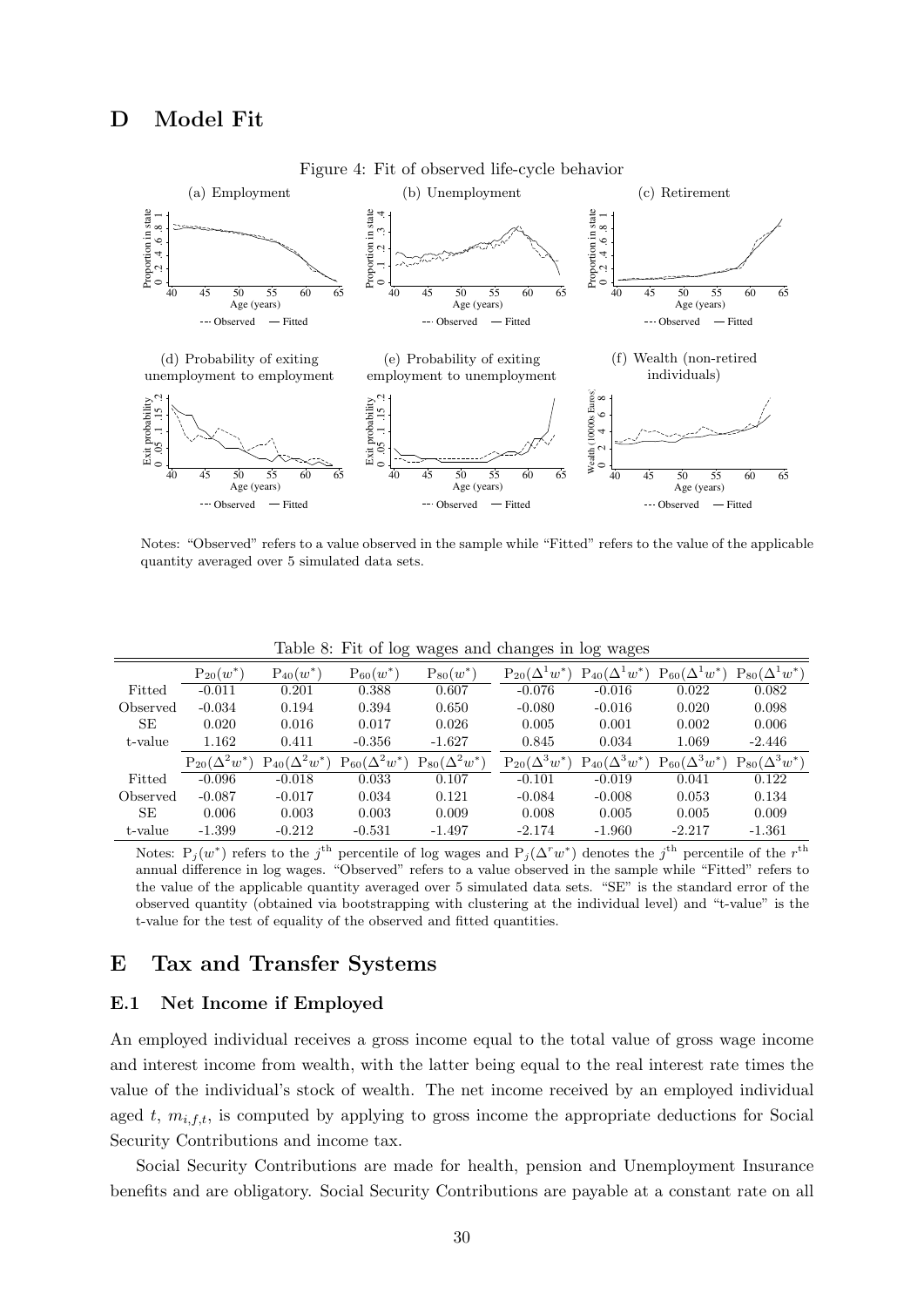gross wage income above a disregard and below an earnings cap. Social Security Contributions are not payable on any gross wage income in excess of the earnings cap. In addition to the employee's Social Security Contributions, the employer pays the same amount in Social Security Contributions.<sup>31</sup> Income tax is payable on the entirety of an individual's taxable income. Taxable income, in turn, consists of any gross income in excess of the sum of the universal tax-free allowance and permissable Social Security Contributions.<sup>32</sup> Income tax is payable at a rate that is increasing in the individual's taxable income.<sup>33</sup> Table 9 summarizes some key features of tax and transfer systems.

|      | Social Security Contributions      |           |           |           | Income tax   |                      | Social Assistance |                     |  |
|------|------------------------------------|-----------|-----------|-----------|--------------|----------------------|-------------------|---------------------|--|
|      | Contribution Max. Cont. Max. Cont. |           |           | Tax free  | Top marginal | Solidarity           | Average           | Average             |  |
| Year | rate                               | west      | east      | allowance | tax rate     | $\operatorname{tax}$ | west              | east                |  |
|      | $(\%)$                             | per month | per month | per year  | $(\%)$       | $(\%)$               |                   | per month per month |  |
| 1991 | 17.7                               | 3250      | 1700      | 4050      | 53           | 3.3                  | 550               | 500                 |  |
| 1992 | 18.4                               | 3400      | 2400      | 4050      | 53           | 3.75                 | 540               | 520                 |  |
| 1993 | 18.6                               | 3600      | 2650      | 4050      | 53           | $\Omega$             | 550               | 544                 |  |
| 1994 | 19.4                               | 3800      | 2950      | 4050      | 53           | $\Omega$             | 557               | 545                 |  |
| 1995 | 19.6                               | 3900      | 3200      | 4050      | 53           | 7.5                  | 564               | 553                 |  |
| 1996 | 20.1                               | 4000      | 3400      | 6021      | 53           | 7.5                  | 571               | 560.5               |  |
| 1997 | 21.0                               | 4100      | 3550      | 6021      | 53           | 7.5                  | 580               | 569.5               |  |
| 1998 | 21.1                               | 4200      | 3500      | 6156      | 53           | 5.5                  | 586               | 575                 |  |
| 1999 | 21.1                               | 4250      | 3600      | 6507      | 53           | 5.5                  | 594               | 584                 |  |
| 2000 | 20.5                               | 4300      | 3550      | 6876      | 51           | 5.5                  | 606               | 596                 |  |
| 2001 | 20.4                               | 4350      | 3650      | 7200      | 48.5         | 5.5                  | 617               | 606                 |  |
| 2002 | 20.6                               | 4500      | 3750      | 7200      | 48.5         | 5.5                  | 629               | 617                 |  |
| 2003 | 21.0                               | 5100      | 4250      | 7200      | 48.5         | 5.5                  | 634               | 622                 |  |
| 2004 | 21.0                               | 5150      | 4350      | 7632      | 45           | 5.5                  | 643               | 631                 |  |
| 2005 | 20.7                               | 5200      | 4400      | 7632      | 42           | 5.5                  | 653               | 637                 |  |
| 2006 | 21.0                               | 5250      | 4400      | 7632      | 42           | 5.5                  | 658               | 642                 |  |
| 2007 | 20.3                               | 5250      | 4550      | 7632      | 45           | 5.5                  | 662               | 645                 |  |

Table 9: Selected features of the German tax and transfer systems: 1991 - 2007

Notes: Unless indicated otherwise, all figures are in Euros and are expressed in nominal terms. Social Assistance consists of a person-related component that varies by region of residence and individual-specific housing benefits. Housing benefits are limited to the cost of a reasonable apartment, given local property prices and household size.

#### E.2 Net Income if Unemployed

An unemployed individual receives a gross income equal to the value of interest income from wealth. The net income received by an unemployed individual aged  $t$ ,  $m_{i,u,t}$ , is computed by adding to gross income any transfer payments from the Government and applying the appropriate deduction for income tax. Government-provided transfers to unemployed individuals take two forms: Means-tested Social Assistance benefits which ensure a universal minimum income, irrespective of the individual's employment or earnings history; and Unemployment Insurance

<sup>&</sup>lt;sup>31</sup>Since July 2005 there has been a small divergence from this rule which we neglect in this study.

<sup>&</sup>lt;sup>32</sup>The value of Social Security Contributions that can be set against gross income when computing taxable income is subject to a maximum limit.

<sup>&</sup>lt;sup>33</sup>We note here two further features of income tax that apply irrespective of an individual's labor market status. First, only interest income from wealth in excess of a disregard counts towards taxable income. Second, there exists a Solidarity tax which was introduced to finance the cost of German reunification. The Solidarity tax is proportional to an individual's income tax liability. Currently, there is no indication that the Solidarity tax will be phased out.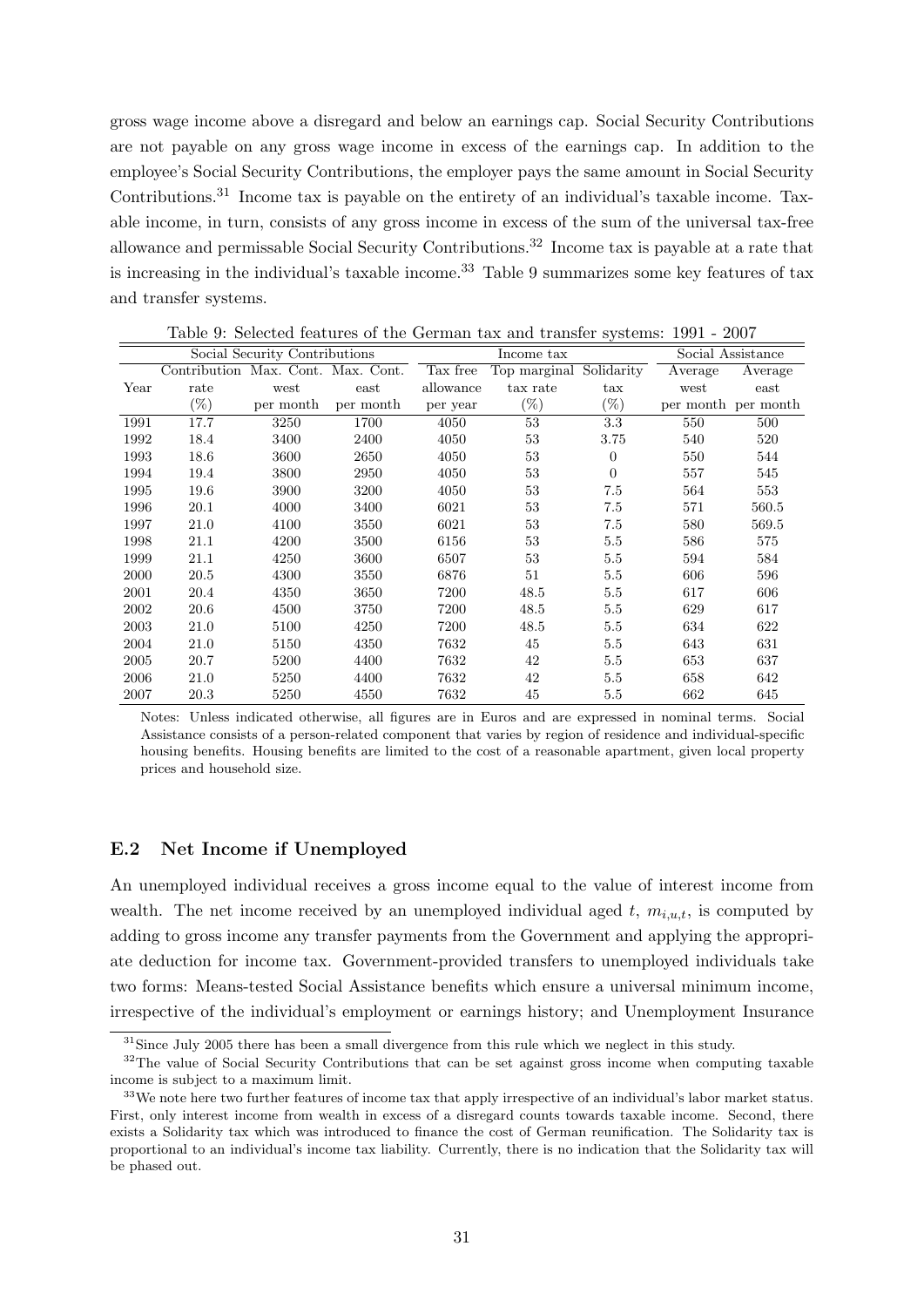benefits which provide an unemployed individual with a fraction of his or her previous net earnings. Social Assistance benefits are paid indefinitely while Unemployment Insurance benefits are paid for an entitlement period which is determined by an individual's age and recent employment history. Social Assistance benefits have no tax implications. Unemployment Insurance benefits are not directly taxed. Instead, Unemployment Insurance benefits are added to interest income and the individual's average tax rate is determined based on the same tax schedule as applicable to employed individuals. The individual's tax liability is determined by applying the individual-specific average tax rate to interest income. Table 10 provides further details concerning the Unemployment Insurance system.

| Age (years) | Prior to April 1997 | From April 1997 until Jan 2006 | Since February 2006 |
|-------------|---------------------|--------------------------------|---------------------|
| < 42        | 12                  | 12                             | 12                  |
| $42 - 43$   | 18                  | 12                             | 12                  |
| 44          | 22                  | 12                             | 12                  |
| $45 - 46$   | 22                  | 18                             | 12                  |
| $47 - 48$   | 22                  | 22                             | 12                  |
| $49 - 51$   | 26                  | 22                             | 12                  |
| $52 - 53$   | 26                  | 26                             | 12                  |
| 54          | 32                  | 26                             | 12                  |
| $55 - 56$   | 32                  | 26                             | 18                  |
| >57         | 32                  | 32                             | 18                  |

Table 10: Maximum Unemployment Insurance entitlement period by age: 1991 - 2007

Notes: Adapted from Schmitz and Steiner (2007). Individuals accumulate entitlement to Unemployment Insurance benefits at a rate of one month of Unemployment Insurance entitlement for every two months of employment, up to the relevant age-specific maximum detailed in this table. For the duration of the entitlement period, Unemployment Insurance benefits provide an income of up to 60% of an individual's net income in his or her most recent job.

## F Public Pension System: Further Details

## F.1 Accumulation of Pension Points

In addition to the pension point accumulation methods detailed in Section 2.4, individuals may be awarded further pension points in recognition of child-rearing. Specifically, one parent, normally the mother, is credited with one pension point for each child born before 1992 and three pension points for each child born more recently. Although we restrict our sample to men and women who are currently living without dependent children, it is possible that members of our sample previously cared for children. Reflecting the possibilities for individuals to gain pension points for child-rearing, in the empirical implementation of the model we credit all women who had at least one child prior to entering the sample with 3 additional pension points. The German legislation further specifies that individuals may be awarded additional pension points for vocational training, university education, military or community service and provision of care for relatives. We neglect these additional pension points in our analysis.

#### F.2 Pension Point Values

Table 11 shows the proportionality factors used to compute the value of the non-reduced public pension. This table also shows the adjustment factor applied the wages of east Germans prior to determining the pension point weight.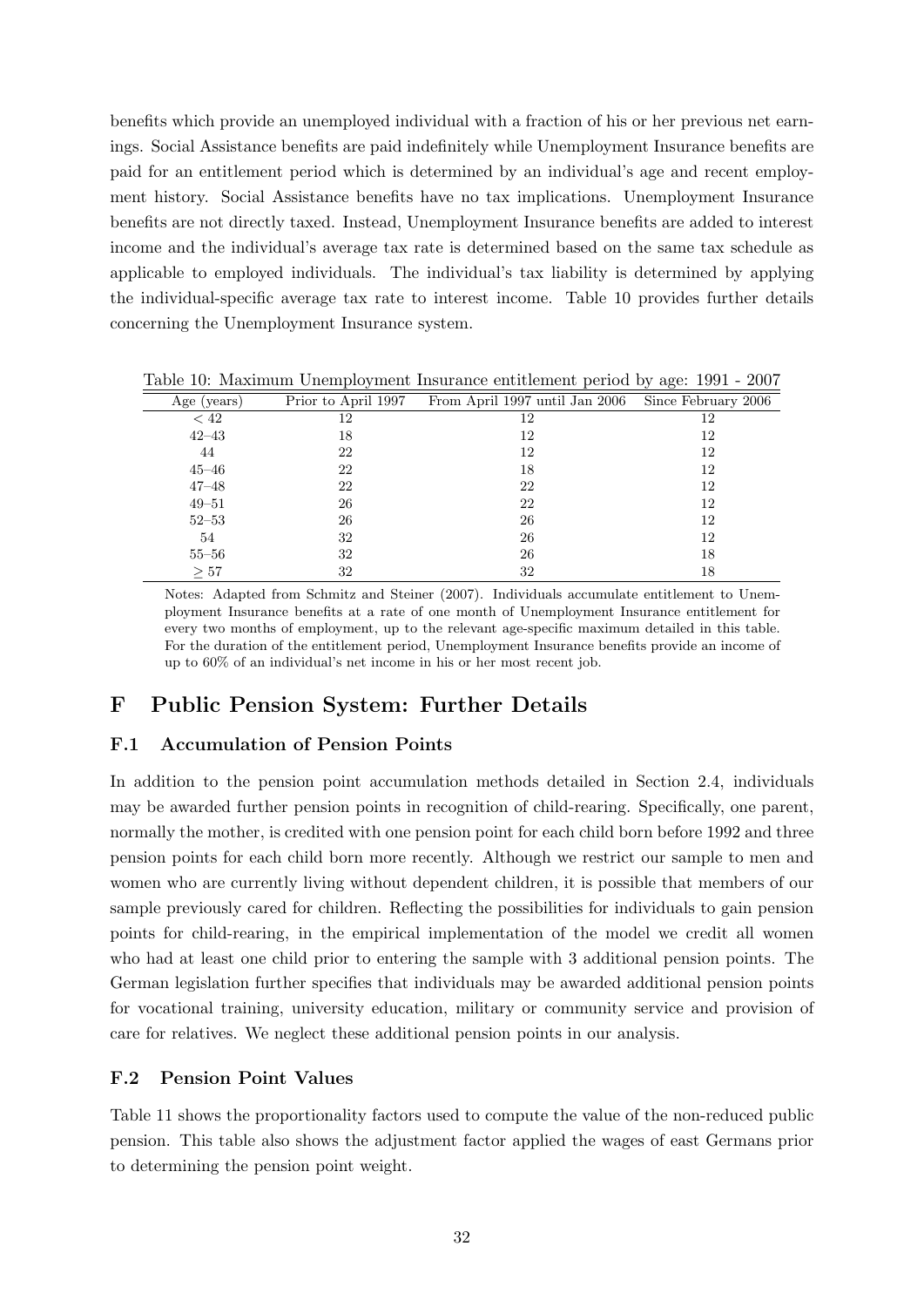| Year | Point value in Euros |               | Adjustment factor for east Germany |
|------|----------------------|---------------|------------------------------------|
|      | West Germany         | East Germany  |                                    |
| 1991 | 20.74 (25.32)        | 13.59(15.78)  | 1.37                               |
| 1992 | 21.80(25.32)         | 13.59(15.78)  | 1.44                               |
| 1993 | 22.75(25.31)         | 16.45(18.30)  | 1.32                               |
| 1994 | 23.52(25.48)         | 17.63(19.10)  | 1.27                               |
| 1995 | 23.64(25.16)         | 18.58 (19.79) | 1.23                               |
| 1996 | 23.86 (25.04)        | 19.62(20.59)  | 1.22                               |
| 1997 | 24.26 (24.76)        | 20.71(21.33)  | 1.21                               |
| 1998 | 24.36 (24.71)        | 20.90(21.33)  | 1.21                               |
| 1999 | 24.69 (24.69)        | 21.48 (21.78) | 1.21                               |
| 2000 | 24.84 (24.35)        | 21.61(21.61)  | 1.20                               |
| 2001 | 25.31 (24.48)        | 22.06(21.63)  | 1.20                               |
| 2002 | 25.86 (24.75)        | 22.70 (21.95) | 1.20                               |
| 2003 | 26.13 (24.60)        | 22.97 (21.98) | 1.19                               |
| 2004 | 26.13 (24.13)        | 22.97(21.63)  | 1.19                               |
| 2005 | 26.13 (23.75)        | 22.97(21.21)  | 1.18                               |
| 2006 | 26.13 (23.75)        | 22.97 (20.88) | 1.18                               |
| 2007 | 26.27 (23.33)        | 23.09(20.51)  | 1.18                               |

Table 11: Pension point values (proportionality factors): 1991 - 2007

Notes: Non-parenthesized figures are nominal and figures in parentheses have been converted into year 2000 prices using the Retail Price Index.

## F.3 Eligibility for Early Retirement and Adjustments to Public Pension Benefits for Early Retirees

As noted in Section 2.4, the eligibility criteria for early retirement depend on gender, disability status, working history and age. We provide here further details regarding the eligibility criteria for early retirement. In addition, we describe the year-specific rules that define the value of public pension benefits received by early retirees. We reiterate that all of these details are fully incorporated into our implementation of the above described structural life-cycle model.

Individuals aged under 60 years who are able to demonstrate sufficiently poor health can receive a disability pension. The value of the disability pension is proportional to the cumulative value of the weighted pension points that the individual would have received if he or she had remained in employment until age 60 years, with the proportionality factor being the same as that used to determine the value of public pension benefits for individuals retiring at the full pensionable age. Additionally, individuals aged over 60 years who are able to demonstrate sufficiently poor health can take early retirement and thus claim public pension benefits. Prior to 2002, such individuals received a "non-reduced public pension", the value of which is obtained by multiplying the individual's weighted pension points accumulated at the time of retirement by the same proportionality factor as used to determine the value of public pension benefits for individuals retiring at the full pensionable age. More recently, the non-reduced public pension has only been available to individuals with sufficiently poor heath aged 63 years or over at the date of retirement. Meanwhile, those entering early retirement between the ages of 60 and 63 years due to poor health have received a reduced public pension. The value of the reduced public pension is obtained by applying a penalty to the non-reduced pension of 3.6% for every year that the individual's age upon retirement is below the full pensionable age of 65 years. This adjustment is less than actuarially fair.

In addition, prior to 1999, women aged 60 years and above and men with sufficiently long service histories (defined as at least 35 years of work experience) aged 63 years or over at the date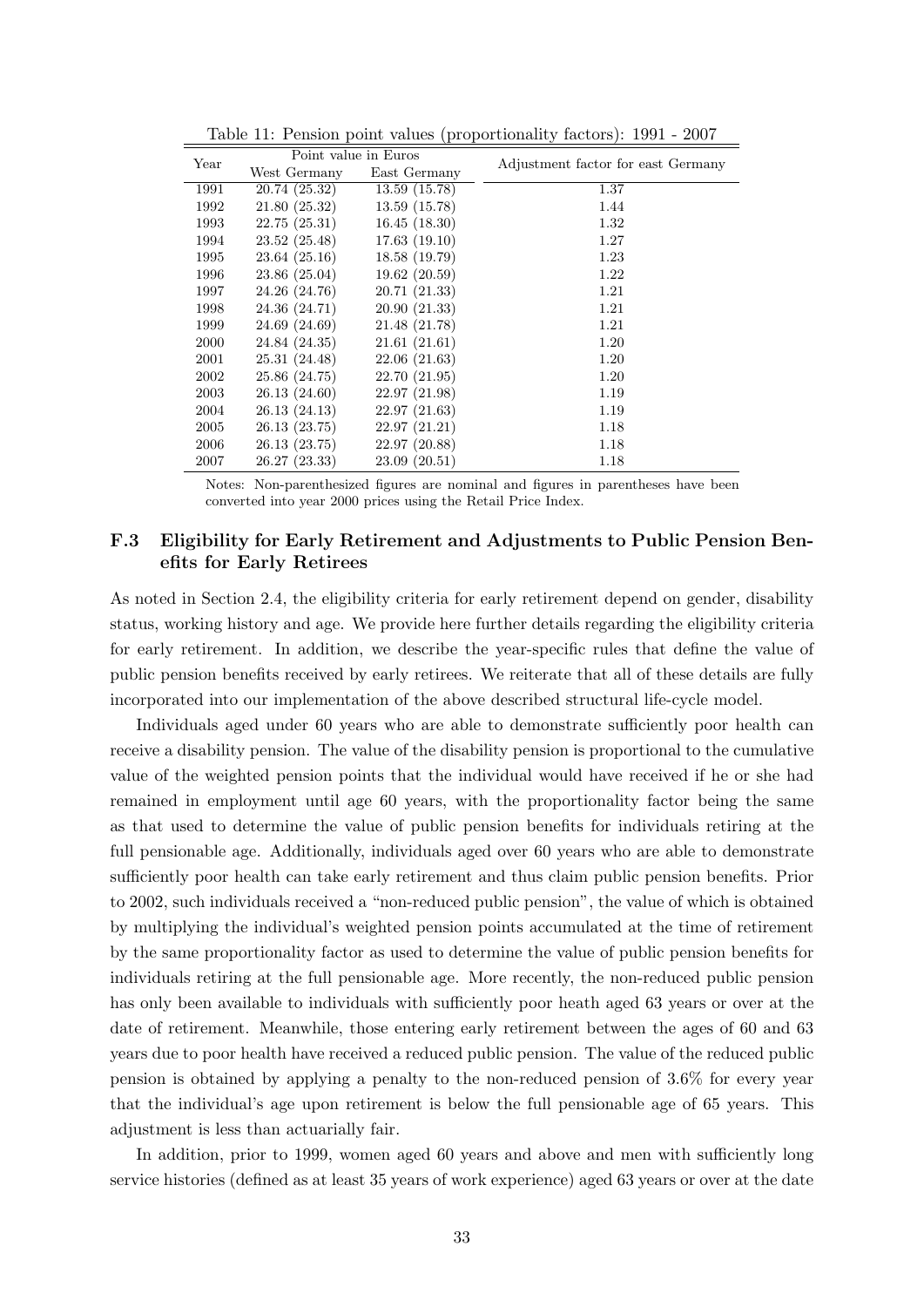of retirement were able to retire and receive a non-reduced public pension. Legislative reforms in 1992 and 1999 increased the age requirement for retirement on a non-reduced public pension to 65 years for healthy men and women, and also introduced the right to early retirement from age 60 years on a reduced public pension for individuals with long service histories. The value of the reduced public pension is obtained by applying a penalty of 3.6% to the non-reduced pension for every year that the individual's age upon retirement is below the full pensionable age of 65 years. The phase-in period for the 1992 legislation commenced in 1997 and the combined 1992 and 1999 reforms will be fully effective by 2017. See Bonin (2009) for further details.

#### F.4 Expectations Concerning the Future Public Pension System

As explained in footnote 10, we assume that individuals expect the cohort-specific rules that define the public pension system will be maintained. We describe here the public pension reforms that occurred during the sample period and we argue that our modeling approach does not neglect any important anticipated future changes in the public pension system.

Recent pension reforms have the potential to alter the generosity of future public pension benefits. Specifically, recent reforms have: (i) increased the full pensionable age from 65 to 67 years; (ii) changed the eligibility requirements for early retirement and reduced the generosity of the public pension for some groups of early retirees; and (iii) changed the value of the proportionality factor, via the introduction of a "sustainability factor". The increase in the full pensionable age affected only a handful of the sampled individuals and only in the second half of 2007. Thus, we assume reasonably a full pensionable age of 65 years for all sample members. Regarding the treatment of those who wish to retire early, we note that reforms to either the rules governing eligibility for early retirement or the adjustments made to the value of public pension benefits received by early retirees have always been announced many years in advance of implementation. Therefore, these changes did not affect the pension system applicable to individuals aged over 40 years at the time of announcement. It is therefore entirely realistic for us to assume that the sample members, who are all aged 40 years or above, expect that the rules applicable to their particular birth cohort will persist.

Finally, the sustainability factor, introduced in 2005, constitutes an adjustment to the proportionality factor and is designed to allow the public pension system to accommodate demographic changes and business cycle effects. Specifically, the sustainability factor depends on the ratio of the earnings of working individuals to the number of retired individuals, and acts to reduce the generosity of public pension benefits if this ratio decreases. It is anticipated that in the long-run the sustainability factor will work to reduce the value of public pension benefits. However, the short-run effects of the sustainability factor are unclear. Indeed, via the sustainability factor, a recent rise in female labor force participation caused an increase in the value of public pension benefits. We therefore consider it unlikely that the introduction of the sustainability factor will thus far have affected strongly individuals' expectations concerning future public pension benefits. Moreover, the sustainability factor was introduced in 2005, which is towards the end of our sample period. For these reasons, we neglect the sustainability factor in our analysis.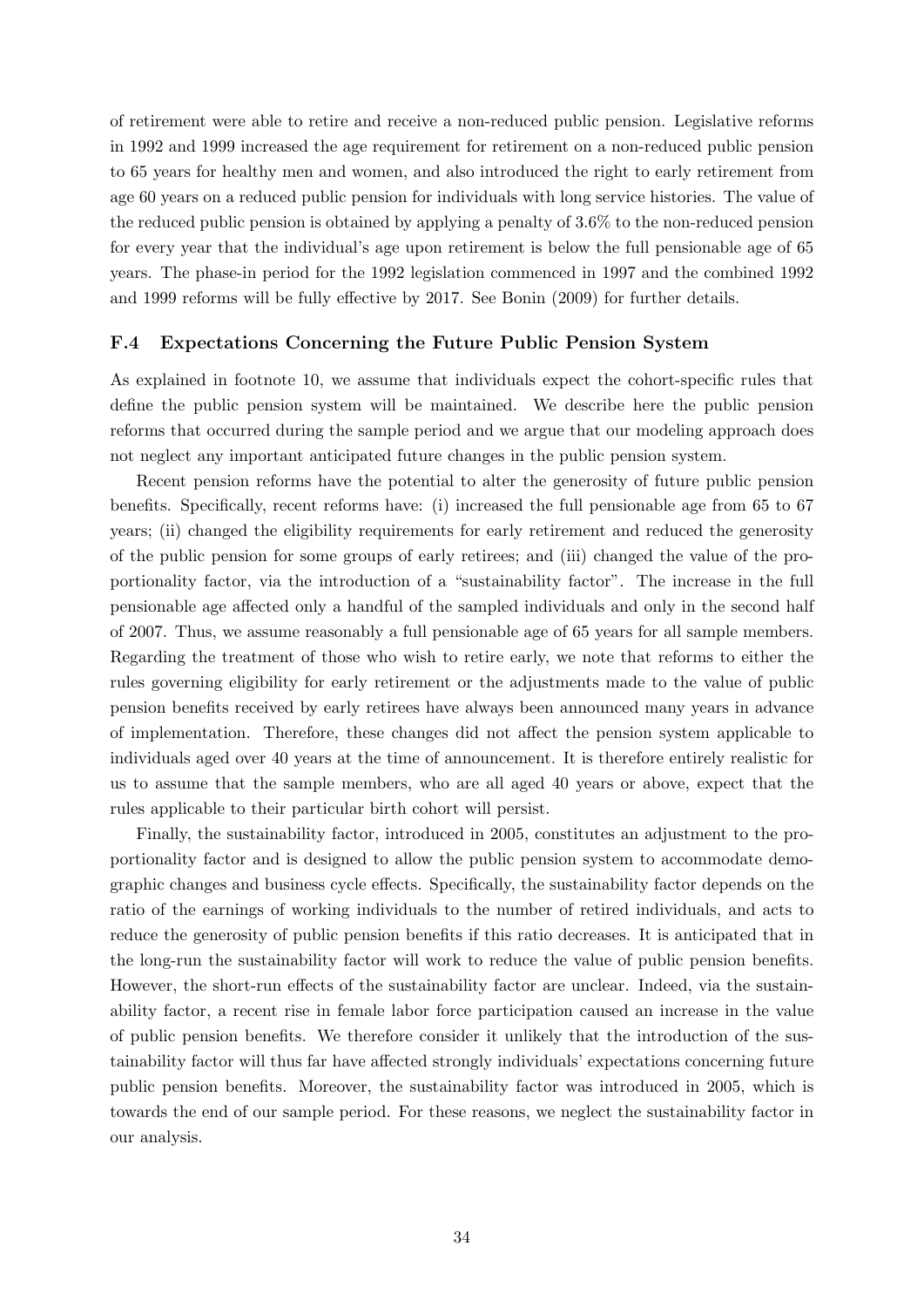## References

- Alesina, A. and Fuchs-Schuendeln, N. (2007). Good Bye Lenin (Or Not?): The Effect of Communism on People's Preferences. American Economic Review, 97(4): 1507–1528
- Altonji, J. and Segal, L. (1996). Small-Sample Bias in GMM Estimation of Covariance Structures. Journal of Business and Economic Statistics, 14(3): 353–366
- Blau, D. (1994). Labor Force Dynamics of Older Men. Econometrica, 62(1): 117–156
- Blöndal, S. and Scarpetta, S. (1997). Early Retirement in OECD Countries: The Role of Social Security Systems. OECD Economic Studies, 29: 7–54
- Blundell, R., Ham, J., and Meghir, C. (1987). Unemployment and Female Labour Supply. Economic Journal, 97(388a): 44–64
- Blundell, R., Ham, J., and Meghir, C. (1998). Unemployment, Discouraged Workers and Female Labour Supply. Research In Economics, 52: 103–132
- Blundell, R., Meghir, C., and Smith, S. (2002). Pension Incentives and the Pattern of Early Retirement. The Economic Journal, 112(478): C153–C170
- Bonin, H. (2009). 15 Years of Pension Reform in Germany: Old Successes and New Threats. Geneva Papers on Risk and Insurance, 34: 548–560
- Brown, J. (2001). Private Pensions, Mortality Risk, and the Decision to Annuitize. Journal of Public Economics, 82(1): 29–62
- Börsch-Supan, A. and Schnabel, R. (1998). Social Security and Declining Labor-Force Participation in Germany. American Economic Review: Papers and Proceedings, 88(2): 173– 178
- Börsch-Supan, A. and Wilke, C. (2004). The German Public Pension System: How it Was, How it Will Be. NBER Working Paper 10525
- Casanova, M. (2010). Happy Together: A Structural Model of Couples' Joint Retirement Choices. Mimeo
- De Nardi, M., French, E., and Jones, J. (2009). Life Expectancy and Old Age Savings. American Economic Review: Papers and Proceedings, 99(2): 110–115
- De Nardi, M., French, E., and Jones, J. (2010). Why do the Elderly Save? The Role of Medical Expenses. Journal of Political Economy, 118(1): 39–75
- Deutsche Bundesbank (2001). Real Interest Rates: Movements and Determinants. Deutsche Bundesbank Monthly Report
- Disney, R. and Smith, S. (2002). The Labour Supply Effect of the Abolition of the Earnings Rule for Older Workers in the United Kingdom. The Economic Journal, 112(478): C136–C152
- Eckstein, Z. and Wolpin, K.I. (1989). Dynamic Labour Force Participation of Married Women and Endogenous Wage Growth. Review of Economic Studies, 56(3): 375–390
- French, E. (2005). The Effects of Health, Wealth, and Wages on Labour Supply and Retirement Behaviour. Review of Economic Studies, 72(2): 395–427
- French, E. and Jones, J. (forthcoming). Public Pensions and Labor Supply over the Life Cycle. International Tax and Public Finance
- French, E. and Jones, J. (2011). The Effects of Health Insurance and Self-Insurance on Retirement Behavior. Econometrica, 79(3): 693–732
- Friedberg, L. (2000). The Labor Supply Effects of the Social Security Earnings Test. Review of Economics and Statistics, 82(1): 48–63
- Friedberg, L. and Webb, A. (2005). Retirement and the Evolution of Pension Structure. Journal of Human Resources, 40(2): 281–308
- Fuchs-Schuendeln, N. (2008). The Response of Household Saving to the Large Shock of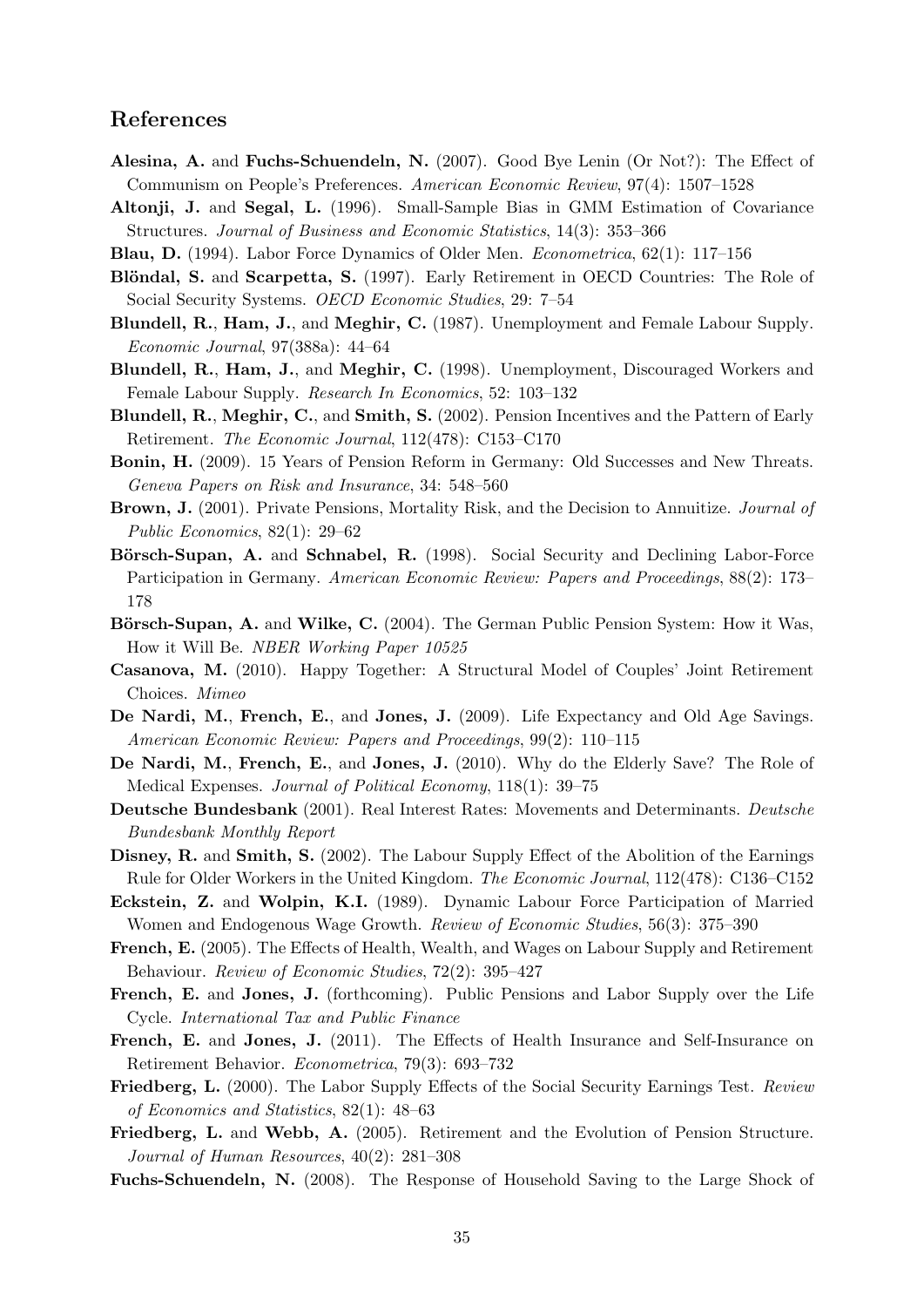German Reunification. The American Economic Review, 98(5): 1798–1828

- Fuchs-Schuendeln, N. and Schuendeln, M. (2005). Precautionary Savings and Self-Selection: Evidence from the German Reunification Experiment. Quarterly Journal of Economics, 120(3): 1085–1120
- Gan, L., Gong, G., Hurd, M., and McFadden, D. (2004). Subjective Mortality Risk and Bequests. NBER Working Paper, 10789
- Garnier, J., Wilhelmsen, B., and Europeo, B.C. (2005). The Natural Real Interest Rate and the Output Gap in the Euro Area: A Joint Estimation. European Central Bank
- Gjonça, A., Brockmann, H., and Maier, H. (2000). Old-Age Mortality in Germany Prior to and After Unification. Demographic Research, 3(1)
- Gourinchas, P. and Parker, J. (2002). Consumption Over the Life Cycle. Econometrica, 70(1): 47–89
- Gruber, J. and Wise, D. (1998). Social Security and Retirement: An International Comparison. The American Economic Review: Papers and Proceedings, 88(2): 158–163
- Gruber, J. and Wise, D. (2004). Social Security Programs and Retirement Around the World: Micro-estimation. University of Chicago Press
- Gruber, J. and Wise, D. (2007). Social Security Programs and Retirement Around the World: Fiscal Implications for Reform. University of Chicago Press
- Gustman, A.L. and Steinmeier, T.L. (1986). A Structural Retirement Model. Econometrica, 54(3): 555–584
- Gustman, A.L. and Steinmeier, T.L. (2005). The Social Security Early Entitlement Age in a Structural Model of Retirement and Wealth. Journal of Public Economics, 89(2-3): 441–463
- Haan, P. and Prowse, V. (2010). The Design of Unemployment Transfers Evidence from a Dynamic Structural Life-cycle Model. Working Paper, Department of Economics, University of Oxford, 478
- Haveman, R., De Jong, P., and Wolfe, B. (1991). Disability Transfers and the Work Decision of Older Men. The Quarterly Journal of Economics, 106(3): 939–949
- Heckman, J. (1981). Statistical Models for Discrete Panel Data. In C.F. Manski and D. Mc-Fadden, editors, Structural Analysis of Discrete Data with Econometric Applications, 114–178. MIT Press
- Heyma, A. (2004). A Structural Dynamic Analysis of Retirement Behaviour in the Netherlands. Journal of Applied Econometrics, 19(6): 739–759
- Hurd, M. (1989). Mortality Risk and Bequests. Econometrica, 57(4): 779–813
- Imai, S. and Keane, M.P. (2004). Intertemporal Labor Supply and Human Capital Accumulation. International Economic Review, 45(2): 601–641
- **Jiménez-Martín, S.** and **Sanchez Martín, A.** (2007). An Evaluation of the Life Cycle Effects of Minimum Pensions on Retirement Behavior. Journal of Applied Econometrics, 22(5): 923–950
- Johnson, N., Backlund, E., Sorlie, P., and Loveless, C. (2000). Marital Status and Mortality: The National Longitudinal Mortality Study. Annals of Epidemiology, 10(4): 224– 238
- Keane, M.P. and Wolpin, K.I. (1994). The Solution and Estimation of Discrete Choice Dynamic Programming Models by Simulation and Interpolation: Monte Carlo Evidence. The Review of Economics and Statistics, 76(4): 648–672
- Keane, M.P. and Wolpin, K.I. (2001). The Effect of Parental Transfers and Borrowing Constraints on Educational Attainment. International Economic Review, 42(4): 1051–1103
- Keane, M.P. and Wolpin, K.I. (1997). The Career Decisions of Young Men. Journal of